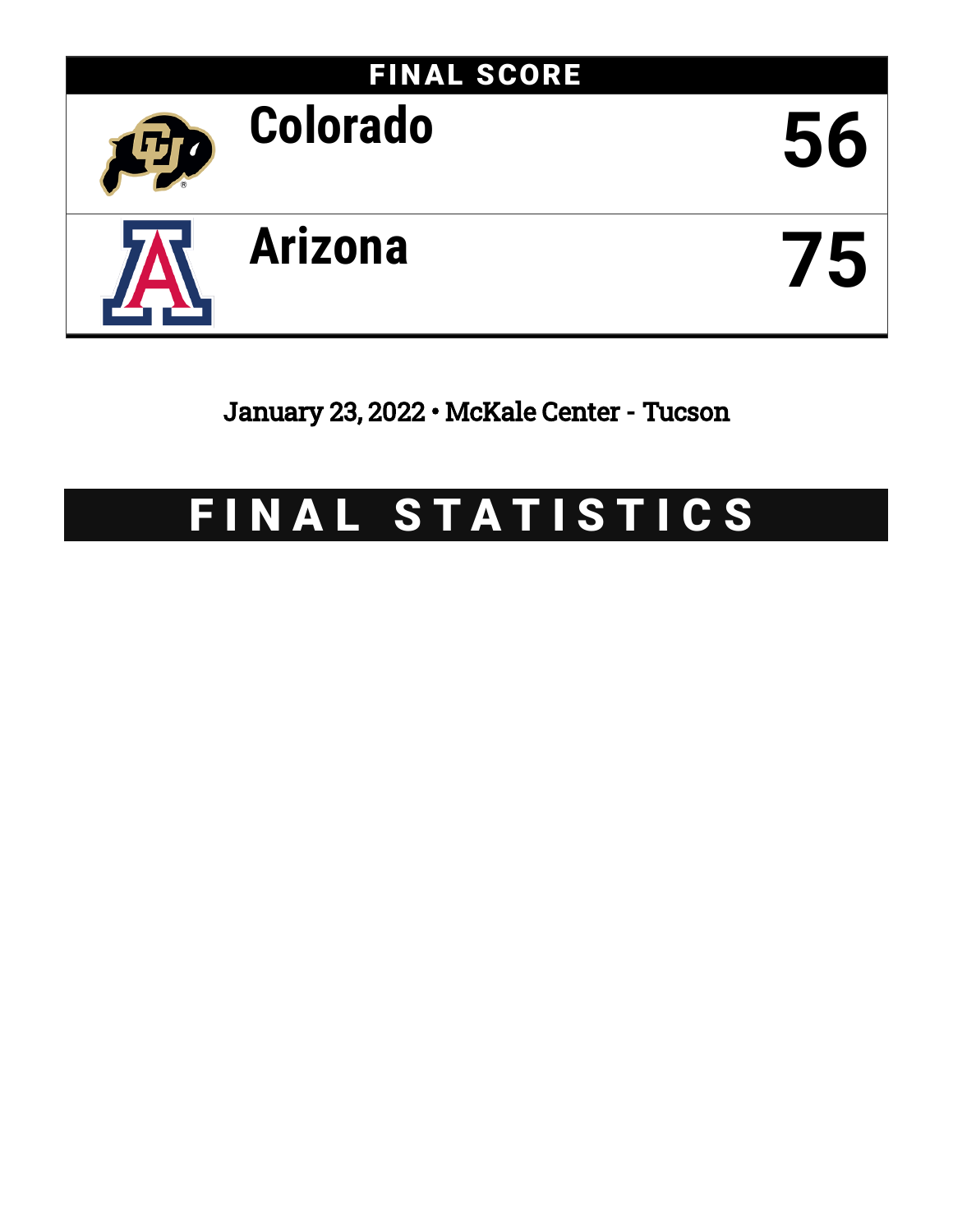### **Official Box Score Colorado vs Arizona Game Totals -- Final Statistics January 23, 2022 at McKale Center - Tucson**



# **Colorado 56**

| No. | Plaver                  | S | <b>Pts</b>    | FG       | 3FG      | FТ        | OR             | DR       | TR       | PF            | A        | TΩ            | <b>Blk</b>    | Stl      | Min | $+/-$ |
|-----|-------------------------|---|---------------|----------|----------|-----------|----------------|----------|----------|---------------|----------|---------------|---------------|----------|-----|-------|
| 00  | SHERROD, JAYLYN         | G | 4             | $0 - 3$  | $0 - 1$  | 4-6       |                |          | 2        |               | 3        |               |               | 0        | 27  | $-10$ |
| 02  | SADLER, TAMEIYA         | G | 11            | $3-6$    | $1 - 2$  | $4 - 4$   |                | 5        | 6        | 0             | 0        |               |               | 3        | 22  | $-16$ |
| 04  | FINAU, LESILA           | G |               | $0 - 1$  | $0 - 1$  | $1 - 2$   | 0              | 2        | 2        | 2             | 2        | 3             | 0             |          | 15  | -3    |
| 21  | HOLLINGSHED, MYA        | G | 11            | $4 - 16$ | $2 - 8$  | $1 - 2$   | $\overline{2}$ | 8        | 10       | 4             | 3        |               | $\mathcal{P}$ | $\Omega$ | 31  | $-11$ |
| 33  | TUITELE, PEANUT         | F | 4             | $2 - 2$  | $0 - 0$  | $0 - 0$   | $\Omega$       | 2        | 2        | 3             | 0        | 0             | 0             | 0        | 26  | $-21$ |
| 01  | JONES, TAYANNA          | G | $\mathcal{P}$ | $1 - 4$  | $0 - 0$  | $0 - 0$   | $\Omega$       | $\Omega$ | $\Omega$ | $\mathcal{P}$ | $\Omega$ | $\mathcal{P}$ | $\Omega$      | 0        | 8   | $-1$  |
| 03  | FORMANN, FRIDA          | G | 8             | $2 - 9$  | $2 - 8$  | $2 - 2$   | 1.             | 0        |          |               | 2        | 6             | 0             | 0        | 22  | $-10$ |
| 11  | MILLER, QUAY            | C | 9             | $3-6$    | $0 - 1$  | $3 - 4$   |                | 2        | 3        |               | 0        | $\mathcal{P}$ | $\Omega$      | 0        | 19  | $-10$ |
| 13  | <b>BLACKSTEN, KYLEE</b> | G | 3             | $1 - 1$  | $0 - 0$  | $1 - 2$   | 0              | 0        | $\Omega$ | 0             | 0        | 0             | 0             | 0        | 2   | -2    |
| 15  | <b>WETTA, KINDYLL</b>   | G | 3             | $1 - 2$  | $0 - 0$  | $1 - 2$   | $\mathbf{1}$   | 2        | 3        | $\mathcal{P}$ | 2        | 0             | $\Omega$      |          | 26  | $-15$ |
|     | TEAM                    |   |               |          |          |           | 3              |          | 4        | 0             |          | 0             |               |          |     |       |
|     | <b>TOTALS</b>           |   | 56            | 17-50    | $5 - 21$ | $17 - 24$ | 10             | 23       | 33       | 16            | $12 \,$  | 16            | 4             | 5        | 198 |       |

| <b>Shooting By Period</b> |           |       |          |       |           |       | Deadball Rebounds: 3,0           |
|---------------------------|-----------|-------|----------|-------|-----------|-------|----------------------------------|
| Period                    | FG        | FG%   | 3FG      | 3FG%  | FT        | FT%   | Last FG: 4th-00:22               |
| 1st Qtr                   | $5 - 15$  | 33%   | $3-9$    | 33%   | 4-6       | 67%   | Biggest Run: 10-0                |
| 2nd Qtr                   | $5 - 11$  | 45%   | $1 - 1$  | 100%  | $1 - 2$   | 50%   | Largest lead: By 12 at 2nd-08:07 |
| 3rd Qtr                   | $4 - 12$  | 33%   | $1 - 7$  | 14%   | $5-6$     | 83%   | Technical Fouls: None.           |
| 4th Qtr                   | $3 - 12$  | 25%   | $0 - 4$  | 00%   | $7 - 10$  | 70%   |                                  |
| 1st Half                  | $10 - 26$ | 38%   | $4 - 10$ | 40%   | $5-8$     | 63%   |                                  |
| 2nd Half                  | $7 - 24$  | 29%   | $1 - 11$ | 09%   | $12 - 16$ | 75%   |                                  |
| Game                      | 17-50     | 34.0% | $5 - 21$ | 23.8% | $17 - 24$ | 70.8% |                                  |

**Arizona 75**

| No. | Player                   | S | Pts           | FG        | 3FG      | FT       | <b>OR</b>    | <b>DR</b>      | TR             | PF             | A  | TO       | <b>Blk</b>   | Stl             | Min | $+/-$          |
|-----|--------------------------|---|---------------|-----------|----------|----------|--------------|----------------|----------------|----------------|----|----------|--------------|-----------------|-----|----------------|
| 01  | PELLINGTON, SHAINA       | G | 28            | $10 - 13$ | $2 - 2$  | $6 - 8$  |              | 3              | 4              | 2              | 2  | 3        | 0            | 3               | 27  | 21             |
| 14  | THOMAS, SAM              | F | 9             | $3 - 5$   | $3 - 4$  | $0 - 0$  | $\Omega$     | 2              | $\overline{2}$ | 3              |    | 0        |              | 1               | 30  | 12             |
| 23  | YEANEY, BENDU            | G | 2             | $1 - 2$   | $0 - 0$  | $0-0$    | 0            | 2              | $\overline{2}$ | 2              | 4  | 0        | 0            | 0               | 16  | $\overline{4}$ |
| 25  | REESE, CATE              | F | 23            | $10 - 17$ | $0 - 3$  | $3 - 3$  | 1            | 8              | 9              | 1              | 0  |          | 0            |                 | 29  | 21             |
| 32  | <b>WARE, LAUREN</b>      | F | 2             | $1 - 4$   | $0 - 2$  | $0-0$    | 0            | 0              | $\mathbf{0}$   |                | 0  | 0        |              | 0               | 18  | 2              |
| 00  | <b>ASI, ANNA GRET</b>    | G | 0             | $0 - 0$   | $0 - 0$  | $0 - 0$  | $\mathbf{0}$ | $\Omega$       | $\mathbf{0}$   |                | 0  |          | 0            | 0               | 2   | $-2$           |
| 03  | CHAVEZ, TAYLOR           | G | 0             | $0 - 2$   | $0 - 2$  | $0 - 0$  | 0            | 0              | $\mathbf{0}$   |                | 0  | 0        | 0            | $\mathbf{0}$    | 9   | 5              |
| 04  | <b>CONNER, MADISON</b>   | G | 0             | $0 - 1$   | $0 - 0$  | $0-0$    | $\Omega$     | $\mathbf{0}$   | $\Omega$       |                |    |          | $\mathbf{0}$ | $\mathbf 0$     | 5   | 0              |
| 05  | LOVE, KOI                | F | 2             | $1 - 5$   | $0 - 1$  | $0-0$    | 1            | 4              | 5              | $\overline{2}$ | 2  |          | 0            | 3               | 15  | 20             |
| 11  | ERDOGAN, DERIN           | G | $\mathcal{P}$ | $1 - 1$   | $0 - 0$  | $0-0$    | $\Omega$     | 1              | $\mathbf{1}$   | $\Omega$       |    |          | $\Omega$     | 0               | 3   | 0              |
| 13  | PUEYO, HELENA            | G | 2             | $1 - 3$   | $0 - 2$  | $0-0$    | $\mathbf{0}$ | 2              | $\overline{2}$ | 2              | 2  |          | 2            | 2               | 29  | 26             |
| 21  | <b>VONLEH, AARONETTE</b> | F | 2             | $1 - 1$   | $0 - 0$  | $0 - 0$  | $\Omega$     | 1              | 1              | 0              | 0  | $\Omega$ | $\mathbf{0}$ | $\mathbf{0}$    | 3   | $-1$           |
| 22  | COPELAND, ARIYAH         | F | 0             | $0 - 1$   | $0 - 0$  | $0-0$    | 0            | 0              | $\mathbf{0}$   | 0              | 0  |          | 0            | 0               | 5   | $-7$           |
| 30  | SANCHEZ, GISELA          | F | 3             | $1 - 1$   | $1 - 1$  | $0 - 0$  | $\mathbf{0}$ | $\overline{2}$ | $\overline{2}$ | 0              | 0  |          | 0            | 0               | 5   | $-4$           |
| 34  | SMITH, SEMAJ             | С | 0             | $0-0$     | $0-0$    | $0-0$    | 0            | 0              | $\mathbf{0}$   |                | 0  | 0        | 0            | $\mathbf{0}$    | 1   | $-2$           |
|     | TEAM                     |   |               |           |          |          |              | 2              | 3              | 0              |    | 0        |              |                 |     |                |
|     | <b>TOTALS</b>            |   | 75            | $30 - 56$ | $6 - 17$ | $9 - 11$ | 4            | 27             | 31             | 17             | 13 | 11       | 4            | 10 <sup>°</sup> | 198 |                |

| <b>Shooting By Period</b> |           |       |          |       |          |       |
|---------------------------|-----------|-------|----------|-------|----------|-------|
| Period                    | FG        | FG%   | 3FG      | 3FG%  | FT       | FT%   |
| 1st Qtr                   | $3 - 11$  | 27%   | $1 - 4$  | 25%   | $0 - 0$  | 0%    |
| 2nd Qtr                   | $8 - 15$  | 53%   | $3 - 7$  | 43%   | $3 - 4$  | 75%   |
| 3rd Qtr                   | $9 - 14$  | 64%   | $1 - 3$  | 33%   | $3 - 4$  | 75%   |
| 4th Qtr                   | $10 - 16$ | 63%   | $1 - 3$  | 33%   | $3 - 3$  | 100%  |
| 1st Half                  | $11 - 26$ | 42%   | $4 - 11$ | 36%   | $3 - 4$  | 75%   |
| 2nd Half                  | 19-30     | 63%   | $2 - 6$  | 33%   | $6 - 7$  | 86%   |
| Game                      | $30 - 56$ | 53.6% | $6 - 17$ | 35.3% | $9 - 11$ | 81.8% |

*Deadball Rebounds:* 1,0 *Last FG:* 4th-01:36 *Biggest Run:* 17-0 *Largest lead:* By 23 at 4th-03:05 *Technical Fouls:* None.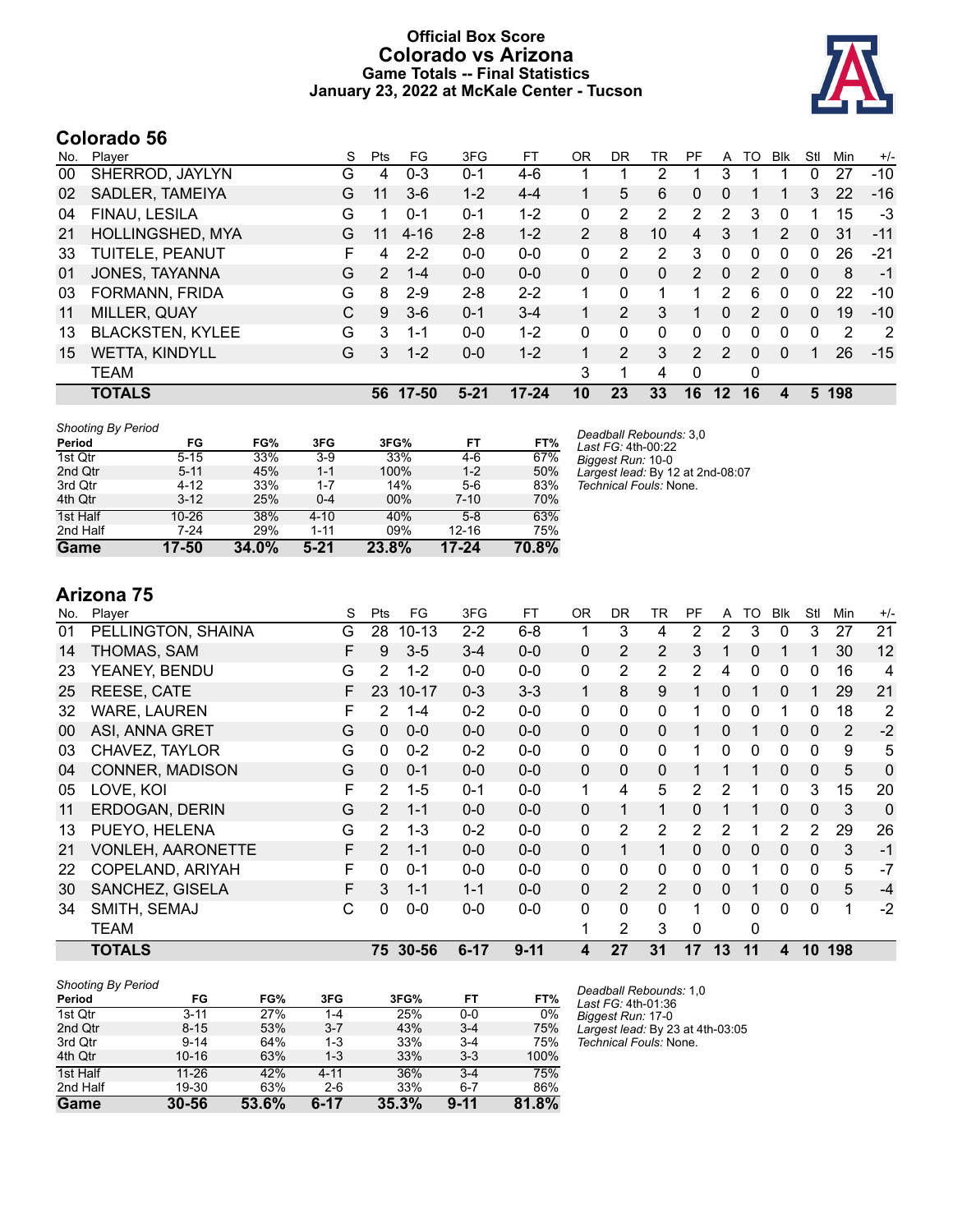| Game Notes:                                                                | <b>Score</b>                                    |                |                 |          |    | 1st 2nd 3rd 4th TOT | <b>Points</b>    |
|----------------------------------------------------------------------------|-------------------------------------------------|----------------|-----------------|----------|----|---------------------|------------------|
| Officials: Anita Ortega, Brian Woods, Kelly Broomfield<br>Attendance: 7103 | COL                                             | 17             | 12              | 14       | 13 | 56                  | In the Pair      |
|                                                                            | ARI                                             | $\overline{7}$ |                 | 22 22 24 |    | 75                  | Off Turns        |
| Start Time: 02:07 PM ET                                                    |                                                 |                |                 |          |    |                     | 2nd Chan         |
| End Time: 04:50 PM ET<br>Game Duration: 2:43                               | COL led for 21:03. ARI led for 15:34.           |                |                 |          |    |                     | <b>Fast Brea</b> |
| Conference Game;                                                           | Game was tied for 3:05.<br>Times tied: <b>3</b> |                | Lead Changes: 7 |          |    |                     | Bench            |

| <b>Points</b>     | COL            | ARI            |
|-------------------|----------------|----------------|
| In the Paint      | 18             | 42             |
| Off Turns         | 7              | 19             |
| 2nd Chance        | 10             | 10             |
| <b>Fast Break</b> | 3              | 12             |
| Bench             | 25             | 11             |
| Per Poss          | 0.836<br>26/67 | 1.136<br>34/66 |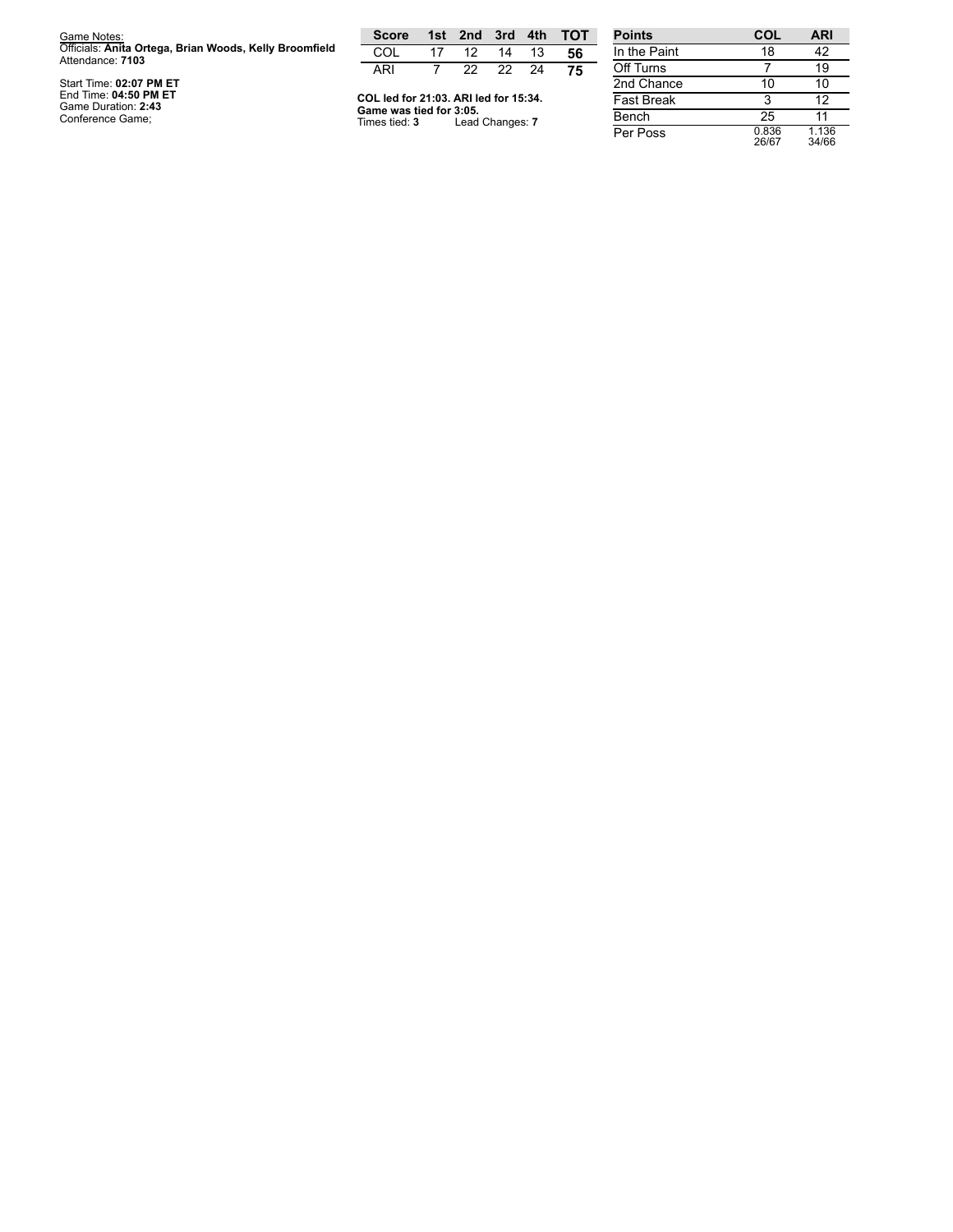### **Official Box Score Colorado vs Arizona First Half Statistics Only January 23, 2022 at McKale Center - Tucson**



# **Colorado 29**

| No. | Plaver                  | S  | <b>Pts</b>            | <b>FG</b> | 3FG      | <b>FT</b> | <b>OR</b> | <b>DR</b> | <b>TR</b>      | PF       | A        | TO       | <b>B</b> lk | Stl          | Min         | $+/-$ |
|-----|-------------------------|----|-----------------------|-----------|----------|-----------|-----------|-----------|----------------|----------|----------|----------|-------------|--------------|-------------|-------|
| 00  | SHERROD, JAYLYN         | G  | 2                     | $0 - 0$   | $0 - 0$  | $2 - 4$   | 0         |           |                |          |          |          | 0           | 0            | 13          | 4     |
| 01  | JONES, TAYANNA          | G  | $\mathbf{2}^{\prime}$ | $1 - 3$   | $0 - 0$  | $0 - 0$   | 0         | 0         | 0              |          | 0        | 2        | 0           | 0            | 6           | $-3$  |
| 02  | SADLER, TAMEIYA         | G  | 3                     | 1-3       | $1 - 1$  | $0 - 0$   | 0         | 2         | $\overline{2}$ | 0        | 0        | 0        |             |              | 9           | -1    |
| 03  | FORMANN, FRIDA          | G  | 6                     | $2 - 5$   | $2 - 4$  | $0 - 0$   |           | 0         |                |          |          | 3        | $\Omega$    | 0            | 9           | 3     |
| 04  | FINAU, LESILA           | G  | 0                     | $0 - 1$   | $0 - 1$  | $0 - 0$   | 0         |           |                |          | 2        |          | 0           | 0            | 10          | $-4$  |
| 11  | MILLER, QUAY            | С  | 8                     | $3-6$     | $0 - 1$  | $2 - 2$   |           | 1         | 2              | $\Omega$ | 0        | 0        | $\Omega$    | $\mathbf{0}$ | 11          | 3     |
| 13  | <b>BLACKSTEN, KYLEE</b> | G  | 0                     | $0 - 0$   | $0 - 0$  | $0 - 0$   | 0         | 0         | $\Omega$       | $\Omega$ | 0        | $\Omega$ | $\Omega$    | 0            | $\mathbf 0$ | 0     |
| 15  | <b>WETTA, KINDYLL</b>   | G  | 0                     | $0 - 1$   | $0 - 0$  | $0 - 0$   |           | 2         | 3              |          |          | 0        | $\Omega$    |              | 13          | 1     |
| 21  | HOLLINGSHED, MYA        | G  | 6                     | $2-6$     | 1-3      | $1 - 2$   |           | 5         | 6              | 2        | 2        |          |             | 0            | 16          | 4     |
| 33  | TUITELE, PEANUT         | F. | $\mathcal{P}$         | $1 - 1$   | $0 - 0$  | $0 - 0$   | 0         | 0         | 0              |          | 0        | $\Omega$ | $\Omega$    | 0            | 14          | $-7$  |
|     | <b>TEAM</b>             |    | 0                     | $0 - 0$   | $0 - 0$  | $0 - 0$   | 2         | 1         | 3              | 0        | $\Omega$ | $\Omega$ | 0           | 0            | $\mathbf 0$ |       |
|     | <b>TOTALS</b>           |    | 29                    | $10 - 26$ | $4 - 10$ | $5 - 8$   | 6         | 13        | 19             |          |          | 8        | 2           | 2            | 100         |       |

| <b>Shooting By Period</b><br>Period | FG        | FG%   | 3FG      | 3FG%    | FT    | FT%   | Deadball Rebounds: 3,0<br>Last FG Half: COL 2nd-01:26 |
|-------------------------------------|-----------|-------|----------|---------|-------|-------|-------------------------------------------------------|
| 1st Otr                             | $5 - 15$  | 33%   | $3-9$    | 33%     | 4-6   | 67%   |                                                       |
| 2nd Qtr                             | $5 - 11$  | 45%   | $1 - 1$  | $100\%$ | 1-2   | 50%   |                                                       |
| 1st Half                            | $10 - 26$ | 38%   | $4 - 10$ | 40%     | $5-8$ | 63%   |                                                       |
| Game                                | $17 - 50$ | 34.0% | $5 - 21$ | 23.8%   | 17-24 | 70.8% |                                                       |

# **Arizona 29**

| No. | Player                   | S | Pts           | <b>FG</b> | 3FG      | <b>FT</b> | <b>OR</b>      | <b>DR</b> | <b>TR</b>      | PF           | A        | <b>TO</b> | <b>Blk</b>   | Stl          | Min            | $+/-$          |
|-----|--------------------------|---|---------------|-----------|----------|-----------|----------------|-----------|----------------|--------------|----------|-----------|--------------|--------------|----------------|----------------|
| 00  | ASI, ANNA GRET           | G | 0             | $0 - 0$   | $0-0$    | $0-0$     | 0              | 0         | 0              | 0            | 0        | 0         | 0            | 0            | 0              | 0              |
| 01  | PELLINGTON, SHAINA       | G | 12            | $4 - 7$   | $1 - 1$  | $3 - 4$   | 1              | 1         | $\overline{2}$ | 0            |          |           | 0            |              | 14             | 5              |
| 03  | CHAVEZ, TAYLOR           | G | 0             | $0 - 2$   | $0 - 2$  | $0 - 0$   | 0              | 0         | 0              |              | 0        | 0         | 0            | 0            | 9              | 5              |
| 04  | CONNER, MADISON          | G | 0             | $0 - 0$   | $0 - 0$  | $0 - 0$   | $\mathbf{0}$   | $\Omega$  | $\mathbf 0$    | 0            | 0        |           | 0            | 0            | 2              | $-6$           |
| 05  | LOVE, KOI                | F | 0             | $0-0$     | $0-0$    | $0-0$     | $\mathbf{0}$   | 1         | 1              | 2            | 0        | 1         | $\mathbf{0}$ | $\Omega$     | 3              | $-4$           |
| 11  | ERDOGAN, DERIN           | G | 0             | $0 - 0$   | $0 - 0$  | $0 - 0$   | $\mathbf{0}$   | $\Omega$  | $\mathbf{0}$   | 0            | $\Omega$ | 0         | $\mathbf{0}$ | $\Omega$     | $\overline{0}$ | 0              |
| 13  | PUEYO, HELENA            | G | 2             | $1 - 2$   | $0 - 1$  | $0-0$     | 0              | 0         | 0              | 0            |          |           | 2            |              | 14             | 6              |
| 14  | THOMAS, SAM              | F | 9             | $3 - 5$   | $3 - 4$  | $0 - 0$   | $\Omega$       | 1         | 1              | $\Omega$     |          | 0         |              | $\Omega$     | 17             | $\overline{2}$ |
| 21  | <b>VONLEH, AARONETTE</b> | F | 0             | $0 - 0$   | $0 - 0$  | $0-0$     | 0              | 0         | 0              | 0            | 0        | 0         | 0            | 0            | 0              | 0              |
| 22  | COPELAND, ARIYAH         | F | 0             | $0 - 1$   | $0 - 0$  | $0 - 0$   | $\mathbf{0}$   | $\Omega$  | $\mathbf{0}$   | 0            | 0        |           | $\mathbf{0}$ | 0            | 5              | $-7$           |
| 23  | YEANEY, BENDU            | G | 0             | $0 - 1$   | $0 - 0$  | $0 - 0$   | $\mathbf{0}$   | 2         | 2              | 2            | 1        | 0         | $\mathbf{0}$ | 0            | 8              | $-5$           |
| 25  | REESE, CATE              | F | 4             | $2 - 6$   | $0 - 2$  | $0 - 0$   | $\mathbf{1}$   | 3         | 4              | 0            | $\Omega$ | 1         | $\mathbf{0}$ | $\mathbf{0}$ | 12             | 1              |
| 30  | SANCHEZ, GISELA          | F | 0             | $0 - 0$   | $0 - 0$  | $0 - 0$   | 0              | 1         | 1              | 0            | 0        | 0         | $\mathbf{0}$ | $\Omega$     | 1              | $-3$           |
| 32  | <b>WARE, LAUREN</b>      | F | $\mathcal{P}$ | $1 - 2$   | $0 - 1$  | $0 - 0$   | $\Omega$       | 0         | $\Omega$       | $\mathbf{1}$ | 0        | 0         |              | $\Omega$     | 14             | 6              |
| 34  | SMITH, SEMAJ             | С | 0             | $0 - 0$   | $0 - 0$  | $0 - 0$   | 0              | 0         | $\Omega$       | 0            | 0        | 0         | 0            | 0            | 0              | $\mathbf{0}$   |
|     | <b>TEAM</b>              |   | 0             | $0 - 0$   | $0 - 0$  | $0 - 0$   | 0              | 2         | 2              | 0            | 0        | 0         | 0            | 0            | 0              |                |
|     | <b>TOTALS</b>            |   | 29            | $11 - 26$ | $4 - 11$ | $3 - 4$   | $\overline{2}$ | 11        | 13             | 6            | 4        | 6         | 4            | $\mathbf{2}$ | 100            |                |

| Shooting By Period<br>Period | FG        | FG%   | 3FG     | 3FG%  | FТ       | FT%   |
|------------------------------|-----------|-------|---------|-------|----------|-------|
| 1st Otr                      | $3 - 11$  | 27%   | 1-4     | 25%   | 0-0      | 0%    |
| 2nd Qtr                      | $8 - 15$  | 53%   | $3 - 7$ | 43%   | $3-4$    | 75%   |
| 1st Half                     | $11 - 26$ | 42%   | 4-11    | 36%   | $3-4$    | 75%   |
| Game                         | $30 - 56$ | 53.6% | հ-17    | 35.3% | $9 - 11$ | 81.8% |

*Deadball Rebounds:* 1,0 *Last FG Half:* ARI 2nd-00:16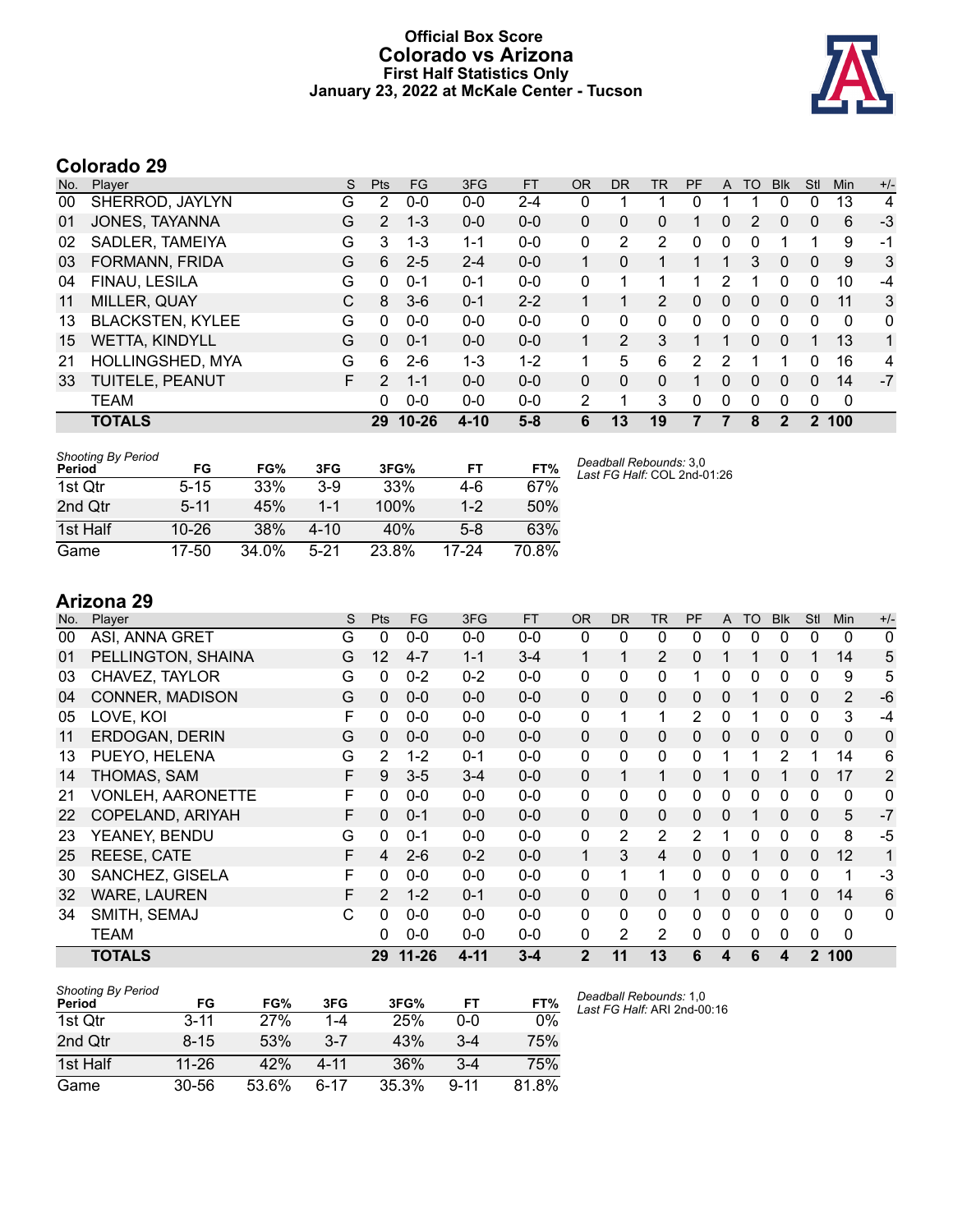| Game Notes:                                                                | <b>Score</b> | 1st | 2nd | 3rd  | 4th | <b>TOT</b> | <b>Points</b> |
|----------------------------------------------------------------------------|--------------|-----|-----|------|-----|------------|---------------|
| Officials: Anita Ortega, Brian Woods, Kelly Broomfield<br>Attendance: 7103 | COL          |     | 12  | 14   | 13  | 56         | In the F      |
|                                                                            | ARI          |     | 22  | - 22 | 24  | 75         | Off Turi      |
| Start Time: 02:07 PM ET                                                    |              |     |     |      |     |            | 2nd Ch        |
| End Time: 04:50 PM ET                                                      |              |     |     |      |     |            | Fast Br       |
| Game Duration: 2:43                                                        |              |     |     |      |     |            |               |
| Conference Game;                                                           |              |     |     |      |     |            | Bench         |

| <b>Points from (This Period)</b> | <b>COL ARI</b> |    |
|----------------------------------|----------------|----|
| In the Paint                     | 8              | 10 |
| Off Turns                        | З              |    |
| 2nd Chance                       | 6              | 5  |
| <b>Fast Break</b>                | O              |    |
| Bench                            | 16             |    |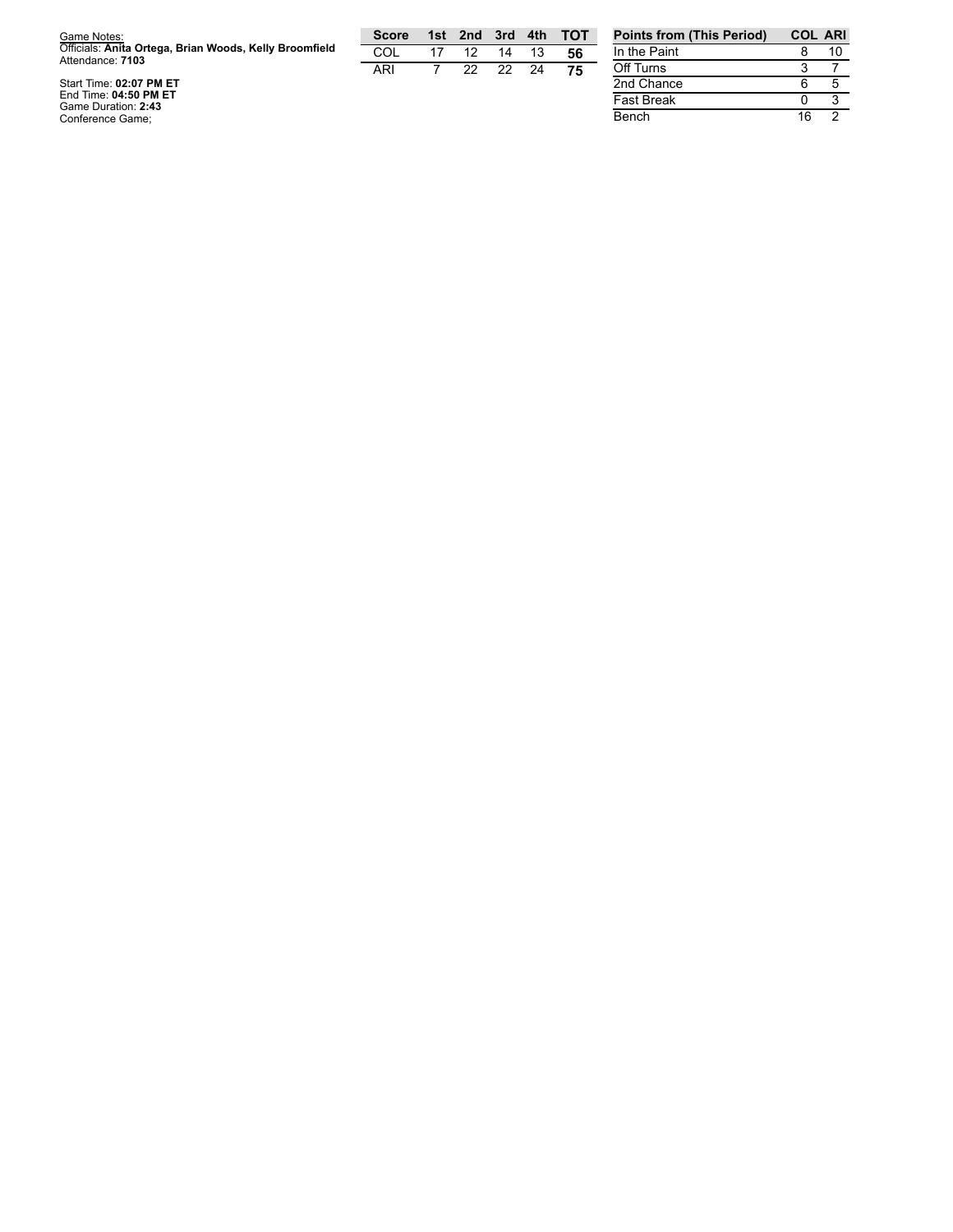### **Official Box Score Colorado vs Arizona First Quarter Statistics Only January 23, 2022 at McKale Center - Tucson**



# **Colorado 17**

| No. | Plaver                  | S | <b>Pts</b> | <b>FG</b> | 3FG     | <b>FT</b> | <b>OR</b>    | <b>DR</b> | TR. | <b>PF</b>    | A        | TO       | <b>Blk</b> | Stl          | Min      | $+/-$        |
|-----|-------------------------|---|------------|-----------|---------|-----------|--------------|-----------|-----|--------------|----------|----------|------------|--------------|----------|--------------|
| 00  | SHERROD, JAYLYN         | G |            | $0-0$     | $0 - 0$ | $1 - 2$   | 0            |           |     | 0            |          | 0        | 0          | 0            | 8        | 9            |
| 02  | SADLER, TAMEIYA         | G | 3          | $1 - 2$   | $1 - 1$ | $0 - 0$   | 0            |           |     | 0            | 0        | 0        | 0          | 0            | 5        | 4            |
| 04  | FINAU, LESILA           | G | 0          | $0 - 1$   | $0 - 1$ | $0 - 0$   | $\Omega$     | 0         | 0   | 0            |          | 0        | 0          | 0            | 5        | 4            |
| 21  | HOLLINGSHED, MYA        | G | 4          | $1 - 4$   | $1 - 3$ | $1 - 2$   | $\Omega$     | 3         | 3   | $\mathbf{0}$ | 2        | $\Omega$ | 1          | $\mathbf{0}$ | 8        | 9            |
| 33  | TUITELE, PEANUT         | F | 0          | $0 - 0$   | $0 - 0$ | $0 - 0$   | 0            | 0         | 0   |              | 0        | 0        | $\Omega$   | 0            | 6        | 5            |
| 01  | JONES, TAYANNA          | G | 2          | $1 - 1$   | $0 - 0$ | $0 - 0$   | $\Omega$     | $\Omega$  | 0   | $\Omega$     | $\Omega$ | $\Omega$ | $\Omega$   | $\Omega$     |          | $\mathbf{1}$ |
| 03  | FORMANN, FRIDA          | G | 3          | 1-3       | $1 - 3$ | $0 - 0$   | 1            | 0         | 1   | 0            |          |          | 0          | 0            | 5        | 6            |
| 11  | MILLER, QUAY            | C | 4          | $1 - 3$   | $0 - 1$ | $2 - 2$   | $\Omega$     | $\Omega$  | 0   | 0            | 0        | $\Omega$ | $\Omega$   | $\mathbf{0}$ | 6        | 6            |
| 13  | <b>BLACKSTEN, KYLEE</b> | G | 0          | $0 - 0$   | $0 - 0$ | $0 - 0$   | $\Omega$     | 0         | 0   | 0            | 0        | 0        | 0          | 0            | $\Omega$ | $\mathbf{0}$ |
| 15  | <b>WETTA, KINDYLL</b>   | G | 0          | $0 - 1$   | $0 - 0$ | $0 - 0$   | $\mathbf{0}$ | 2         | 2   | $\Omega$     | 0        | $\Omega$ | $\Omega$   |              | 5        | 6            |
|     | <b>TEAM</b>             |   |            |           |         |           | 2            |           | 3   | $\mathbf{0}$ |          | 0        |            |              |          |              |
|     | <b>TOTALS</b>           |   | 17         | $5 - 15$  | $3-9$   | $4 - 6$   | 3            | 8         | 11  | 1            | 5        |          |            | 1            | 50       |              |

| <b>Shooting By Period</b><br>Period | FG        | FG%   | 3FG      | 3FG%  | FT        | FT%   | Deadball Rebounds: 3,0 |
|-------------------------------------|-----------|-------|----------|-------|-----------|-------|------------------------|
| 1st Qtr                             | $5 - 15$  | 33%   | $3-9$    | 33%   | 4-6       | 67%   |                        |
| 2nd Qtr                             | $5 - 11$  | 45%   | 1-1      | 100%  | $1 - 2$   | 50%   |                        |
| 1st Half                            | $5 - 15$  | 33%   | $3-9$    | 33%   | $4-6$     | 67%   |                        |
| 1st Half                            | $10 - 26$ | 38%   | $4 - 10$ | 40%   | $5-8$     | 63%   |                        |
| Game                                | 17-50     | 34.0% | $5 - 21$ | 23.8% | $17 - 24$ | 70.8% |                        |

# **Arizona 7**

| No. | Player                   | S | Pts            | <b>FG</b> | 3FG     | <b>FT</b> | <b>OR</b>    | <b>DR</b>    | <b>TR</b>   | PF             | A            | <b>TO</b>    | <b>Blk</b>   | <b>Stl</b>   | Min          | $+/-$        |
|-----|--------------------------|---|----------------|-----------|---------|-----------|--------------|--------------|-------------|----------------|--------------|--------------|--------------|--------------|--------------|--------------|
| 01  | PELLINGTON, SHAINA       | G | 2              | $1 - 2$   | $0-0$   | $0-0$     | 0            |              |             | 0              | 0            |              | 0            | 0            |              | $-7$         |
| 14  | THOMAS, SAM              | F | 3              | $1 - 2$   | $1 - 2$ | $0 - 0$   | $\mathbf{0}$ | $\Omega$     | 0           | 0              |              | 0            |              | 0            | 9            | $-10$        |
| 23  | YEANEY, BENDU            | G | 0              | $0 - 1$   | $0 - 0$ | $0 - 0$   | $\mathbf{0}$ | 1            | 1           | $\overline{2}$ |              | 0            | 0            | 0            | 6            | $-3$         |
| 25  | REESE, CATE              | F | $\mathbf{0}$   | $0 - 3$   | $0 - 1$ | $0-0$     | $\Omega$     | 3            | 3           | 0              | $\mathbf 0$  |              | 0            | $\mathbf 0$  | 7            | $-2$         |
| 32  | WARE, LAUREN             | F | 2              | $1 - 2$   | $0 - 1$ | $0-0$     | $\mathbf{0}$ | 0            | 0           | 1              | 0            | 0            | $\mathbf{0}$ | 0            | 6            | -6           |
| 00  | ASI, ANNA GRET           | G | $\mathbf{0}$   | $0 - 0$   | $0 - 0$ | $0-0$     | $\Omega$     | $\mathbf{0}$ | 0           | $\Omega$       | $\mathbf 0$  | $\mathbf{0}$ | $\mathbf{0}$ | $\mathbf{0}$ | $\mathbf{0}$ | $\mathbf 0$  |
| 03  | CHAVEZ, TAYLOR           | G | 0              | $0-0$     | $0-0$   | $0-0$     | 0            | 0            | 0           | 0              | $\mathbf{0}$ | 0            | $\mathbf{0}$ | $\mathbf{0}$ | 1            | $\mathbf{0}$ |
| 04  | <b>CONNER, MADISON</b>   | G | 0              | $0 - 0$   | $0 - 0$ | $0-0$     | $\Omega$     | $\mathbf{0}$ | 0           | 0              | $\mathbf{0}$ |              | 0            | $\mathbf{0}$ | 2            | $-6$         |
| 05  | LOVE, KOI                | F | 0              | $0 - 0$   | $0-0$   | $0-0$     | 0            | 1            | 1           | 2              | $\mathbf{0}$ |              | 0            | 0            | 3            | $-4$         |
| 11  | ERDOGAN, DERIN           | G | 0              | $0 - 0$   | $0 - 0$ | $0-0$     | $\Omega$     | 0            | 0           | 0              | $\Omega$     | 0            | 0            | 0            | $\mathbf 0$  | 0            |
| 13  | PUEYO, HELENA            | G | 0              | $0-0$     | $0 - 0$ | $0-0$     | $\mathbf{0}$ | $\mathbf{0}$ | 0           | 0              | 0            | 0            | 0            | 0            | 4            | $-4$         |
| 21  | <b>VONLEH, AARONETTE</b> | F | 0              | $0-0$     | $0 - 0$ | $0-0$     | $\Omega$     | $\Omega$     | 0           | 0              | $\mathbf 0$  | 0            | 0            | $\Omega$     | $\mathbf 0$  | 0            |
| 22  | COPELAND, ARIYAH         | F | $\Omega$       | $0 - 1$   | $0-0$   | $0-0$     | $\Omega$     | $\mathbf{0}$ | 0           | 0              | $\mathbf{0}$ |              | 0            | $\mathbf{0}$ | 3            | $-5$         |
| 30  | SANCHEZ, GISELA          | F | $\mathbf{0}$   | $0-0$     | $0-0$   | $0-0$     | $\Omega$     | $\mathbf 1$  | 1           | 0              | $\mathbf{0}$ | $\Omega$     | $\mathbf{0}$ | $\mathbf 0$  | 1            | $-3$         |
| 34  | SMITH, SEMAJ             | С | 0              | $0 - 0$   | $0 - 0$ | $0 - 0$   | $\Omega$     | $\Omega$     | $\mathbf 0$ | $\Omega$       | $\Omega$     | 0            | 0            | $\Omega$     | $\Omega$     | $\mathbf{0}$ |
|     | TEAM                     |   |                |           |         |           | 0            |              | 1           | 0              |              | 0            |              |              |              |              |
|     | <b>TOTALS</b>            |   | $\overline{7}$ | $3 - 11$  | $1 - 4$ | $0 - 0$   | $\bf{0}$     | 8            | 8           | 5              | $\mathbf{2}$ | 5            | 1            | 0            | 50           |              |

| Shooting By Period |           |       |          |       |          |       |
|--------------------|-----------|-------|----------|-------|----------|-------|
| Period             | FG        | FG%   | 3FG      | 3FG%  | FT       | FT%   |
| 1st Qtr            | $3 - 11$  | 27%   | 1-4      | 25%   | $0 - 0$  | $0\%$ |
| 2nd Qtr            | $8 - 15$  | 53%   | $3 - 7$  | 43%   | $3 - 4$  | 75%   |
| 1st Half           | $3 - 11$  | 27%   | $1 - 4$  | 25%   | $0 - 0$  | $0\%$ |
| 1st Half           | 11-26     | 42%   | $4 - 11$ | 36%   | $3-4$    | 75%   |
| Game               | $30 - 56$ | 53.6% | 6-17     | 35.3% | $9 - 11$ | 81.8% |

*Deadball Rebounds:* 1,0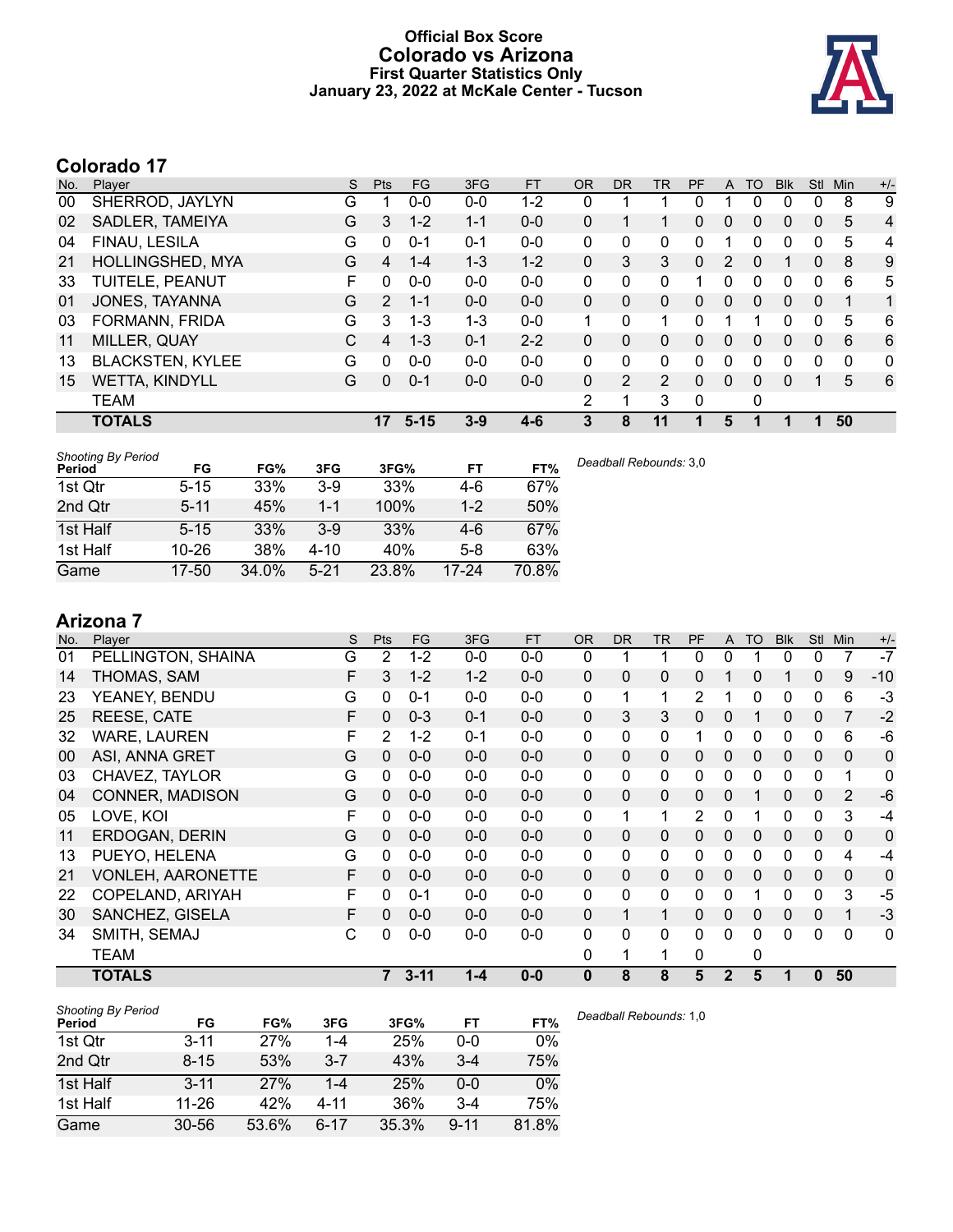| Game Notes:                                                                | <b>Score</b> |    | 1st 2nd |      | 3rd 4th | <b>TOT</b> | <b>Points (This Perio</b> |
|----------------------------------------------------------------------------|--------------|----|---------|------|---------|------------|---------------------------|
| Officials: Anita Ortega, Brian Woods, Kelly Broomfield<br>Attendance: 7103 | COL          | 17 | 12      | 14   | 13      | 56         | In the Paint              |
|                                                                            | ARI          |    | 22      | -22. | 24      | 75         | Off Turns                 |
| Start Time: 02:07 PM ET                                                    |              |    |         |      |         |            | 2nd Chance                |
| End Time: 04:50 PM ET<br>Game Duration: 2:43                               |              |    |         |      |         |            | <b>Fast Break</b>         |
| Conference Game;                                                           |              |    |         |      |         |            | Bench                     |

| <b>Points (This Period)</b> | COL           | ARI           |
|-----------------------------|---------------|---------------|
| In the Paint                |               | 2             |
| Off Turns                   | 3             |               |
| 2nd Chance                  |               |               |
| <b>Fast Break</b>           | n             |               |
| Bench                       | я             |               |
| Per Poss                    | 1.133<br>7/15 | 0.438<br>3/16 |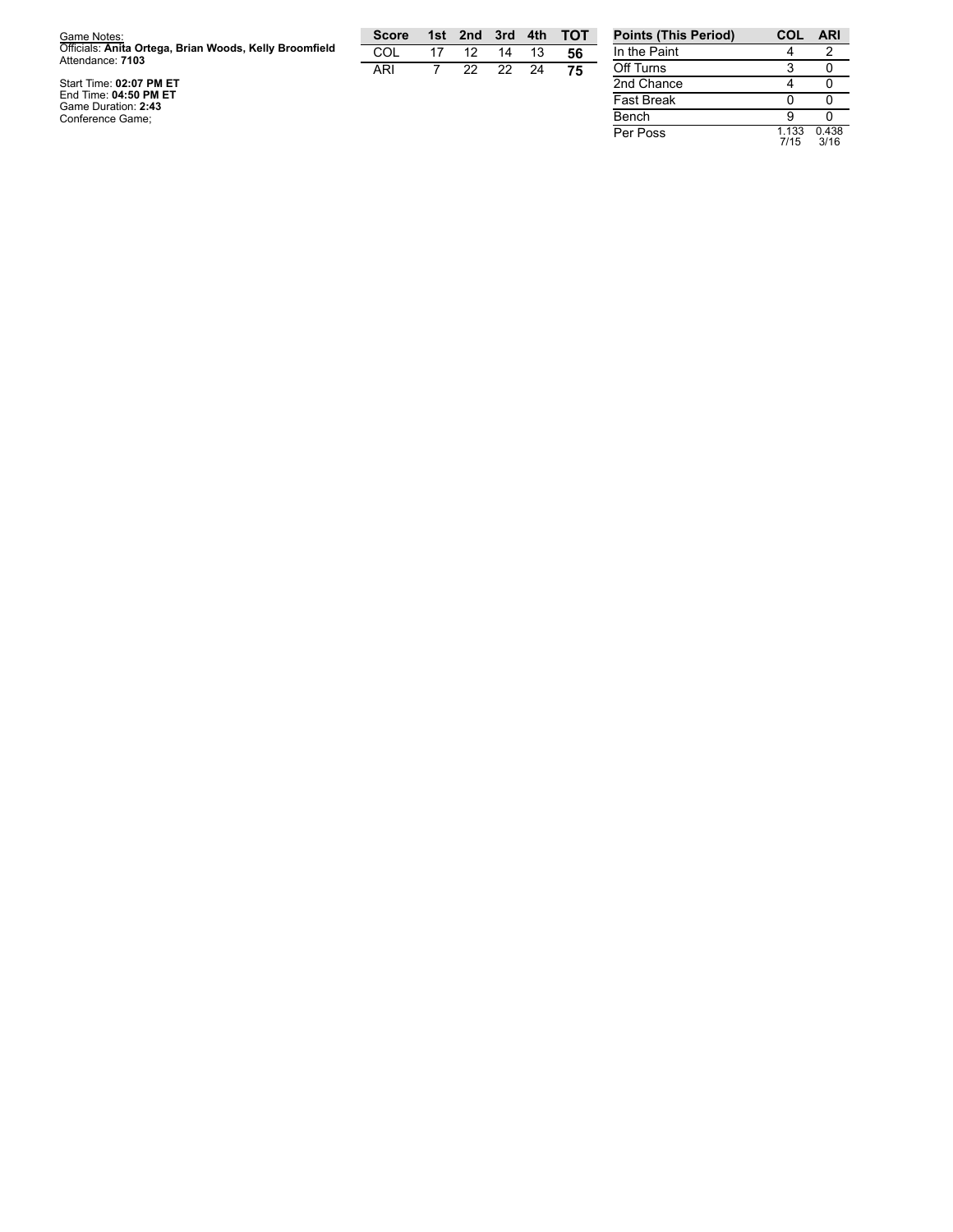#### **Official Play-By-Play Colorado vs Arizona First Quarter January 23, 2022 at McKale Center - Tucson**



#### **Period 1**

<mark>Starters :</mark><br>Colorado: 00 SHERROD,JAYLYN (G); 2 SADLER,TAMEIYA (G); 4 FINAU,LESILA (G); 21 HOLLINGSHED,MYA (G); 33 TUITELE,PEANUT (F);<br>**Arizona**: 1 PELLINGTON,SHAINA (G); 14 THOMAS,SAM (F); 23 YEANEY,BENDU (G); 25 REESE,CA

| Time           | <b>VISITORS: Colorado</b>           | <b>Score</b> | <b>Margin</b>  | <b>HOME: Arizona</b>                      |
|----------------|-------------------------------------|--------------|----------------|-------------------------------------------|
| 09:47          |                                     |              |                | FOUL (PERSONAL) by YEANEY, BENDU          |
| 09:46          | MISSED FT by SHERROD, JAYLYN        |              |                |                                           |
| 09:46          | REBOUND (OFF) by TEAM               |              |                |                                           |
| 09:46          | GOOD! FT by SHERROD, JAYLYN         | $0 - 1$      | V <sub>1</sub> |                                           |
| 09:32          |                                     |              |                | MISSED LAYUP by REESE, CATE               |
| 09:30          | REBOUND (DEF) by HOLLINGSHED, MYA   |              |                |                                           |
| 09:10          | MISSED 3PTR by HOLLINGSHED, MYA     |              |                |                                           |
| 09:07          |                                     |              |                | REBOUND (DEF) by REESE, CATE              |
| 09:07          | FOUL (PERSONAL) by TUITELE, PEANUT  |              |                |                                           |
| 08:51          |                                     | $2 - 1$      | H <sub>1</sub> | GOOD! LAYUP by PELLINGTON, SHAINA         |
| 08:51          |                                     |              |                | ASSIST by THOMAS, SAM                     |
| 08:34          | GOOD! 3PTR by SADLER, TAMEIYA       | $2 - 4$      | V <sub>2</sub> |                                           |
| 08:34          | ASSIST by HOLLINGSHED, MYA          |              |                |                                           |
| 08:13          |                                     | $4 - 4$      | $\mathsf T$    | GOOD! JUMPER by WARE, LAUREN              |
| 08:13          |                                     |              |                | ASSIST by YEANEY, BENDU                   |
| 07:57          | MISSED JUMPER by SADLER, TAMEIYA    |              |                |                                           |
| 07:57          |                                     |              |                | BLOCK by THOMAS, SAM                      |
| 07:57          |                                     |              |                | REBOUND (DEF) by TEAM                     |
| 07:34          |                                     |              |                | MISSED JUMPER by PELLINGTON, SHAINA       |
| 07:31          | REBOUND (DEF) by TEAM               |              |                |                                           |
| 07:31          |                                     |              |                | FOUL (PERSONAL) by WARE, LAUREN           |
| 07:31          | SUB OUT: SADLER, TAMEIYA            |              |                |                                           |
| 07:31          | SUB OUT: FINAU, LESILA              |              |                |                                           |
| 07:31          | SUB OUT: TUITELE, PEANUT            |              |                |                                           |
| 07:31          | SUB IN: FORMANN, FRIDA              |              |                |                                           |
| 07:31          | SUB IN: MILLER, QUAY                |              |                |                                           |
| 07:31          | SUB IN: WETTA, KINDYLL              |              |                |                                           |
| 07:24          | MISSED JUMPER by HOLLINGSHED, MYA   |              |                |                                           |
| 07:20          |                                     |              |                | REBOUND (DEF) by REESE, CATE              |
| 07:04          |                                     |              |                | TURNOVER (LOSTBALL) by PELLINGTON, SHAINA |
| 06:57          | MISSED LAYUP by WETTA, KINDYLL      |              |                |                                           |
| 06:52          |                                     |              |                | REBOUND (DEF) by REESE, CATE              |
| 06:50          |                                     |              |                | TURNOVER (LOSTBALL) by REESE, CATE        |
| 06:50          | STEAL by WETTA, KINDYLL             |              |                |                                           |
|                |                                     |              |                |                                           |
| 06:43<br>06:43 | TURNOVER (TRAVEL) by FORMANN, FRIDA |              |                |                                           |
| 06:43          |                                     |              |                | SUB OUT: PELLINGTON, SHAINA               |
| 06:43          |                                     |              |                | SUB OUT: REESE, CATE                      |
|                |                                     |              |                | SUB IN: PUEYO, HELENA                     |
| 06:43          |                                     |              |                | SUB IN: COPELAND, ARIYAH                  |
| 06:18          |                                     |              |                | MISSED LAYUP by COPELAND, ARIYAH          |
| 06:18          | BLOCK by HOLLINGSHED, MYA           |              |                |                                           |
| 06:13          | REBOUND (DEF) by HOLLINGSHED, MYA   |              |                |                                           |
| 05:55          | GOOD! 3PTR by FORMANN, FRIDA        | $4 - 7$      | $V_3$          |                                           |
| 05:55          | ASSIST by HOLLINGSHED, MYA          |              |                |                                           |
| 05:23          |                                     |              |                | MISSED 3PTR by WARE, LAUREN               |
| 05:18          | REBOUND (DEF) by WETTA, KINDYLL     |              |                |                                           |
| 05:05          |                                     |              |                | FOUL (PERSONAL) by YEANEY, BENDU          |
| 05:05          |                                     |              |                | SUB OUT: YEANEY, BENDU                    |
| 05:05          |                                     |              |                | SUB OUT: WARE, LAUREN                     |
| 05:05          |                                     |              |                | SUB IN: PELLINGTON, SHAINA                |
| 05:05          |                                     |              |                | SUB IN: LOVE, KOI                         |
| 05:05          | SUB OUT: SHERROD, JAYLYN            |              |                |                                           |
| 05:05          | SUB OUT: HOLLINGSHED, MYA           |              |                |                                           |
| 05:05          | SUB IN: JONES, TAYANNA              |              |                |                                           |
| 05:05          | SUB IN: TUITELE, PEANUT             |              |                |                                           |
| 05:05          | GOOD! FT by MILLER, QUAY            | $4 - 8$      | V <sub>4</sub> |                                           |
| 05:05          | GOOD! FT by MILLER, QUAY            | $4 - 9$      | V <sub>5</sub> |                                           |
| 05:05          |                                     |              |                | SUB OUT: COPELAND, ARIYAH                 |
| 05:05          |                                     |              |                | SUB IN: REESE, CATE                       |
| 04:50          |                                     | $7-9$        | V <sub>2</sub> | GOOD! 3PTR by THOMAS, SAM                 |
| 04:31          | MISSED JUMPER by MILLER, QUAY       |              |                |                                           |
| 04:26          | REBOUND (OFF) by TEAM               |              |                |                                           |
| 04:26          |                                     |              |                |                                           |
| 04:12          | MISSED 3PTR by MILLER, QUAY         |              |                |                                           |
| 04:08          | REBOUND (OFF) by FORMANN, FRIDA     |              |                |                                           |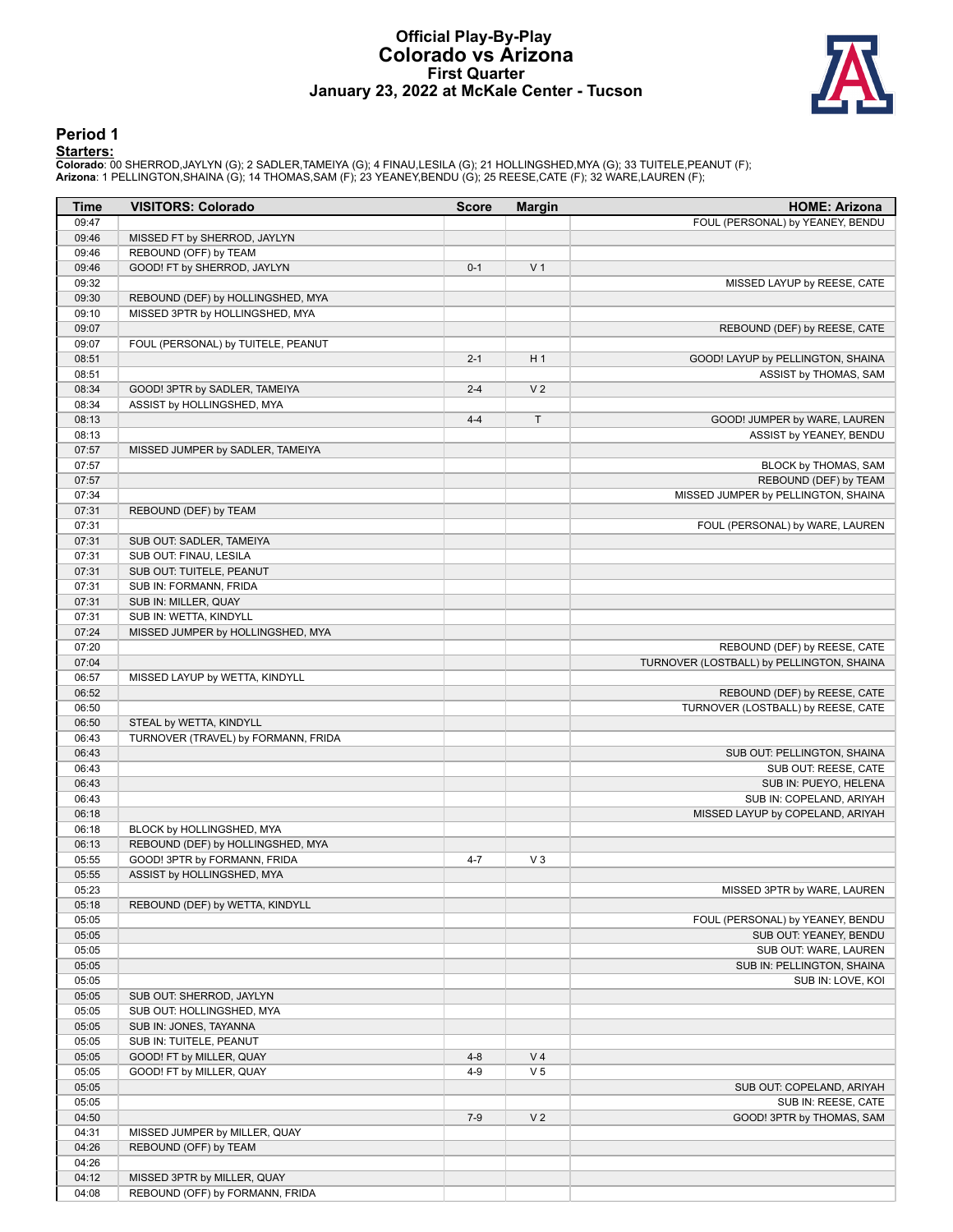| <b>Time</b>    | <b>VISITORS: Colorado</b>         | <b>Score</b> | <b>Margin</b>  | <b>HOME: Arizona</b>                         |
|----------------|-----------------------------------|--------------|----------------|----------------------------------------------|
| 04:07          | GOOD! LAYUP by JONES, TAYANNA     | $7 - 11$     | V <sub>4</sub> |                                              |
| 04:07          | ASSIST by FORMANN, FRIDA          |              |                |                                              |
| 03:46          |                                   |              |                | MISSED JUMPER by REESE, CATE                 |
| 03:43          | REBOUND (DEF) by WETTA, KINDYLL   |              |                |                                              |
| 03:37          | SUB OUT: JONES, TAYANNA           |              |                |                                              |
| 03:37          | SUB IN: FINAU, LESILA             |              |                |                                              |
| 03:36          | MISSED 3PTR by FORMANN, FRIDA     |              |                |                                              |
| 03:33          |                                   |              |                | REBOUND (DEF) by LOVE, KOI                   |
| 03:14          |                                   |              |                | FOUL (OFF) by LOVE, KOI                      |
| 03:14          |                                   |              |                | TURNOVER (OFFENSIVE) by LOVE, KOI            |
| 03:14          |                                   |              |                | SUB OUT: PUEYO, HELENA                       |
| 03:14          |                                   |              |                | SUB IN: CONNER, MADISON                      |
| 03:14          | SUB OUT: FORMANN, FRIDA           |              |                |                                              |
| 03:14          | SUB OUT: MILLER, QUAY             |              |                |                                              |
| 03:14          | SUB IN: SHERROD, JAYLYN           |              |                |                                              |
| 03:14          | SUB IN: HOLLINGSHED, MYA          |              |                |                                              |
| 03:14          | SUB OUT: WETTA, KINDYLL           |              |                |                                              |
| 03:14          | SUB IN: SADLER, TAMEIYA           |              |                |                                              |
| 03:02          | GOOD! 3PTR by HOLLINGSHED, MYA    | $7 - 14$     | V <sub>7</sub> |                                              |
| 03:02          | ASSIST by FINAU, LESILA           |              |                |                                              |
| 02:36          |                                   |              |                | MISSED 3PTR by REESE, CATE                   |
| 02:32          | REBOUND (DEF) by SADLER, TAMEIYA  |              |                |                                              |
| 02:21          |                                   |              |                | FOUL (PERSONAL) by LOVE, KOI                 |
| 02:21          |                                   |              |                | SUB OUT: LOVE, KOI                           |
| 02:21          |                                   |              |                | SUB OUT: REESE, CATE                         |
| 02:21          |                                   |              |                | SUB IN: SANCHEZ, GISELA                      |
| 02:21          |                                   |              |                | SUB IN: WARE, LAUREN                         |
| 02:21          | GOOD! FT by HOLLINGSHED, MYA      | $7 - 15$     | V8             |                                              |
| 02:21          | MISSED FT by HOLLINGSHED, MYA     |              |                |                                              |
| 02:21          |                                   |              |                | REBOUND (DEF) by SANCHEZ, GISELA             |
| 02:03          |                                   |              |                | TURNOVER (TRAVEL) by CONNER, MADISON         |
| 01:44          | MISSED 3PTR by FINAU, LESILA      |              |                |                                              |
| 01:40          |                                   |              |                | REBOUND (DEF) by PELLINGTON, SHAINA          |
| 01:29          | SUB OUT: TUITELE, PEANUT          |              |                |                                              |
| 01:29          | SUB IN: MILLER, QUAY              |              |                |                                              |
| 01:17          |                                   |              |                | MISSED 3PTR by THOMAS, SAM                   |
| 01:11          | REBOUND (DEF) by SHERROD, JAYLYN  |              |                |                                              |
| 01:08          | MISSED 3PTR by HOLLINGSHED, MYA   |              |                |                                              |
| 01:03          | REBOUND (OFF) by TEAM             |              |                |                                              |
| 01:03          | SUB OUT: SADLER, TAMEIYA          |              |                |                                              |
| 01:03          | SUB OUT: FINAU, LESILA            |              |                |                                              |
| 01:03          | SUB IN: FORMANN, FRIDA            |              |                |                                              |
| 01:03<br>00:58 | SUB IN: WETTA, KINDYLL            | $7 - 17$     | $V$ 10         |                                              |
|                | GOOD! LAYUP by MILLER, QUAY       |              |                |                                              |
| 00:58<br>00:58 | ASSIST by SHERROD, JAYLYN         |              |                |                                              |
| 00:58          |                                   |              |                | TIMEOUT 30SEC<br>SUB OUT: PELLINGTON, SHAINA |
| 00:58          |                                   |              |                | SUB OUT: CONNER, MADISON                     |
| 00:58          |                                   |              |                | SUB OUT: THOMAS, SAM                         |
| 00:58          |                                   |              |                | SUB OUT: SANCHEZ, GISELA                     |
| 00:58          |                                   |              |                | SUB OUT: WARE, LAUREN                        |
| 00:58          |                                   |              |                | SUB IN: CHAVEZ, TAYLOR                       |
| 00:58          |                                   |              |                | SUB IN: PUEYO, HELENA                        |
| 00:58          |                                   |              |                | SUB IN: COPELAND, ARIYAH                     |
| 00:58          |                                   |              |                | SUB IN: YEANEY, BENDU                        |
| 00:58          |                                   |              |                | SUB IN: REESE, CATE                          |
| 00:44          |                                   |              |                | TURNOVER (TRAVEL) by COPELAND, ARIYAH        |
| 00:32          | MISSED 3PTR by FORMANN, FRIDA     |              |                |                                              |
| 00:27          |                                   |              |                | REBOUND (DEF) by YEANEY, BENDU               |
| 00:06          |                                   |              |                | MISSED JUMPER by YEANEY, BENDU               |
| 00:02          | REBOUND (DEF) by HOLLINGSHED, MYA |              |                |                                              |
|                |                                   |              |                |                                              |

# **Colorado 17, Arizona 7**

| <b>Points (This Period)</b> | COL           | <b>ARI</b>    |
|-----------------------------|---------------|---------------|
| In the Paint                |               |               |
| Off Turns                   |               |               |
| 2nd Chance                  |               |               |
| <b>Fast Break</b>           |               |               |
| Bench                       |               |               |
| Per Poss                    | 1.133<br>7/15 | 0.438<br>3/16 |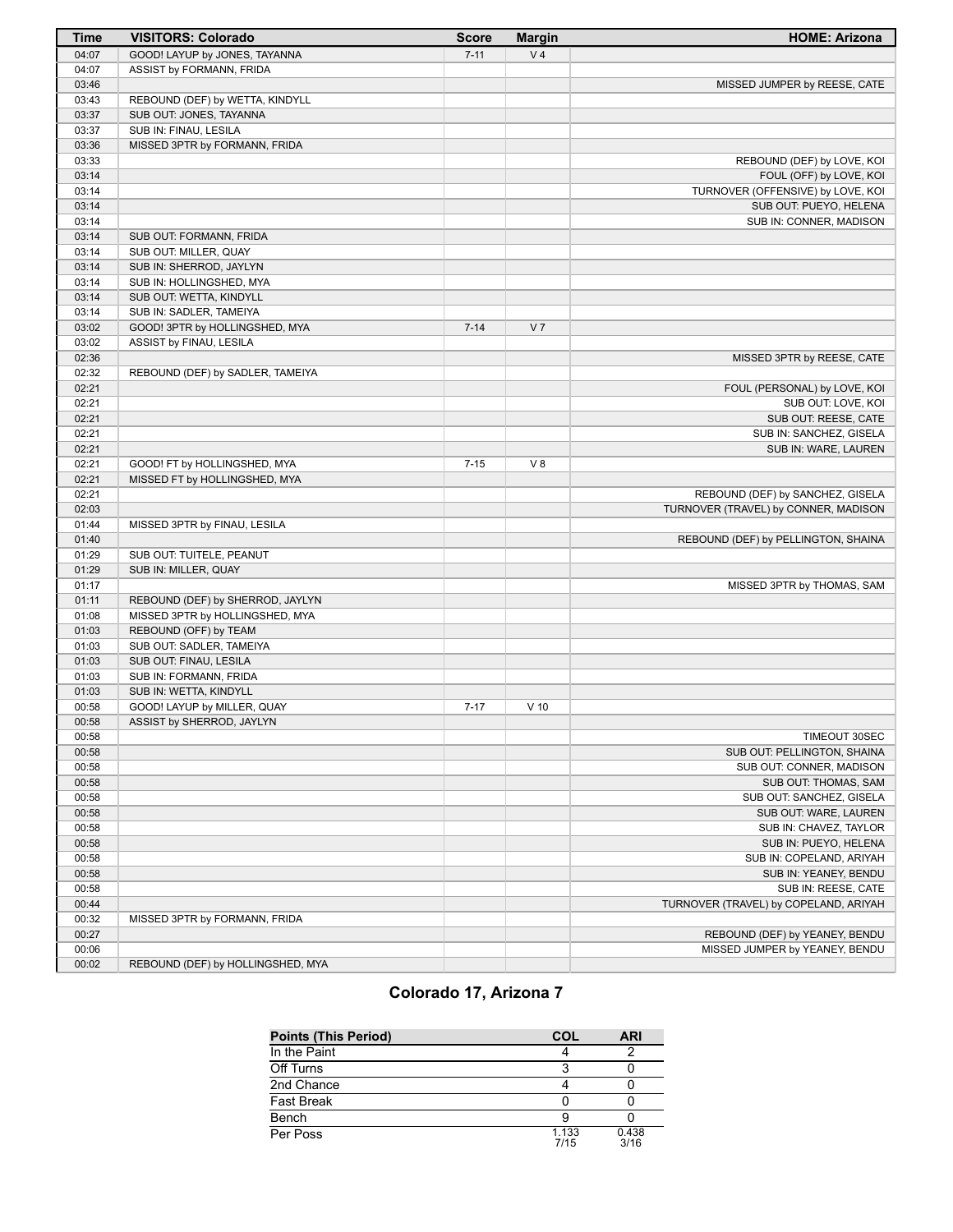### **Official Box Score Colorado vs Arizona Second Quarter Statistics Only January 23, 2022 at McKale Center - Tucson**



# **Colorado 12**

| Plaver                  | S | <b>Pts</b> | FG       | 3FG     | <b>FT</b> | <b>OR</b> | DR           | TR             | PF            |          | TO | <b>Blk</b> | Stl          | Min | $+/-$ |
|-------------------------|---|------------|----------|---------|-----------|-----------|--------------|----------------|---------------|----------|----|------------|--------------|-----|-------|
| SHERROD, JAYLYN         | G |            | $0-0$    | $0-0$   | 1-2       | 0         | 0            | 0              | 0             |          |    | 0          | 0            | 5   | $-5$  |
| SADLER, TAMEIYA         | G | 0          | $0 - 1$  | $0 - 0$ | $0 - 0$   | 0         |              | 1              | $\Omega$      | $\Omega$ | 0  |            |              | 4   | $-5$  |
| FINAU, LESILA           | G | 0          | $0 - 0$  | $0 - 0$ | $0 - 0$   | 0         |              |                | 1             |          |    | 0          | 0            | 5   | -8    |
| HOLLINGSHED, MYA        | G | 2          | $1 - 2$  | $0 - 0$ | $0 - 0$   | 1         | 2            | 3              | $\mathcal{P}$ | $\Omega$ |    | 0          | $\mathbf{0}$ | 8   | $-5$  |
| TUITELE, PEANUT         | F | 2          | $1 - 1$  | $0 - 0$ | $0 - 0$   | 0         | $\mathbf{0}$ | 0              | 0             | $\Omega$ | 0  | 0          | $\mathbf 0$  | 8   | $-12$ |
| JONES, TAYANNA          | G | $\Omega$   | $0 - 2$  | $0 - 0$ | $0 - 0$   | $\Omega$  | $\Omega$     | 0              |               | $\Omega$ | 2  | 0          | $\Omega$     | 5   | $-4$  |
| FORMANN, FRIDA          | G | 3          | $1 - 2$  | 1-1     | $0 - 0$   | 0         | $\mathbf{0}$ | 0              |               | 0        | 2  | 0          | $\mathbf 0$  | 4   | $-3$  |
| MILLER, QUAY            | C | 4          | $2 - 3$  | $0 - 0$ | $0 - 0$   | 1         |              | $\overline{2}$ | 0             | $\Omega$ | 0  | 0          | $\mathbf{0}$ | 5   | $-3$  |
| <b>BLACKSTEN, KYLEE</b> | G | 0          | $0 - 0$  | $0 - 0$ | $0 - 0$   | 0         | 0            | 0              | 0             | $\Omega$ | 0  | 0          | 0            | 0   | 0     |
| <b>WETTA, KINDYLL</b>   | G | 0          | $0 - 0$  | $0 - 0$ | $0 - 0$   | 1         | $\Omega$     | $\mathbf{1}$   | 1             |          | 0  | 0          | $\mathbf{0}$ | 8   | $-5$  |
| <b>TEAM</b>             |   |            |          |         |           | 0         | $\mathbf{0}$ | 0              | 0             |          | 0  |            |              |     |       |
| <b>TOTALS</b>           |   | $12 \,$    | $5 - 11$ | $1 - 1$ | $1 - 2$   | 3         | 5            | 8              | 6             | 2        |    |            |              | 50  |       |
|                         |   |            |          |         |           |           |              |                |               |          |    | A          |              |     |       |

| <b>Shooting By Period</b><br>Period | FG       | FG%   | 3FG      | 3FG%  | FT        | FT%   | Deadball Rebounds: 3,0 |
|-------------------------------------|----------|-------|----------|-------|-----------|-------|------------------------|
| 3rd Qtr                             | $4 - 12$ | 33%   | $1 - 7$  | 14%   | $5-6$     | 83%   |                        |
| 4th Qtr                             | $3 - 12$ | 25%   | $0 - 4$  | 00%   | 7-10      | 70%   |                        |
| 2nd Half                            | $5 - 11$ | 45%   | 1-1      | 100%  | $1-2$     | 50%   |                        |
| 2nd Half                            | $7 - 24$ | 29%   | $1 - 11$ | 09%   | $12 - 16$ | 75%   |                        |
| Game                                | 17-50    | 34.0% | $5 - 21$ | 23.8% | $17 - 24$ | 70.8% |                        |

# **Arizona 22**

| No. | Player                   | S | Pts          | <b>FG</b> | 3FG     | <b>FT</b> | <b>OR</b>    | <b>DR</b> | <b>TR</b> | PF | A            | <b>TO</b> | <b>Blk</b>   | <b>Stl</b>   | Min            | $+/-$        |
|-----|--------------------------|---|--------------|-----------|---------|-----------|--------------|-----------|-----------|----|--------------|-----------|--------------|--------------|----------------|--------------|
| 01  | PELLINGTON, SHAINA       | G | 10           | $3 - 5$   | $1 - 1$ | $3 - 4$   |              | 0         |           | 0  |              | 0         | 0            |              |                | 12           |
| 14  | THOMAS, SAM              | F | 6            | $2 - 3$   | $2 - 2$ | $0-0$     | $\Omega$     |           | 1         | 0  | 0            | 0         | 0            | 0            | 8              | 12           |
| 23  | YEANEY, BENDU            | G | $\mathbf{0}$ | $0-0$     | $0 - 0$ | $0-0$     | 0            | 1         | 1         | 0  | 0            | 0         | 0            | 0            | 2              | $-2$         |
| 25  | REESE, CATE              | F | 4            | $2 - 3$   | $0 - 1$ | $0-0$     | 1            | 0         | 1         | 0  | $\mathbf 0$  | 0         | 0            | $\mathbf 0$  | 5              | 3            |
| 32  | <b>WARE, LAUREN</b>      | F | $\mathbf{0}$ | $0-0$     | $0 - 0$ | $0-0$     | 0            | 0         | 0         | 0  | 0            | 0         | 1            | 0            | 8              | 12           |
| 00  | ASI, ANNA GRET           | G | $\Omega$     | $0 - 0$   | $0 - 0$ | $0-0$     | $\mathbf{0}$ | $\Omega$  | $\Omega$  | 0  | $\mathbf{0}$ | $\Omega$  | $\mathbf{0}$ | $\mathbf{0}$ | $\mathbf{0}$   | 0            |
| 03  | CHAVEZ, TAYLOR           | G | $\Omega$     | $0 - 2$   | $0 - 2$ | $0-0$     | 0            | 0         | 0         | 1  | 0            | 0         | 0            | $\mathbf{0}$ | 8              | 5            |
| 04  | CONNER, MADISON          | G | $\Omega$     | $0 - 0$   | $0 - 0$ | $0-0$     | $\mathbf{0}$ | 0         | 0         | 0  | $\mathbf{0}$ | 0         | 0            | $\mathbf{0}$ | $\mathbf{0}$   | $\mathbf 0$  |
| 05  | LOVE, KOI                | F | $\Omega$     | $0 - 0$   | $0 - 0$ | $0-0$     | 0            | 0         | 0         | 0  | $\mathbf{0}$ | 0         | 0            | $\mathbf{0}$ | $\mathbf{0}$   | 0            |
| 11  | ERDOGAN, DERIN           | G | 0            | $0 - 0$   | $0 - 0$ | $0-0$     | $\Omega$     | 0         | 0         | 0  | $\Omega$     | $\Omega$  | 0            | $\Omega$     | $\Omega$       | 0            |
| 13  | PUEYO, HELENA            | G | 2            | $1 - 2$   | $0 - 1$ | $0-0$     | 0            | 0         | 0         | 0  | 1            |           | 2            |              | 10             | 10           |
| 21  | <b>VONLEH, AARONETTE</b> | F | 0            | $0-0$     | $0 - 0$ | $0-0$     | $\Omega$     | $\Omega$  | 0         | 0  | 0            | 0         | 0            | $\mathbf{0}$ | $\overline{0}$ | 0            |
| 22  | COPELAND, ARIYAH         | F | $\Omega$     | $0-0$     | $0 - 0$ | $0-0$     | $\Omega$     | 0         | 0         | 0  | 0            | 0         | 0            | 0            | $\overline{2}$ | $-2$         |
| 30  | SANCHEZ, GISELA          | F | $\Omega$     | $0-0$     | $0 - 0$ | $0-0$     | $\Omega$     | $\Omega$  | 0         | 0  | $\mathbf{0}$ | 0         | 0            | $\mathbf 0$  | $\Omega$       | $\pmb{0}$    |
| 34  | SMITH, SEMAJ             | С | 0            | $0 - 0$   | $0 - 0$ | $0 - 0$   | 0            | 0         | 0         | 0  | $\Omega$     | 0         | 0            | $\Omega$     | $\Omega$       | $\mathbf{0}$ |
|     | <b>TEAM</b>              |   |              |           |         |           | 0            | 1         | 1         | 0  |              | 0         |              |              |                |              |
|     | <b>TOTALS</b>            |   | $22 \,$      | $8 - 15$  | $3 - 7$ | $3 - 4$   | $\mathbf{2}$ | 3         | 5         |    | $\mathbf 2$  |           | 3            | $\mathbf{2}$ | 50             |              |

| <b>Shooting By Period</b><br>Period | FG        | FG%   | 3FG      | 3FG%  | FT       | FT%   |
|-------------------------------------|-----------|-------|----------|-------|----------|-------|
| 3rd Qtr                             | $9 - 14$  | 64%   | 1-3      | 33%   | $3-4$    | 75%   |
| 4th Qtr                             | $10 - 16$ | 63%   | $1 - 3$  | 33%   | $3-3$    | 100%  |
| 2nd Half                            | $8 - 15$  | 53%   | $3 - 7$  | 43%   | $3-4$    | 75%   |
| 2nd Half                            | $19 - 30$ | 63%   | $2-6$    | 33%   | հ-7      | 86%   |
| Game                                | $30 - 56$ | 53.6% | $6 - 17$ | 35.3% | $9 - 11$ | 81.8% |

*Deadball Rebounds:* 1,0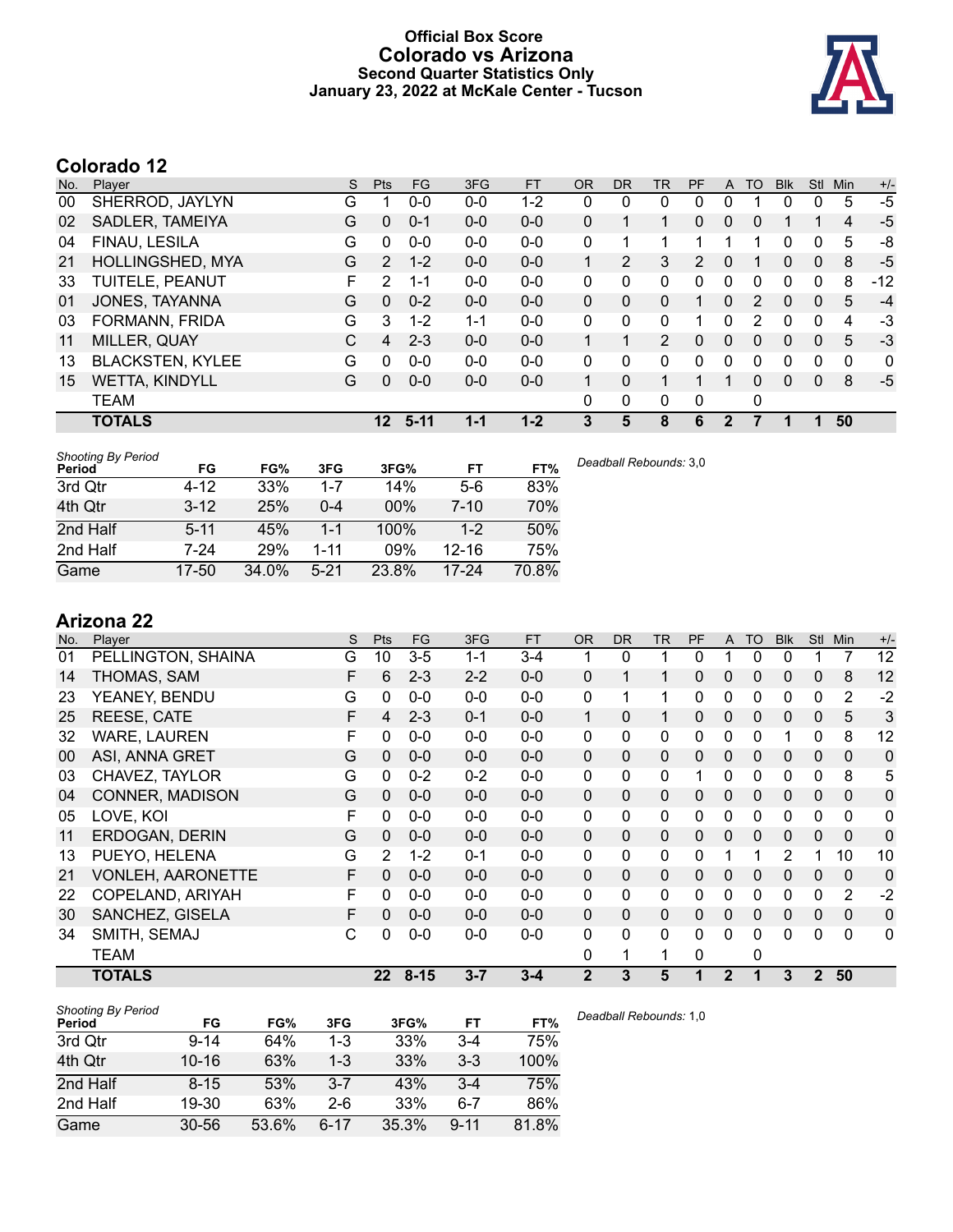| Game Notes:                                                                | <b>Score</b> | 1st 2nd 3rd 4th |    |    | тот | <b>Points (This Perio</b> |
|----------------------------------------------------------------------------|--------------|-----------------|----|----|-----|---------------------------|
| Officials: Anita Ortega, Brian Woods, Kelly Broomfield<br>Attendance: 7103 | COL          | 12              | 14 | 13 | 56  | In the Paint              |
|                                                                            | ARI          | 22              | 22 | 24 | 75  | Off Turns                 |
| Start Time: 02:07 PM ET                                                    |              |                 |    |    |     | 2nd Chance                |
| End Time: 04:50 PM ET<br>Game Duration: 2:43                               |              |                 |    |    |     | <b>Fast Break</b>         |
| Conference Game;                                                           |              |                 |    |    |     | Bench                     |

| <b>Points (This Period)</b> | COL           | <b>ARI</b>     |
|-----------------------------|---------------|----------------|
| In the Paint                |               |                |
| Off Turns                   |               |                |
| 2nd Chance                  | 2             | 5              |
| <b>Fast Break</b>           |               | ঽ              |
| Bench                       |               | 2              |
| Per Poss                    | 0.750<br>6/16 | 1.375<br>10/16 |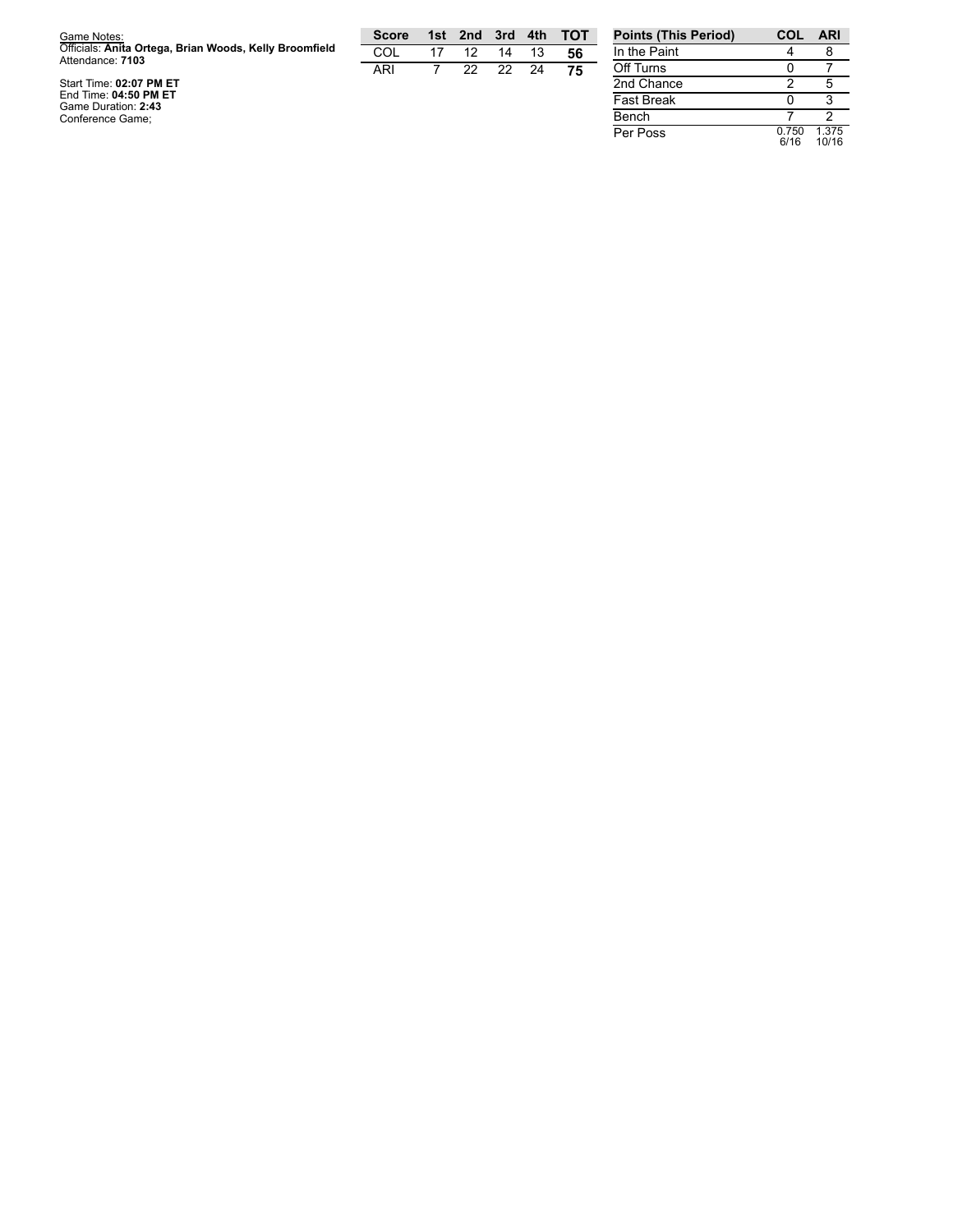#### **Official Play-By-Play Colorado vs Arizona Second Quarter January 23, 2022 at McKale Center - Tucson**



#### **Period 2**

<mark>Starters :</mark><br>Colorado: 00 SHERROD,JAYLYN (G); 2 SADLER,TAMEIYA (G); 4 FINAU,LESILA (G); 21 HOLLINGSHED,MYA (G); 33 TUITELE,PEANUT (F);<br>**Arizona**: 1 PELLINGTON,SHAINA (G); 14 THOMAS,SAM (F); 23 YEANEY,BENDU (G); 25 REESE,CA

| Time  | <b>VISITORS: Colorado</b>               | <b>Score</b> | <b>Margin</b>   | <b>HOME: Arizona</b>                 |
|-------|-----------------------------------------|--------------|-----------------|--------------------------------------|
| 09:36 | MISSED LAYUP by FORMANN, FRIDA          |              |                 |                                      |
| 09:36 |                                         |              |                 | BLOCK by PUEYO, HELENA               |
| 09:33 |                                         |              |                 | REBOUND (DEF) by YEANEY, BENDU       |
| 09:30 |                                         |              |                 | MISSED 3PTR by CHAVEZ, TAYLOR        |
| 09:26 | REBOUND (DEF) by MILLER, QUAY           |              |                 |                                      |
| 09:11 | GOOD! JUMPER by HOLLINGSHED, MYA        | $7 - 19$     | V <sub>12</sub> |                                      |
| 08:42 | SUB OUT: SHERROD, JAYLYN                |              |                 |                                      |
| 08:42 | SUB OUT: FORMANN, FRIDA                 |              |                 |                                      |
| 08:42 | SUB IN: JONES, TAYANNA                  |              |                 |                                      |
| 08:42 | SUB IN: SADLER, TAMEIYA                 |              |                 |                                      |
| 08:38 |                                         |              |                 | MISSED 3PTR by PUEYO, HELENA         |
| 08:32 |                                         |              |                 | REBOUND (OFF) by REESE, CATE         |
| 08:32 |                                         | $9 - 19$     | $V$ 10          | GOOD! LAYUP by REESE, CATE           |
| 08:07 | GOOD! LAYUP by MILLER, QUAY             | $9 - 21$     | V <sub>12</sub> |                                      |
| 07:47 |                                         |              |                 | TURNOVER (LOSTBALL) by PUEYO, HELENA |
| 07:47 | STEAL by SADLER, TAMEIYA                |              |                 |                                      |
| 07:41 | MISSED LAYUP by SADLER, TAMEIYA         |              |                 |                                      |
| 07:38 | REBOUND (OFF) by HOLLINGSHED, MYA       |              |                 |                                      |
| 07:35 | MISSED LAYUP by HOLLINGSHED, MYA        |              |                 |                                      |
| 07:35 |                                         |              |                 | REBOUND (DEF) by TEAM                |
| 07:35 |                                         |              |                 | SUB OUT: COPELAND, ARIYAH            |
|       |                                         |              |                 |                                      |
| 07:35 |                                         |              |                 | SUB OUT: YEANEY, BENDU               |
| 07:35 |                                         |              |                 | SUB IN: THOMAS, SAM                  |
| 07:35 |                                         |              |                 | SUB IN: WARE, LAUREN                 |
| 07:35 | SUB OUT: MILLER, QUAY                   |              |                 |                                      |
| 07:35 | SUB IN: TUITELE, PEANUT                 |              |                 |                                      |
| 07:17 | FOUL (PERSONAL) by HOLLINGSHED, MYA     |              |                 |                                      |
| 07:07 | FOUL (PERSONAL) by WETTA, KINDYLL       |              |                 |                                      |
| 07:07 |                                         |              |                 | SUB OUT: REESE, CATE                 |
| 07:07 |                                         |              |                 | SUB IN: PELLINGTON, SHAINA           |
| 07:07 | SUB OUT: SADLER, TAMEIYA                |              |                 |                                      |
| 07:07 | SUB IN: FINAU, LESILA                   |              |                 |                                      |
| 07:06 |                                         |              |                 | MISSED JUMPER by THOMAS, SAM         |
| 07:02 | REBOUND (DEF) by FINAU, LESILA          |              |                 |                                      |
| 07:00 | TURNOVER (LOSTBALL) by FINAU, LESILA    |              |                 |                                      |
| 06:54 |                                         |              |                 | MISSED LAYUP by PELLINGTON, SHAINA   |
| 06:51 | REBOUND (DEF) by HOLLINGSHED, MYA       |              |                 |                                      |
| 06:34 | MISSED JUMPER by JONES, TAYANNA         |              |                 |                                      |
| 06:30 | REBOUND (OFF) by WETTA, KINDYLL         |              |                 |                                      |
| 06:16 | FOUL (OFF) by JONES, TAYANNA            |              |                 |                                      |
| 06:16 | TURNOVER (OFFENSIVE) by JONES, TAYANNA  |              |                 |                                      |
| 06:16 | SUB OUT: JONES, TAYANNA                 |              |                 |                                      |
| 06:16 | SUB OUT: WETTA, KINDYLL                 |              |                 |                                      |
| 06:16 | SUB IN: SHERROD, JAYLYN                 |              |                 |                                      |
| 06:16 | SUB IN: FORMANN, FRIDA                  |              |                 |                                      |
| 06:00 | FOUL (PERSONAL) by FINAU, LESILA        |              |                 |                                      |
| 05:57 |                                         | $11 - 21$    | $V$ 10          | GOOD! JUMPER by PELLINGTON, SHAINA   |
| 05:35 | TURNOVER (LOSTBALL) by HOLLINGSHED, MYA |              |                 |                                      |
| 05:25 |                                         |              |                 | MISSED 3PTR by CHAVEZ, TAYLOR        |
| 05:21 | REBOUND (DEF) by HOLLINGSHED, MYA       |              |                 |                                      |
| 05:09 | TURNOVER (LOSTBALL) by FORMANN, FRIDA   |              |                 |                                      |
| 05:09 |                                         |              |                 | STEAL by PUEYO, HELENA               |
| 05:05 |                                         | $13 - 21$    | V8              | GOOD! LAYUP by PUEYO, HELENA [FB]    |
|       |                                         |              |                 |                                      |
| 05:03 | TIMEOUT 30SEC                           |              |                 |                                      |
| 04:44 | TURNOVER (LOSTBALL) by SHERROD, JAYLYN  |              |                 |                                      |
| 04:44 |                                         |              |                 | STEAL by PELLINGTON, SHAINA          |
| 04:39 | FOUL (PERSONAL) by FORMANN, FRIDA       |              |                 |                                      |
| 04:39 |                                         |              |                 | MISSED FT by PELLINGTON, SHAINA      |
| 04:39 |                                         |              |                 | REBOUND (OFF) by TEAM                |
| 04:39 |                                         | $14 - 21$    | V <sub>7</sub>  | GOOD! FT by PELLINGTON, SHAINA [FB]  |
| 04:29 | GOOD! 3PTR by FORMANN, FRIDA            | $14 - 24$    | $V$ 10          |                                      |
| 04:29 | ASSIST by FINAU, LESILA                 |              |                 |                                      |
| 04:13 |                                         | $17 - 24$    | V <sub>7</sub>  | GOOD! 3PTR by THOMAS, SAM            |
| 04:13 |                                         |              |                 | ASSIST by PELLINGTON, SHAINA         |
| 03:47 | TURNOVER (BADPASS) by FORMANN, FRIDA    |              |                 |                                      |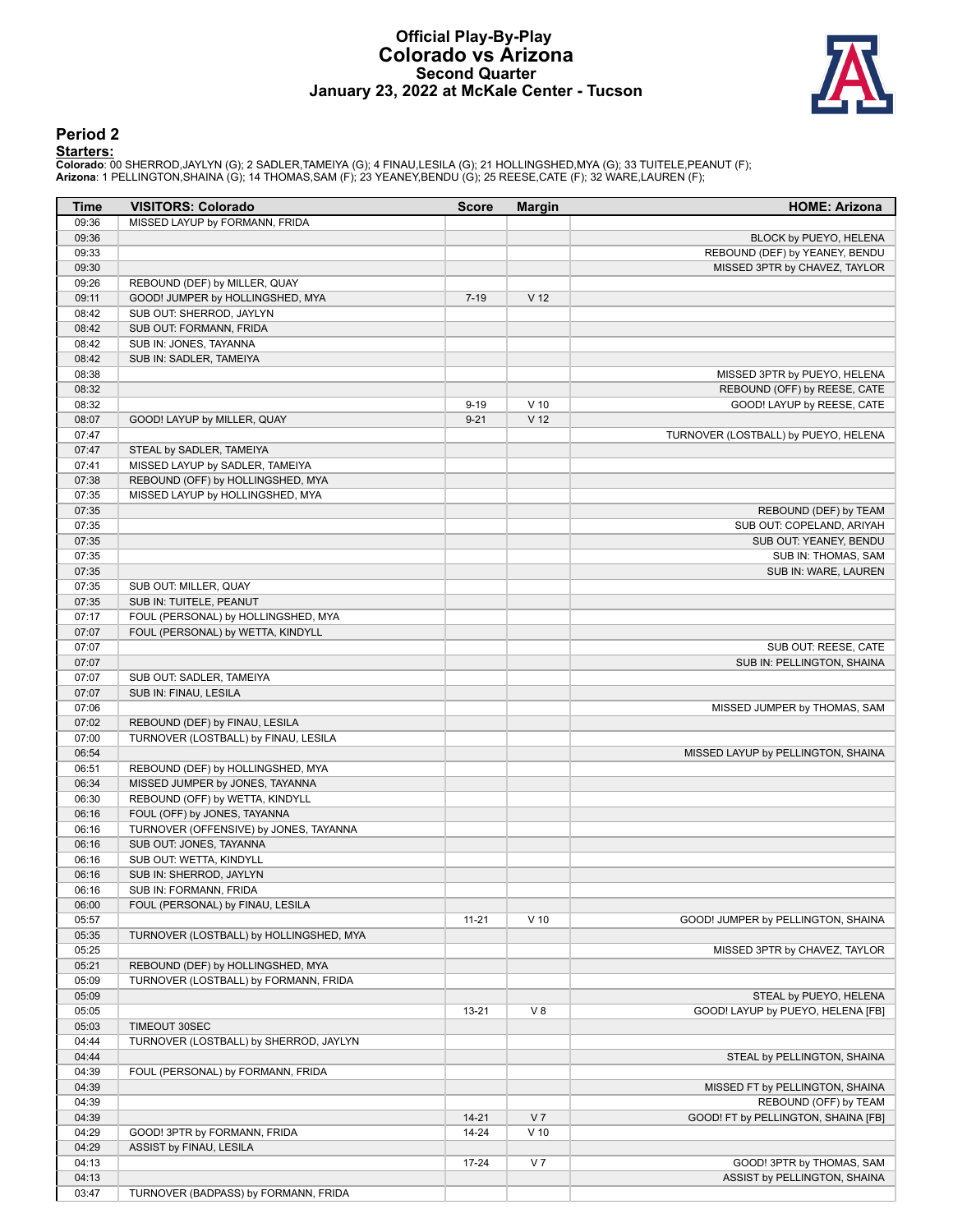| <b>Time</b> | <b>VISITORS: Colorado</b>                | <b>Score</b> | <b>Margin</b>  | <b>HOME: Arizona</b>                |
|-------------|------------------------------------------|--------------|----------------|-------------------------------------|
| 03:47       | SUB OUT: FORMANN, FRIDA                  |              |                |                                     |
| 03:47       | SUB IN: WETTA, KINDYLL                   |              |                |                                     |
| 03:37       |                                          | 19-24        | V <sub>5</sub> | GOOD! LAYUP by PELLINGTON, SHAINA   |
| 03:12       | GOOD! JUMPER by TUITELE, PEANUT          | 19-26        | V <sub>7</sub> |                                     |
| 03:12       | ASSIST by WETTA, KINDYLL                 |              |                |                                     |
| 02:55       |                                          | 22-26        | V <sub>4</sub> | GOOD! 3PTR by THOMAS, SAM           |
| 02:55       |                                          |              |                | ASSIST by PUEYO, HELENA             |
| 02:23       |                                          |              |                | FOUL (PERSONAL) by CHAVEZ, TAYLOR   |
| 02:23       | SUB OUT: FINAU, LESILA                   |              |                |                                     |
| 02:23       | SUB IN: JONES, TAYANNA                   |              |                |                                     |
| 02:23       | MISSED FT by SHERROD, JAYLYN             |              |                |                                     |
| 02:23       | REBOUND (OFF) by TEAM                    |              |                |                                     |
| 02:23       | GOOD! FT by SHERROD, JAYLYN              | $22 - 27$    | V <sub>5</sub> |                                     |
| 02:23       |                                          |              |                | SUB OUT: CHAVEZ, TAYLOR             |
| 02:23       |                                          |              |                | SUB IN: REESE, CATE                 |
| 02:23       | SUB OUT: SHERROD, JAYLYN                 |              |                |                                     |
| 02:23       | SUB IN: SADLER, TAMEIYA                  |              |                |                                     |
| 02:14       | FOUL (PERSONAL) by HOLLINGSHED, MYA      |              |                |                                     |
| 02:14       | SUB OUT: HOLLINGSHED, MYA                |              |                |                                     |
| 02:14       | SUB IN: MILLER, QUAY                     |              |                |                                     |
| 02:14       |                                          | 23-27        | V <sub>4</sub> | GOOD! FT by PELLINGTON, SHAINA      |
| 02:14       |                                          | 24-27        | $V_3$          | GOOD! FT by PELLINGTON, SHAINA      |
| 02:06       | TURNOVER (OUTOFBOUNDS) by JONES, TAYANNA |              |                |                                     |
| 01:57       |                                          |              |                | MISSED JUMPER by PELLINGTON, SHAINA |
| 01:55       | REBOUND (DEF) by SADLER, TAMEIYA         |              |                |                                     |
| 01:44       | MISSED LAYUP by MILLER, QUAY             |              |                |                                     |
| 01:44       |                                          |              |                | BLOCK by WARE, LAUREN               |
| 01:33       | REBOUND (OFF) by MILLER, QUAY            |              |                |                                     |
| 01:26       | GOOD! LAYUP by MILLER, QUAY              | 24-29        | V <sub>5</sub> |                                     |
| 01:02       |                                          |              |                | MISSED 3PTR by REESE, CATE          |
| 01:02       | BLOCK by SADLER, TAMEIYA                 |              |                |                                     |
| 00:55       |                                          |              |                | REBOUND (OFF) by PELLINGTON, SHAINA |
| 00:54       |                                          | 27-29        | V <sub>2</sub> | GOOD! 3PTR by PELLINGTON, SHAINA    |
| 00:44       | MISSED LAYUP by JONES, TAYANNA           |              |                |                                     |
| 00:44       |                                          |              |                | BLOCK by PUEYO, HELENA              |
| 00:39       |                                          |              |                | REBOUND (DEF) by THOMAS, SAM        |
| 00:16       |                                          | 29-29        | T              | GOOD! LAYUP by REESE, CATE [PNT]    |

# **Colorado 29, Arizona 29**

| <b>Points (This Period)</b> | COL           | <b>ARI</b>     |
|-----------------------------|---------------|----------------|
| In the Paint                |               |                |
| Off Turns                   |               |                |
| 2nd Chance                  |               |                |
| <b>Fast Break</b>           |               |                |
| Bench                       |               |                |
| Per Poss                    | 0.750<br>6/16 | 1.375<br>10/16 |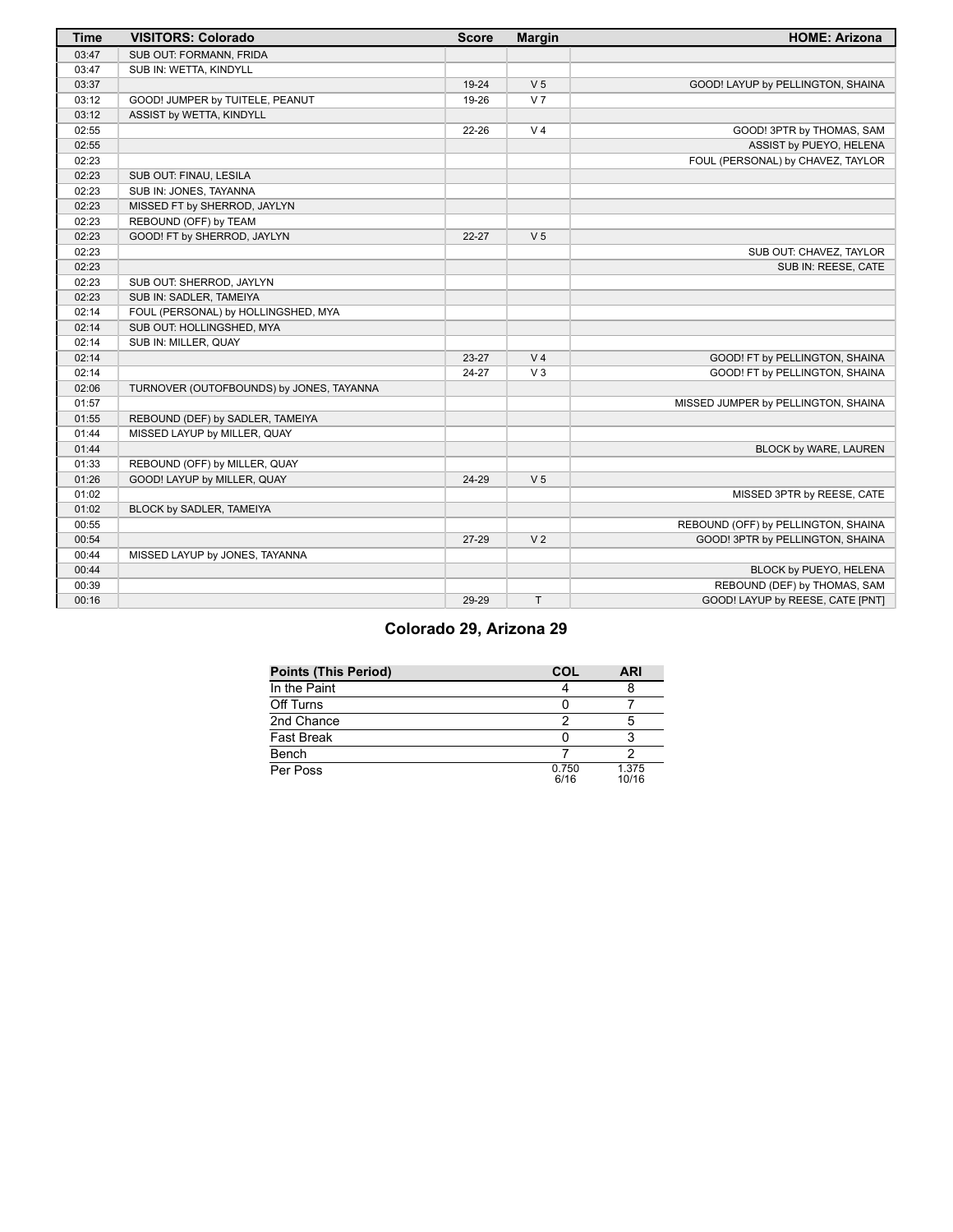### **Official Box Score Colorado vs Arizona Second Half Statistics Only January 23, 2022 at McKale Center - Tucson**



# **Colorado 27**

| No. | Plaver                  | S  | <b>Pts</b>   | <b>FG</b> | 3FG      | <b>FT</b> | <b>OR</b> | <b>DR</b> | TR       | <b>PF</b> | A        | TO             | <b>Blk</b> | Stl            | Min         | $+/-$ |
|-----|-------------------------|----|--------------|-----------|----------|-----------|-----------|-----------|----------|-----------|----------|----------------|------------|----------------|-------------|-------|
| 00  | SHERROD, JAYLYN         | G  | 2            | $0 - 3$   | $0 - 1$  | 2-2       |           | 0         |          |           | 2        |                |            | 0              | 13          | $-14$ |
| 01  | JONES, TAYANNA          | G  | $\mathbf{0}$ | $0 - 1$   | $0 - 0$  | $0 - 0$   | 0         | 0         | 0        |           | 0        | 0              | 0          | 0              | 1           | 2     |
| 02  | SADLER, TAMEIYA         | G  | 8            | $2 - 3$   | $0 - 1$  | 4-4       |           | 3         | 4        | 0         | 0        |                | 0          | $\overline{2}$ | 13          | $-15$ |
| 03  | FORMANN, FRIDA          | G  | 2            | $0 - 4$   | $0 - 4$  | $2 - 2$   | $\Omega$  | $\Omega$  | 0        | 0         |          | 3              | 0          | 0              | 13          | $-13$ |
| 04  | FINAU, LESILA           | G  | 1            | $0 - 0$   | $0 - 0$  | $1 - 2$   | $\Omega$  | 1         |          | 1         | 0        | $\overline{2}$ | 0          |                | 6           | 1     |
| 11  | MILLER, QUAY            | C  | 1            | $0 - 0$   | $0 - 0$  | $1 - 2$   | $\Omega$  |           |          |           | 0        | 2              | 0          | $\Omega$       | 9           | $-13$ |
| 13  | <b>BLACKSTEN, KYLEE</b> | G  | 3            | 1-1       | $0 - 0$  | $1 - 2$   | 0         | 0         | 0        | 0         | $\Omega$ | 0              | 0          | $\Omega$       | 2           | -2    |
| 15  | <b>WETTA, KINDYLL</b>   | G  | 3            | $1 - 1$   | $0 - 0$  | $1 - 2$   | $\Omega$  | $\Omega$  | $\Omega$ |           |          | 0              | 0          | 0              | 13          | $-16$ |
| 21  | HOLLINGSHED, MYA        | G  | 5            | $2 - 10$  | $1 - 5$  | $0 - 0$   |           | 3         | 4        | 2         |          | 0              |            | 0              | 15          | $-15$ |
| 33  | TUITELE, PEANUT         | F. | 2            | $1 - 1$   | $0 - 0$  | $0 - 0$   | $\Omega$  |           | 2        | 2         | $\Omega$ | 0              | 0          | 0              | 12          | $-14$ |
|     | <b>TEAM</b>             |    | $\Omega$     | $0 - 0$   | $0 - 0$  | $0 - 0$   |           | 0         | 1        | 0         | 0        | 0              | 0          | $\Omega$       | $\mathbf 0$ |       |
|     | <b>TOTALS</b>           |    | 27           | $7 - 24$  | $1 - 11$ | $12 - 16$ | 4         | 10        | 14       | 9         | 5        | 8              | 2          | 3              | 98          |       |

| <b>Shooting By Period</b><br>Period | FG       | FG%   | 3FG      | 3FG%   | FT        | FT%   | Deadball Rebounds: 3,0<br>Last FG Half: COL 4th-00:22 |
|-------------------------------------|----------|-------|----------|--------|-----------|-------|-------------------------------------------------------|
| 3rd Qtr                             | 4-12     | 33%   | 1-7      | 14%    | $5-6$     | 83%   |                                                       |
| 4th Otr                             | $3 - 12$ | 25%   | $0 - 4$  | $00\%$ | 7-10      | 70%   |                                                       |
| 2nd Half                            | 7-24     | 29%   | $1 - 11$ | 09%    | $12 - 16$ | 75%   |                                                       |
| Game                                | 17-50    | 34.0% | $5 - 21$ | 23.8%  | $17-24$   | 70 ጸ% |                                                       |

# **Arizona 46**

| No. | Player                   | S | Pts            | <b>FG</b> | 3FG     | <b>FT</b> | <b>OR</b>    | <b>DR</b> | <b>TR</b>      | PF | A            | <b>TO</b>    | <b>Blk</b> | Stl            | Min         | $+/-$       |
|-----|--------------------------|---|----------------|-----------|---------|-----------|--------------|-----------|----------------|----|--------------|--------------|------------|----------------|-------------|-------------|
| 00  | ASI, ANNA GRET           | G | 0              | $0 - 0$   | $0 - 0$ | $0 - 0$   | 0            | 0         | 0              |    | 0            |              | 0          | 0              | 2           | $-2$        |
| 01  | PELLINGTON, SHAINA       | G | 16             | $6-6$     | $1 - 1$ | $3 - 4$   | $\Omega$     | 2         | 2              | 2  |              | 2            | 0          | $\overline{2}$ | 13          | 16          |
| 03  | CHAVEZ, TAYLOR           | G | 0              | $0-0$     | $0 - 0$ | $0 - 0$   | 0            | 0         | 0              | 0  | 0            | 0            | 0          | 0              | 0           | 0           |
| 04  | CONNER, MADISON          | G | 0              | $0 - 1$   | $0 - 0$ | $0 - 0$   | $\Omega$     | 0         | 0              |    |              | 0            | 0          | 0              | 3           | 6           |
| 05  | LOVE, KOI                | F | $\overline{2}$ | $1 - 5$   | $0 - 1$ | $0 - 0$   | $\mathbf{1}$ | 3         | 4              | 0  | 2            | 0            | 0          | 3              | 12          | 24          |
| 11  | ERDOGAN, DERIN           | G | 2              | $1 - 1$   | $0 - 0$ | $0 - 0$   | $\Omega$     | 1         | 1              | 0  |              | 1            | 0          | 0              | 3           | $\mathbf 0$ |
| 13  | PUEYO, HELENA            | G | 0              | $0 - 1$   | $0 - 1$ | $0-0$     | 0            | 2         | $\overline{2}$ | 2  |              | $\mathbf 0$  | 0          |                | 15          | 20          |
| 14  | THOMAS, SAM              | F | $\Omega$       | $0-0$     | $0 - 0$ | $0 - 0$   | $\Omega$     | 1         | 1              | 3  | $\mathbf{0}$ | $\mathbf{0}$ | $\Omega$   |                | 13          | 10          |
| 21  | <b>VONLEH, AARONETTE</b> | F | 2              | 1-1       | $0 - 0$ | $0 - 0$   | 0            | 1         | 1              | 0  | 0            | 0            | 0          | 0              | 3           | $-1$        |
| 22  | COPELAND, ARIYAH         | F | 0              | $0 - 0$   | $0 - 0$ | $0-0$     | $\Omega$     | 0         | 0              | 0  | 0            | $\Omega$     | $\Omega$   | $\mathbf{0}$   | $\Omega$    | $\mathbf 0$ |
| 23  | YEANEY, BENDU            | G | 2              | $1 - 1$   | $0 - 0$ | $0 - 0$   | 0            | 0         | 0              | 0  | 3            | $\mathbf{0}$ | 0          | 0              | 8           | 9           |
| 25  | REESE, CATE              | F | 19             | $8 - 11$  | $0 - 1$ | $3 - 3$   | $\Omega$     | 5         | 5              |    | 0            | $\mathbf{0}$ | $\Omega$   |                | 16          | 20          |
| 30  | SANCHEZ, GISELA          | F | 3              | $1 - 1$   | $1 - 1$ | $0 - 0$   | 0            | 1         | 1              | 0  | 0            |              | 0          | 0              | 3           | $-1$        |
| 32  | <b>WARE, LAUREN</b>      | F | 0              | $0 - 2$   | $0 - 1$ | $0-0$     | $\Omega$     | 0         | 0              | 0  | 0            | $\mathbf{0}$ | $\Omega$   | $\Omega$       | 4           | $-4$        |
| 34  | SMITH, SEMAJ             | C | 0              | $0-0$     | $0 - 0$ | $0 - 0$   | $\Omega$     | 0         | $\mathbf{0}$   | 1  | 0            | $\mathbf{0}$ | 0          | $\mathbf{0}$   | 1           | $-2$        |
|     | TEAM                     |   | 0              | $0 - 0$   | $0 - 0$ | $0 - 0$   | 1            | 0         | 1              | 0  | 0            | $\Omega$     | 0          | 0              | $\mathbf 0$ |             |
|     | <b>TOTALS</b>            |   | 46             | 19-30     | $2 - 6$ | $6 - 7$   | $\mathbf{2}$ | 16        | 18             | 11 | 9            | 5            | 0          | 8              | 98          |             |

| <b>Shooting By Period</b><br>Period | FG        | FG%   | 3FG     | 3FG%  | FT       | FT%   |
|-------------------------------------|-----------|-------|---------|-------|----------|-------|
| 3rd Otr                             | $9 - 14$  | 64%   | $1 - 3$ | 33%   | $3-4$    | 75%   |
| 4th Qtr                             | $10 - 16$ | 63%   | $1 - 3$ | 33%   | $3-3$    | 100%  |
| 2nd Half                            | $19 - 30$ | 63%   | 2-6     | 33%   | 6-7      | 86%   |
| Game                                | $30 - 56$ | 53.6% | ჩ-17    | 35.3% | $9 - 11$ | 81.8% |

*Deadball Rebounds:* 1,0 *Last FG Half:* ARI 4th-01:36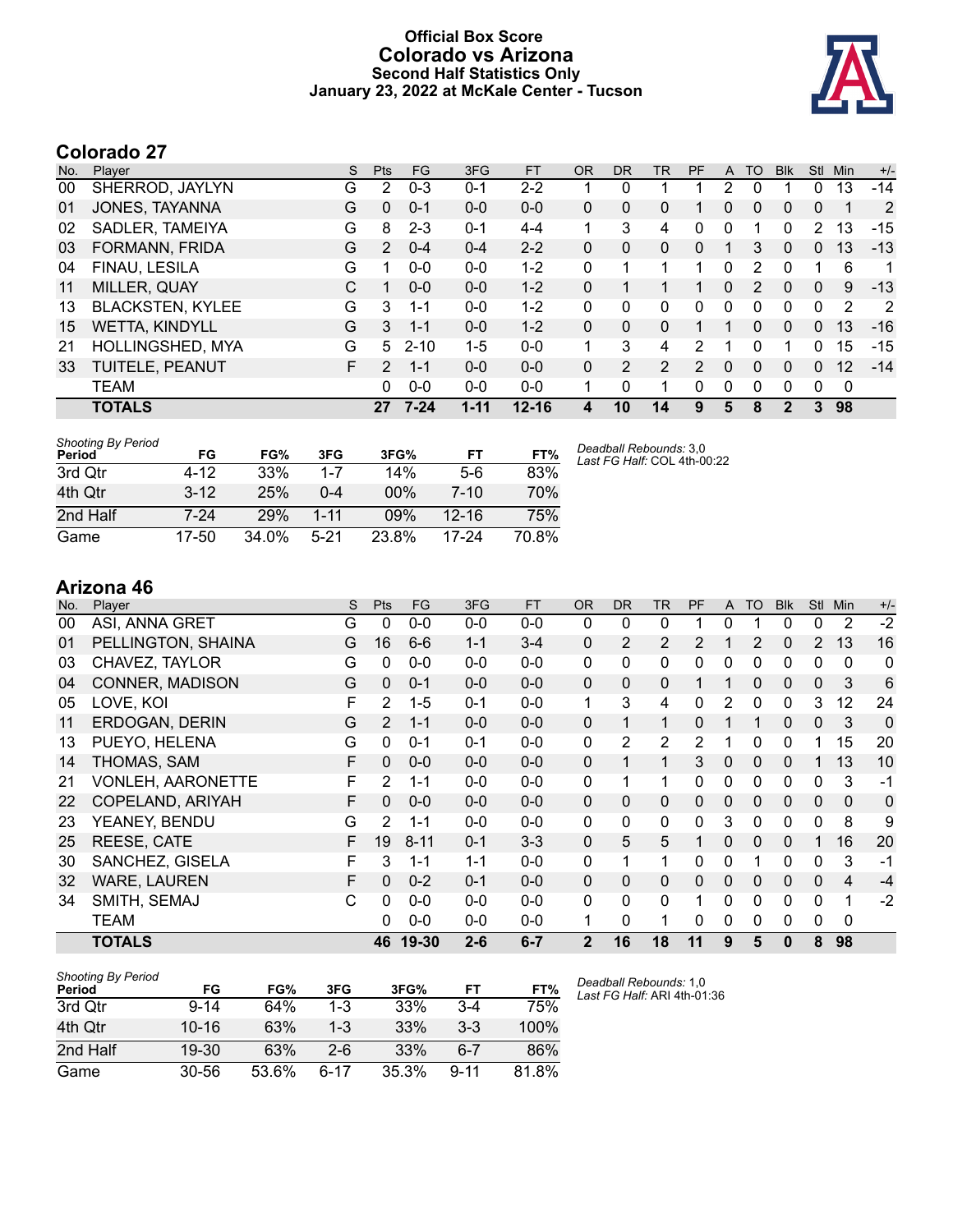| Game Notes:                                                                 | Score |    |          |    | 1st 2nd 3rd 4th TOT | <b>Points</b> |
|-----------------------------------------------------------------------------|-------|----|----------|----|---------------------|---------------|
| Officials: Anita Ortega, Brian Woods, Kelly Broomfield<br>Attendance: 7103  | COL   | 12 | 14       | 13 | 56                  | In the F      |
|                                                                             | ARI   |    | 22 22 24 |    |                     | Off Tur       |
| Start Time: 02:07 PM ET<br>$F \cdot F$ $\cdots$ $A$ $A$ $B$ $B$ $B$ $F$ $F$ |       |    |          |    |                     | 2nd Ch        |

| <b>Points from (This Period)</b> | <b>COL ARI</b> |    |
|----------------------------------|----------------|----|
| In the Paint                     | 10             | 32 |
| Off Turns                        |                | 12 |
| 2nd Chance                       |                | 5  |
| <b>Fast Break</b>                | З              |    |
| Bench                            | Q              |    |

Start Time: 02:07 PM ET<br>End Time: 04:50 PM ET<br>Game Duration: 2:43<br>Conference Game;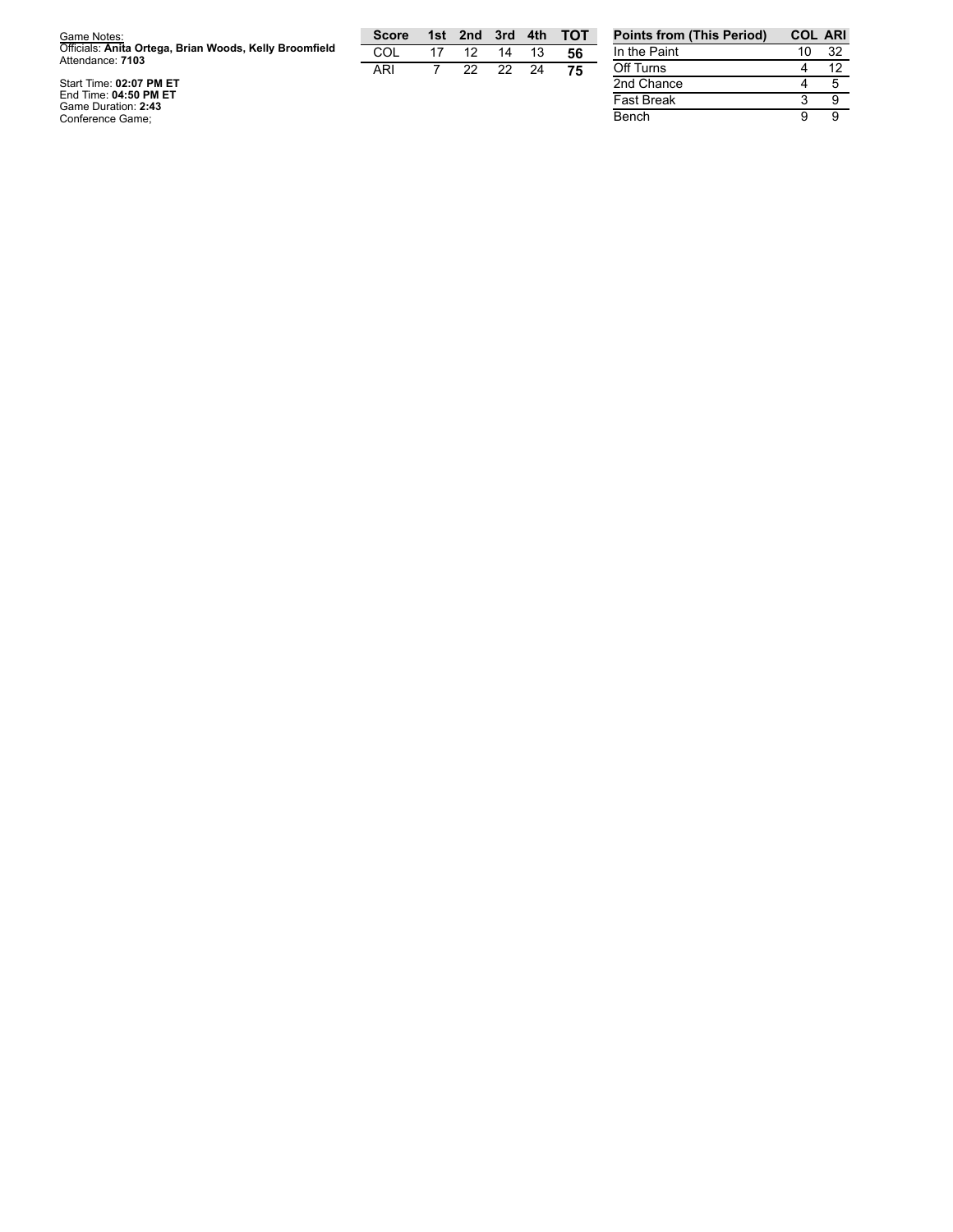### **Official Box Score Colorado vs Arizona Third Quarter Statistics Only January 23, 2022 at McKale Center - Tucson**



# **Colorado 27**

| No. | Plaver                  | S | <b>Pts</b>     | FG      | 3FG     | <b>FT</b> | <b>OR</b>   | <b>DR</b>    | TR           | PF       | A        | TO | <b>Blk</b> | <b>Stl</b>   | Min            | $+/-$    |
|-----|-------------------------|---|----------------|---------|---------|-----------|-------------|--------------|--------------|----------|----------|----|------------|--------------|----------------|----------|
| 00  | SHERROD, JAYLYN         | G | 2              | $0 - 1$ | $0 - 1$ | $2 - 2$   |             | 0            |              |          | 2        | 0  | 0          | 0            | 8              | $-3$     |
| 02  | SADLER, TAMEIYA         | G | $\overline{2}$ | $1 - 1$ | $0 - 0$ | $0 - 0$   | $\Omega$    | 0            | 0            | 0        | 0        | 0  | 0          | $\Omega$     | 4              | -6       |
| 04  | FINAU, LESILA           | G | 0              | $0 - 0$ | $0 - 0$ | $0 - 0$   | 0           |              |              | 1        | 0        | 2  | 0          | $\Omega$     | 4              | -1       |
| 21  | <b>HOLLINGSHED, MYA</b> | G | 5              | $2 - 6$ | 1-3     | $0 - 0$   | 1           | 2            | 3            |          |          | 0  | 1          | $\mathbf{0}$ | 10             | -8       |
| 33  | TUITELE, PEANUT         | F | 0              | $0 - 0$ | $0 - 0$ | $0 - 0$   | 0           | 2            | 2            |          | 0        | 0  | 0          | 0            | 7              | -6       |
| 01  | JONES, TAYANNA          | G | $\mathbf{0}$   | $0 - 0$ | $0 - 0$ | $0 - 0$   | $\Omega$    | 0            | 0            | 0        | $\Omega$ | 0  | 0          | 0            | $\Omega$       | $\Omega$ |
| 03  | FORMANN, FRIDA          | G | $\overline{2}$ | $0 - 3$ | $0 - 3$ | $2 - 2$   | 0           | 0            | 0            | 0        | 0        | 2  | 0          | 0            | 6              | $-7$     |
| 11  | MILLER, QUAY            | C | 0              | $0 - 0$ | $0 - 0$ | $0 - 0$   | $\Omega$    |              | $\mathbf{1}$ | $\Omega$ | $\Omega$ | 0  | 0          | $\Omega$     | $\overline{4}$ | $-2$     |
| 13  | <b>BLACKSTEN, KYLEE</b> | G | 0              | $0 - 0$ | $0 - 0$ | $0 - 0$   | $\Omega$    | $\Omega$     | 0            | 0        | $\Omega$ | 0  | 0          | $\Omega$     | 0              | 0        |
| 15  | <b>WETTA, KINDYLL</b>   | G | 3              | $1 - 1$ | $0 - 0$ | $1 - 2$   | $\Omega$    | $\Omega$     | 0            | 1        | $\Omega$ | 0  | 0          | $\Omega$     | 7              | $-7$     |
|     | TEAM                    |   |                |         |         |           | 0           | $\mathbf{0}$ | 0            | $\Omega$ |          | 0  |            |              |                |          |
|     | <b>TOTALS</b>           |   | 14             | 4-12    | $1 - 7$ | $5-6$     | $\mathbf 2$ | 6            | 8            | 5        | 3        | 4  |            | $\bf{0}$     | 50             |          |
|     |                         |   |                |         |         |           |             |              |              |          |          |    |            |              |                |          |

| <b>Shooting By Period</b><br>Period | FG        | FG%   | 3FG    | 3FG%  |           | FT%   | Deadball Rebounds: 3,0 |
|-------------------------------------|-----------|-------|--------|-------|-----------|-------|------------------------|
| 2nd Half                            | 0-0       | 0%    | 0-0    | $0\%$ | 0-0       | 0%    |                        |
| Game                                | $17 - 50$ | 34.0% | $5-21$ | 23.8% | $17 - 24$ | 70.8% |                        |

# **Arizona 46**

| No. | Player                   | S | Pts          | <b>FG</b> | 3FG     | <b>FT</b> | <b>OR</b>    | <b>DR</b>      | <b>TR</b>      | PF       | A            | <b>TO</b>    | <b>Blk</b>   | Stl          | Min          | $+/-$          |
|-----|--------------------------|---|--------------|-----------|---------|-----------|--------------|----------------|----------------|----------|--------------|--------------|--------------|--------------|--------------|----------------|
| 01  | PELLINGTON, SHAINA       | G | 12           | $4 - 4$   | $1 - 1$ | $3 - 4$   | 0            |                | 1              |          |              |              | 0            |              | 9            | 11             |
| 14  | THOMAS, SAM              | F | 0            | $0-0$     | $0-0$   | $0 - 0$   | $\Omega$     | 1              | 1              | 3        | 0            | 0            | 0            |              | 8            | 3              |
| 23  | YEANEY, BENDU            | G | 2            | $1 - 1$   | $0 - 0$ | $0 - 0$   | $\mathbf{0}$ | 0              | 0              | 0        | 2            | 0            | 0            | 0            | 6            | 3              |
| 25  | REESE, CATE              | F | 8            | $4-6$     | $0 - 1$ | $0-0$     | $\Omega$     | 2              | 2              |          | 0            | $\mathbf{0}$ | 0            | 0            | 10           | 8              |
| 32  | <b>WARE, LAUREN</b>      | F | $\mathbf{0}$ | $0 - 2$   | $0 - 1$ | $0-0$     | $\mathbf{0}$ | 0              | 0              | 0        | 0            | $\mathbf{0}$ | 0            | $\mathbf{0}$ | 4            | $-4$           |
| 00  | ASI, ANNA GRET           | G | 0            | $0-0$     | $0 - 0$ | $0-0$     | $\Omega$     | $\Omega$       | $\Omega$       | 0        | $\mathbf{0}$ | $\mathbf{0}$ | $\mathbf{0}$ | $\mathbf{0}$ | $\mathbf{0}$ | $\mathbf 0$    |
| 03  | CHAVEZ, TAYLOR           | G | 0            | $0 - 0$   | $0 - 0$ | $0 - 0$   | 0            | 0              | $\mathbf{0}$   | 0        | 0            | $\Omega$     | 0            | $\mathbf{0}$ | $\mathbf{0}$ | 0              |
| 04  | <b>CONNER, MADISON</b>   | G | 0            | $0 - 0$   | $0 - 0$ | $0-0$     | $\Omega$     | 0              | $\Omega$       | 0        | 0            | $\mathbf{0}$ | $\mathbf{0}$ | $\mathbf{0}$ | $\Omega$     | $\mathbf 0$    |
| 05  | LOVE, KOI                | F | 0            | $0 - 1$   | $0 - 0$ | $0 - 0$   | 0            | 1              | 1              | 0        |              | $\Omega$     | 0            | 2            | 6            | 12             |
| 11  | ERDOGAN, DERIN           | G | $\Omega$     | $0 - 0$   | $0 - 0$ | $0 - 0$   | $\Omega$     | 0              | 0              | 0        | 0            | 0            | 0            | 0            | $\Omega$     | $\mathbf 0$    |
| 13  | PUEYO, HELENA            | G | 0            | $0 - 0$   | $0 - 0$ | $0 - 0$   | 0            | $\overline{2}$ | $\overline{2}$ | 0        | 0            | $\Omega$     | 0            | 0            | 7            | $\overline{7}$ |
| 21  | <b>VONLEH, AARONETTE</b> | F | $\Omega$     | $0 - 0$   | $0 - 0$ | $0-0$     | $\Omega$     | $\Omega$       | $\Omega$       | 0        | $\Omega$     | $\mathbf{0}$ | $\mathbf{0}$ | $\mathbf{0}$ | $\mathbf{0}$ | 0              |
| 22  | COPELAND, ARIYAH         | F | 0            | $0-0$     | $0-0$   | $0-0$     | 0            | 0              | 0              | 0        | $\mathbf{0}$ | $\mathbf{0}$ | 0            | $\mathbf{0}$ | 0            | 0              |
| 30  | SANCHEZ, GISELA          | F | $\Omega$     | $0-0$     | $0 - 0$ | $0 - 0$   | $\Omega$     | $\Omega$       | 0              | $\Omega$ | $\mathbf{0}$ | $\mathbf{0}$ | $\Omega$     | $\mathbf{0}$ | $\Omega$     | 0              |
| 34  | SMITH, SEMAJ             | С | 0            | $0-0$     | $0-0$   | $0-0$     | 0            | 0              | 0              | 0        | 0            | 0            | 0            | 0            | 0            | 0              |
|     | TEAM                     |   |              |           |         |           | 0            | 0              | 0              | 0        |              | 0            |              |              |              |                |
|     | <b>TOTALS</b>            |   | 22           | $9 - 14$  | $1 - 3$ | $3 - 4$   | $\bf{0}$     | 7              | 7              | 5        | 4            |              | 0            | 4            | 50           |                |

| <b>Shooting By Period</b><br>Period | FG    | FG%   | 3FG      | 3FG%  |          | FT%   | De |
|-------------------------------------|-------|-------|----------|-------|----------|-------|----|
| 2nd Half                            | 0-0   | $0\%$ | ი-ი      | 0%    | 0-0      | 0%    |    |
| Game                                | 30-56 | 53.6% | $6 - 17$ | 35.3% | $9 - 11$ | 81.8% |    |

*Deadball Rebounds:* 1,0

| Game Notes:                                            | <b>Score</b> | 1st 2nd | 3rd | 4th | тот | <b>Points (This Period)</b> | <b>COL</b>    | <b>ARI</b>     |
|--------------------------------------------------------|--------------|---------|-----|-----|-----|-----------------------------|---------------|----------------|
| Officials: Anita Ortega, Brian Woods, Kelly Broomfield | COL          |         | 14  | 13  | 56  | In the Paint                |               | 14             |
| Attendance: 7103                                       | ARI          | 22      | 22  | 24  | 75  | Off Turns                   |               | 6              |
| Start Time: 02:07 PM ET                                |              |         |     |     |     | 2nd Chance                  |               |                |
| End Time: 04:50 PM ET<br>Game Duration: 2:43           |              |         |     |     |     | <b>Fast Break</b>           |               |                |
| Conference Game:                                       |              |         |     |     |     | Bench                       |               |                |
|                                                        |              |         |     |     |     | Per Poss                    | 0.875<br>7/16 | 1.294<br>11/17 |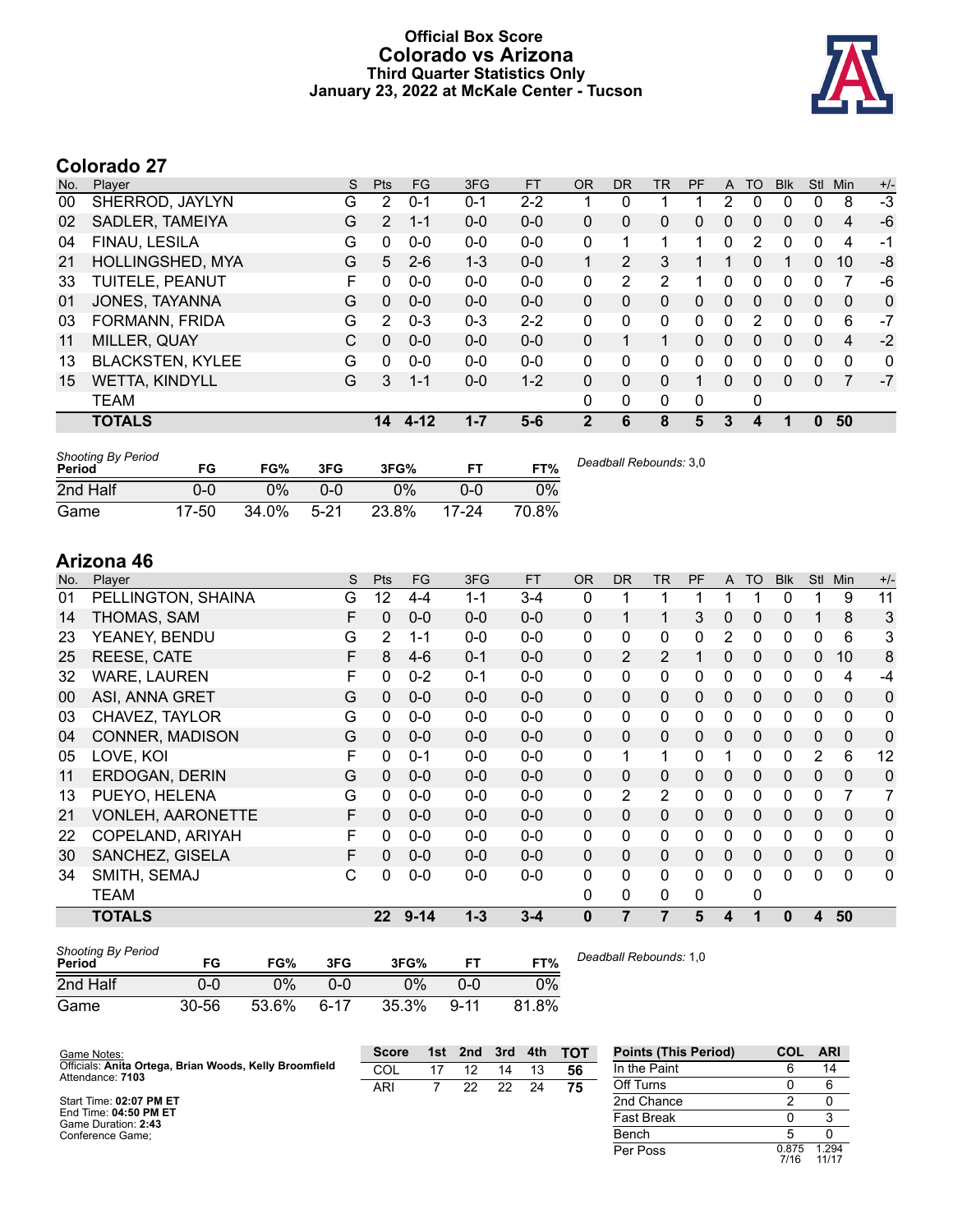#### **Official Play-By-Play Colorado vs Arizona Third Quarter January 23, 2022 at McKale Center - Tucson**



#### **Period 3**

<mark>Starters :</mark><br>Colorado: 00 SHERROD,JAYLYN (G); 2 SADLER,TAMEIYA (G); 4 FINAU,LESILA (G); 21 HOLLINGSHED,MYA (G); 33 TUITELE,PEANUT (F);<br>**Arizona**: 1 PELLINGTON,SHAINA (G); 14 THOMAS,SAM (F); 23 YEANEY,BENDU (G); 25 REESE,CA

| <b>Time</b> | <b>VISITORS: Colorado</b>             | <b>Score</b> | <b>Margin</b>  | <b>HOME: Arizona</b>                   |
|-------------|---------------------------------------|--------------|----------------|----------------------------------------|
| 10:00       |                                       |              |                | SUB OUT: PUEYO, HELENA                 |
| 10:00       |                                       |              |                | SUB IN: YEANEY, BENDU                  |
| 10:00       | SUB OUT: JONES, TAYANNA               |              |                |                                        |
| 10:00       | SUB OUT: MILLER, QUAY                 |              |                |                                        |
|             |                                       |              |                |                                        |
| 10:00       | SUB OUT: WETTA, KINDYLL               |              |                |                                        |
| 10:00       | SUB IN: SHERROD, JAYLYN               |              |                |                                        |
| 10:00       | SUB IN: FINAU, LESILA                 |              |                |                                        |
| 10:00       | SUB IN: HOLLINGSHED, MYA              |              |                |                                        |
| 09:43       |                                       | 32-29        | $H_3$          | GOOD! 3PTR by PELLINGTON, SHAINA       |
| 09:26       | GOOD! LAYUP by SADLER, TAMEIYA        | 32-31        | H <sub>1</sub> |                                        |
| 09:18       |                                       |              |                | MISSED 3PTR by REESE, CATE             |
| 09:11       | REBOUND (DEF) by TUITELE, PEANUT      |              |                |                                        |
| 09:04       | GOOD! LAYUP by HOLLINGSHED, MYA       | 32-33        | V <sub>1</sub> |                                        |
| 09:04       | ASSIST by SHERROD, JAYLYN             |              |                |                                        |
| 08:32       |                                       |              |                | MISSED 3PTR by WARE, LAUREN            |
| 08:28       | REBOUND (DEF) by FINAU, LESILA        |              |                |                                        |
| 08:06       |                                       |              |                | FOUL (PERSONAL) by THOMAS, SAM         |
| 07:53       | TURNOVER (LOSTBALL) by FINAU, LESILA  |              |                |                                        |
|             |                                       |              |                |                                        |
| 07:53       |                                       |              |                | STEAL by PELLINGTON, SHAINA            |
| 07:24       |                                       | 34-33        | H <sub>1</sub> | GOOD! JUMPER by YEANEY, BENDU [PNT]    |
| 07:18       |                                       |              |                | SUB OUT: PELLINGTON, SHAINA            |
| 07:18       |                                       |              |                | SUB IN: PUEYO, HELENA                  |
| 07:18       | SUB OUT: SADLER, TAMEIYA              |              |                |                                        |
| 07:18       | SUB OUT: FINAU, LESILA                |              |                |                                        |
| 07:18       | SUB OUT: TUITELE, PEANUT              |              |                |                                        |
| 07:18       | SUB IN: FORMANN, FRIDA                |              |                |                                        |
| 07:18       | SUB IN: MILLER, QUAY                  |              |                |                                        |
| 07:18       | SUB IN: WETTA, KINDYLL                |              |                |                                        |
| 07:16       |                                       |              |                | FOUL (PERSONAL) by REESE, CATE         |
| 07:16       | GOOD! FT by SHERROD, JAYLYN           | 34-34        | $\mathsf T$    |                                        |
| 07:16       | GOOD! FT by SHERROD, JAYLYN           | 34-35        | V <sub>1</sub> |                                        |
| 07:04       |                                       |              |                | MISSED LAYUP by WARE, LAUREN           |
|             |                                       |              |                |                                        |
| 07:04       | BLOCK by HOLLINGSHED, MYA             |              |                |                                        |
| 07:00       | REBOUND (DEF) by MILLER, QUAY         |              |                |                                        |
| 06:44       | GOOD! 3PTR by HOLLINGSHED, MYA        | 34-38        | V <sub>4</sub> |                                        |
| 06:44       | ASSIST by SHERROD, JAYLYN             |              |                |                                        |
| 06:12       |                                       |              |                | SUB OUT: WARE, LAUREN                  |
| 06:12       |                                       |              |                | SUB IN: LOVE, KOI                      |
| 06:10       |                                       | 36-38        | V <sub>2</sub> | GOOD! LAYUP by REESE, CATE             |
| 06:10       |                                       |              |                | ASSIST by YEANEY, BENDU                |
| 05:50       |                                       |              |                | FOUL (PERSONAL) by THOMAS, SAM         |
| 05:50       |                                       |              |                | SUB OUT: YEANEY, BENDU                 |
| 05:50       |                                       |              |                | SUB IN: PELLINGTON, SHAINA             |
| 05:50       | SUB OUT: SHERROD, JAYLYN              |              |                |                                        |
| 05:50       | SUB IN: SADLER. TAMEIYA               |              |                |                                        |
| 05:50       | GOOD! FT by WETTA, KINDYLL            | 36-39        | $V_3$          |                                        |
| 05:50       | MISSED FT by WETTA, KINDYLL           |              |                |                                        |
|             |                                       |              |                |                                        |
| 05:49       |                                       |              |                | REBOUND (DEF) by REESE, CATE           |
| 05:27       |                                       | 38-39        | V <sub>1</sub> | GOOD! LAYUP by REESE, CATE             |
| 04:57       | MISSED 3PTR by FORMANN, FRIDA         |              |                |                                        |
| 04:53       |                                       |              |                | REBOUND (DEF) by THOMAS, SAM           |
| 04:48       |                                       | 40-39        | H <sub>1</sub> | GOOD! JUMPER by REESE, CATE            |
| 04:48       |                                       |              |                | ASSIST by PELLINGTON, SHAINA           |
| 04:25       | TURNOVER (LOSTBALL) by FORMANN, FRIDA |              |                |                                        |
| 04:25       |                                       |              |                | STEAL by LOVE, KOI                     |
| 04:20       |                                       | 42-39        | $H_3$          | GOOD! LAYUP by PELLINGTON, SHAINA [FB] |
| 04:20       |                                       |              |                | ASSIST by LOVE, KOI                    |
| 04:15       | TIMEOUT 30SEC                         |              |                |                                        |
| 04:15       | SUB OUT: SADLER, TAMEIYA              |              |                |                                        |
| 04:15       | SUB OUT: FORMANN, FRIDA               |              |                |                                        |
|             |                                       |              |                |                                        |
| 04:15       | SUB OUT: HOLLINGSHED, MYA             |              |                |                                        |
| 04:15       | SUB IN: SHERROD, JAYLYN               |              |                |                                        |
| 04:15       | SUB IN: FINAU, LESILA                 |              |                |                                        |
| 04:15       | SUB IN: TUITELE, PEANUT               |              |                |                                        |
| 04:06       | TURNOVER (BADPASS) by FINAU, LESILA   |              |                |                                        |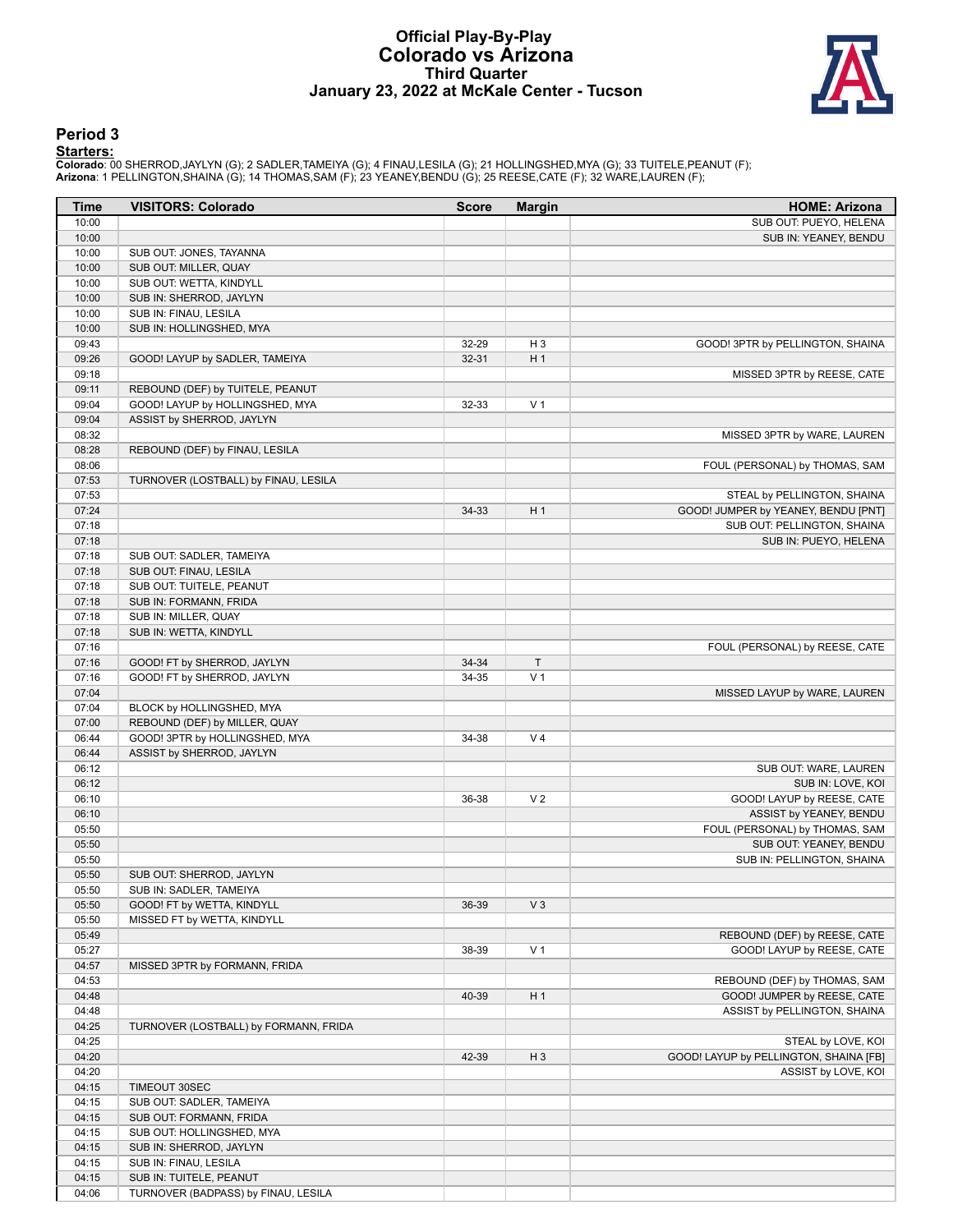| Time  | <b>VISITORS: Colorado</b>             | <b>Score</b> | Margin         | <b>HOME: Arizona</b>                    |
|-------|---------------------------------------|--------------|----------------|-----------------------------------------|
| 04:06 |                                       |              |                | STEAL by THOMAS, SAM                    |
| 03:46 | FOUL (PERSONAL) by FINAU, LESILA      |              |                |                                         |
| 03:46 |                                       |              |                |                                         |
| 03:46 | SUB OUT: MILLER, QUAY                 |              |                |                                         |
| 03:46 | SUB IN: HOLLINGSHED, MYA              |              |                |                                         |
| 03:37 |                                       |              |                | MISSED LAYUP by REESE, CATE             |
| 03:34 | REBOUND (DEF) by HOLLINGSHED, MYA     |              |                |                                         |
| 03:30 | MISSED 3PTR by HOLLINGSHED, MYA       |              |                |                                         |
| 03:26 |                                       |              |                | REBOUND (DEF) by PUEYO, HELENA          |
| 03:26 | FOUL (PERSONAL) by TUITELE, PEANUT    |              |                |                                         |
| 03:26 | SUB OUT: FINAU, LESILA                |              |                |                                         |
| 03:26 | SUB IN: FORMANN, FRIDA                |              |                |                                         |
| 03:11 |                                       |              |                | MISSED LAYUP by LOVE, KOI               |
| 03:09 | REBOUND (DEF) by TUITELE, PEANUT      |              |                |                                         |
| 03:00 | MISSED LAYUP by HOLLINGSHED, MYA      |              |                |                                         |
| 02:58 | REBOUND (OFF) by HOLLINGSHED, MYA     |              |                |                                         |
| 02:56 | GOOD! LAYUP by WETTA, KINDYLL         | 42-41        | H <sub>1</sub> |                                         |
| 02:56 | ASSIST by HOLLINGSHED, MYA            |              |                |                                         |
| 02:25 |                                       | 44-41        | $H_3$          | GOOD! JUMPER by REESE, CATE [PNT]       |
| 02:01 | MISSED 3PTR by FORMANN, FRIDA         |              |                |                                         |
| 01:55 |                                       |              |                | REBOUND (DEF) by PUEYO, HELENA          |
| 01:52 | FOUL (PERSONAL) by WETTA, KINDYLL     |              |                |                                         |
| 01:52 |                                       | 45-41        | H <sub>4</sub> | GOOD! FT by PELLINGTON, SHAINA          |
| 01:52 |                                       | 46-41        | H <sub>5</sub> | GOOD! FT by PELLINGTON, SHAINA          |
| 01:48 |                                       |              |                | FOUL (PERSONAL) by PELLINGTON, SHAINA   |
| 01:38 |                                       |              |                | FOUL (PERSONAL) by THOMAS, SAM          |
| 01:38 | GOOD! FT by FORMANN, FRIDA            | 46-42        | H4             |                                         |
| 01:38 | GOOD! FT by FORMANN, FRIDA            | 46-43        | $H_3$          |                                         |
| 01:38 |                                       |              |                | SUB OUT: THOMAS, SAM                    |
| 01:38 |                                       |              |                | SUB IN: YEANEY, BENDU                   |
| 01:22 |                                       | 48-43        | H <sub>5</sub> | GOOD! LAYUP by PELLINGTON, SHAINA       |
| 01:11 | MISSED 3PTR by FORMANN, FRIDA         |              |                |                                         |
| 01:07 | REBOUND (OFF) by SHERROD, JAYLYN      |              |                |                                         |
| 01:01 | MISSED LAYUP by HOLLINGSHED, MYA      |              |                |                                         |
| 00:58 |                                       |              |                | REBOUND (DEF) by LOVE, KOI              |
| 00:57 |                                       |              |                | TURNOVER (TRAVEL) by PELLINGTON, SHAINA |
| 00:50 | TURNOVER (LOSTBALL) by FORMANN, FRIDA |              |                |                                         |
| 00:50 |                                       |              |                | STEAL by LOVE, KOI                      |
| 00:43 | FOUL (PERSONAL) by SHERROD, JAYLYN    |              |                |                                         |
| 00:30 |                                       | 50-43        | H 7            | GOOD! LAYUP by PELLINGTON, SHAINA       |
| 00:30 |                                       |              |                | ASSIST by YEANEY, BENDU                 |
| 00:18 | MISSED 3PTR by HOLLINGSHED, MYA       |              |                |                                         |
| 00:13 |                                       |              |                | REBOUND (DEF) by PELLINGTON, SHAINA     |
| 00:10 | FOUL (PERSONAL) by HOLLINGSHED, MYA   |              |                |                                         |
| 00:10 |                                       | 51-43        | H8             | GOOD! FT by PELLINGTON, SHAINA [FB]     |
| 00:10 |                                       |              |                | MISSED FT by PELLINGTON, SHAINA         |
| 00:10 | REBOUND (DEF) by HOLLINGSHED, MYA     |              |                |                                         |
| 00:04 | MISSED 3PTR by SHERROD, JAYLYN        |              |                |                                         |
| 00:01 |                                       |              |                | REBOUND (DEF) by REESE, CATE            |

# **Colorado 43, Arizona 51**

| <b>Points (This Period)</b> | COL           | <b>ARI</b>     |
|-----------------------------|---------------|----------------|
| In the Paint                |               | 14             |
| Off Turns                   |               |                |
| 2nd Chance                  |               |                |
| <b>Fast Break</b>           |               |                |
| Bench                       |               |                |
| Per Poss                    | 0.875<br>7/16 | 1.294<br>11/17 |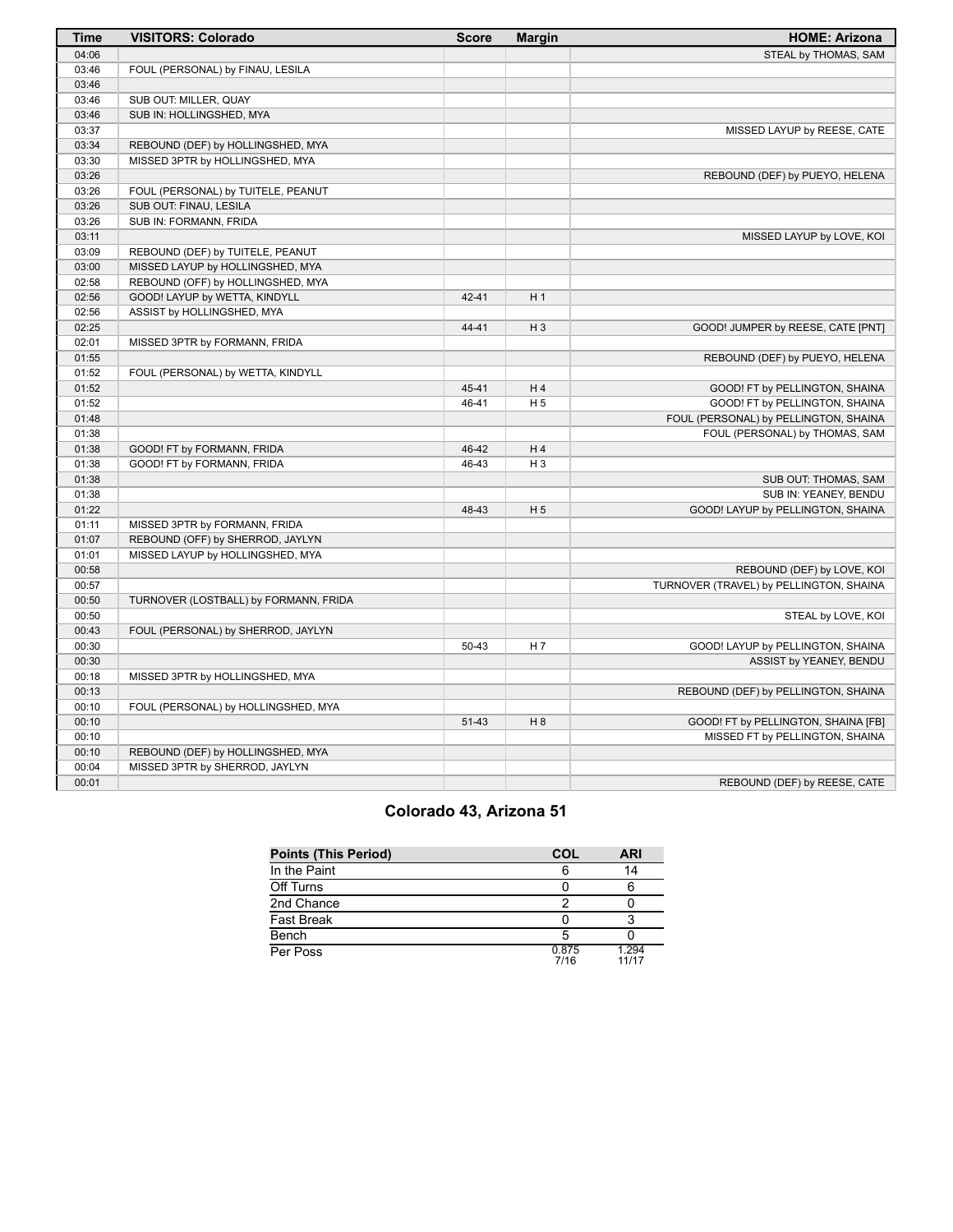### **Official Box Score Colorado vs Arizona Fourth Quarter Statistics Only January 23, 2022 at McKale Center - Tucson**



# **Colorado 13**

| No. | Plaver                  | S  | <b>Pts</b> | <b>FG</b> | 3FG     | <b>FT</b> | 0R             | DR       | TR           | PF | A            | TO       | <b>B</b> lk | Stl          | Min | $+/-$          |
|-----|-------------------------|----|------------|-----------|---------|-----------|----------------|----------|--------------|----|--------------|----------|-------------|--------------|-----|----------------|
| 00  | SHERROD, JAYLYN         | G  | 0          | $0 - 2$   | $0 - 0$ | $0-0$     | 0              | 0        | 0            | 0  | 0            |          |             | 0            | 5   | $-11$          |
| 02  | SADLER, TAMEIYA         | G  | 6          | $1 - 2$   | $0 - 1$ | $4 - 4$   |                | 3        | 4            | 0  | 0            |          | 0           | 2            | 9   | $-9$           |
| 04  | FINAU, LESILA           | G  |            | $0-0$     | $0 - 0$ | $1 - 2$   | 0              | 0        | 0            | 0  | 0            | 0        | 0           |              | 2   | $\overline{2}$ |
| 21  | <b>HOLLINGSHED, MYA</b> | G  | $\Omega$   | $0 - 4$   | $0 - 2$ | $0 - 0$   | 0              |          |              |    | 0            | $\Omega$ | 0           | $\mathbf{0}$ | 5   | $-7$           |
| 33  | TUITELE, PEANUT         | F. | 2          | $1 - 1$   | $0 - 0$ | $0 - 0$   | 0              | 0        | 0            |    | 0            | 0        | 0           | 0            | 5   | -8             |
| 01  | JONES, TAYANNA          | G  | 0          | $0 - 1$   | $0 - 0$ | $0 - 0$   | $\Omega$       | $\Omega$ | 0            |    | 0            | $\Omega$ | 0           | $\Omega$     |     | 2              |
| 03  | FORMANN, FRIDA          | G  | 0          | $0 - 1$   | $0 - 1$ | $0-0$     | $\Omega$       | 0        | $\mathbf{0}$ | 0  |              |          | 0           | $\Omega$     | 7   | $-6$           |
| 11  | MILLER, QUAY            | C  | 1          | $0 - 0$   | $0 - 0$ | $1 - 2$   | $\Omega$       | $\Omega$ | $\Omega$     | 1  | 0            | 2        | 0           | $\Omega$     | 5   | $-11$          |
| 13  | <b>BLACKSTEN, KYLEE</b> | G  | 3          | $1 - 1$   | $0 - 0$ | $1 - 2$   | 0              | 0        | 0            | 0  | 0            | $\Omega$ | 0           | 0            | 2   | $\overline{2}$ |
| 15  | <b>WETTA, KINDYLL</b>   | G  | 0          | $0 - 0$   | $0 - 0$ | $0 - 0$   | $\Omega$       | $\Omega$ | 0            | 0  |              | $\Omega$ | 0           | 0            | 6   | $-9$           |
|     | <b>TEAM</b>             |    |            |           |         |           | 1              | 0        | ◢            | 0  |              | 0        |             |              |     |                |
|     | <b>TOTALS</b>           |    | 13         | $3 - 12$  | $0 - 4$ | $7 - 10$  | $\overline{2}$ | 4        | 6            | 4  | $\mathbf{2}$ | 4        | 1           | 3            | 48  |                |
|     |                         |    |            |           |         |           |                |          |              |    |              |          |             |              |     |                |

| <b>Shooting By Period</b><br>Period | FG        | FG%   | 3FG      | 3FG%  |           | FT%   | Deadball Rebounds: 3,0 |
|-------------------------------------|-----------|-------|----------|-------|-----------|-------|------------------------|
| Game                                | $17 - 50$ | 34.0% | $5 - 21$ | 23.8% | $17 - 24$ | 70.8% |                        |

# **Arizona 24**

| No. | Player                   | S | Pts           | FG.       | 3FG     | <b>FT</b> | <b>OR</b>    | <b>DR</b>      | <b>TR</b>    | PF | A           | <b>TO</b>    | <b>Blk</b>   | <b>Stl</b>   | Min | $+/-$          |
|-----|--------------------------|---|---------------|-----------|---------|-----------|--------------|----------------|--------------|----|-------------|--------------|--------------|--------------|-----|----------------|
| 01  | PELLINGTON, SHAINA       | G | 4             | $2 - 2$   | $0-0$   | $0-0$     | 0            |                |              |    | 0           |              | 0            |              | 4   | 5              |
| 14  | THOMAS, SAM              | F | $\Omega$      | $0 - 0$   | $0 - 0$ | $0 - 0$   | $\Omega$     | 0              | 0            | 0  | 0           | 0            | $\Omega$     | $\mathbf{0}$ | 5   | 7              |
| 23  | YEANEY, BENDU            | G | 0             | $0 - 0$   | $0 - 0$ | $0-0$     | 0            | 0              | 0            | 0  |             | 0            | 0            | 0            | 2   | 6              |
| 25  | REESE, CATE              | F | 11            | $4 - 5$   | $0 - 0$ | $3 - 3$   | $\Omega$     | 3              | 3            | 0  | $\mathbf 0$ | 0            | 0            |              | 6   | 12             |
| 32  | <b>WARE, LAUREN</b>      | F | $\mathbf{0}$  | $0 - 0$   | $0 - 0$ | $0-0$     | 0            | 0              | 0            | 0  | 0           | 0            | 0            | 0            | 0   | 0              |
| 00  | ASI, ANNA GRET           | G | $\mathbf{0}$  | $0 - 0$   | $0 - 0$ | $0-0$     | $\Omega$     | 0              | $\mathbf 0$  | 1  | 0           |              | $\Omega$     | $\mathbf{0}$ | 2   | $-2$           |
| 03  | CHAVEZ, TAYLOR           | G | $\mathbf{0}$  | $0-0$     | $0-0$   | $0-0$     | 0            | 0              | 0            | 0  | 0           | 0            | 0            | 0            | 0   | 0              |
| 04  | <b>CONNER, MADISON</b>   | G | $\Omega$      | $0 - 1$   | $0 - 0$ | $0-0$     | $\Omega$     | 0              | $\Omega$     | 1  | 1           | $\mathbf{0}$ | $\mathbf{0}$ | $\mathbf{0}$ | 3   | 6              |
| 05  | LOVE, KOI                | F | 2             | $1 - 4$   | $0 - 1$ | $0-0$     | $\mathbf{1}$ | $\overline{2}$ | 3            | 0  |             | $\mathbf{0}$ | 0            |              | 6   | 12             |
| 11  | ERDOGAN, DERIN           | G | 2             | $1 - 1$   | $0 - 0$ | $0 - 0$   | $\Omega$     | 1              | $\mathbf{1}$ | 0  |             | 1            | $\Omega$     | $\mathbf{0}$ | 3   | $\overline{0}$ |
| 13  | PUEYO, HELENA            | G | $\Omega$      | $0 - 1$   | $0 - 1$ | $0-0$     | 0            | 0              | $\mathbf{0}$ | 2  |             | $\Omega$     | 0            |              | 8   | 13             |
| 21  | <b>VONLEH, AARONETTE</b> | F | $\mathcal{P}$ | $1 - 1$   | $0 - 0$ | $0-0$     | 0            | 1              | 1            | 0  | 0           | $\mathbf{0}$ | $\Omega$     | $\mathbf{0}$ | 3   | $-1$           |
| 22  | COPELAND, ARIYAH         | F | 0             | $0 - 0$   | $0 - 0$ | $0-0$     | 0            | 0              | $\mathbf{0}$ | 0  | 0           | $\Omega$     | 0            | 0            | 0   | 0              |
| 30  | SANCHEZ, GISELA          | F | 3             | $1 - 1$   | $1 - 1$ | $0 - 0$   | 0            | 1              | 1            | 0  | $\Omega$    | 1            | 0            | $\Omega$     | 3   | $-1$           |
| 34  | SMITH, SEMAJ             | С | 0             | $0 - 0$   | $0 - 0$ | $0 - 0$   | 0            | 0              | $\Omega$     | 1  | 0           | $\Omega$     | 0            | $\Omega$     | 1   | $-2$           |
|     | TEAM                     |   |               |           |         |           |              | 0              | 1            | 0  |             | 0            |              |              |     |                |
|     | <b>TOTALS</b>            |   | 24            | $10 - 16$ | $1 - 3$ | $3 - 3$   | $\mathbf{2}$ | 9              | 11           | 6  | 5           | 4            | $\bf{0}$     | 4            | 48  |                |

| <b>Shooting By Period</b><br>Period | FG        | FG%   | 3FG      | 3FG%  |          | FT%   | Deadball Rebounds: 1,0 |
|-------------------------------------|-----------|-------|----------|-------|----------|-------|------------------------|
| Game                                | $30 - 56$ | 53.6% | $6 - 17$ | 35.3% | $9 - 11$ | 81.8% |                        |

| <b>Points (This Period)</b> | COL           | <b>ARI</b>     |
|-----------------------------|---------------|----------------|
| In the Paint                |               | 18             |
| Off Turns                   |               | հ              |
| 2nd Chance                  | 2             | 5              |
| <b>Fast Break</b>           | З             |                |
| Bench                       |               |                |
| Per Poss                    | 0.722<br>7/18 | 1.263<br>12/19 |

| Game Notes:                                                                | <b>Score</b> | 1st 2nd 3rd |    | 4th | <b>TOT</b> | <b>Points (This Period)</b> | COL           | <b>ARI</b>    |
|----------------------------------------------------------------------------|--------------|-------------|----|-----|------------|-----------------------------|---------------|---------------|
| Officials: Anita Ortega, Brian Woods, Kelly Broomfield<br>Attendance: 7103 | COL          |             | 14 | 13  | 56         | In the Paint                |               | 18            |
|                                                                            | ARI          | 22          | 22 | 24  | 75         | Off Turns                   |               |               |
| Start Time: 02:07 PM ET                                                    |              |             |    |     |            | 2nd Chance                  |               |               |
| End Time: 04:50 PM ET<br>Game Duration: 2:43                               |              |             |    |     |            | <b>Fast Break</b>           |               |               |
| Conference Game:                                                           |              |             |    |     |            | Bench                       |               |               |
|                                                                            |              |             |    |     |            | Per Poss                    | 0.722<br>7/19 | .263<br>12/10 |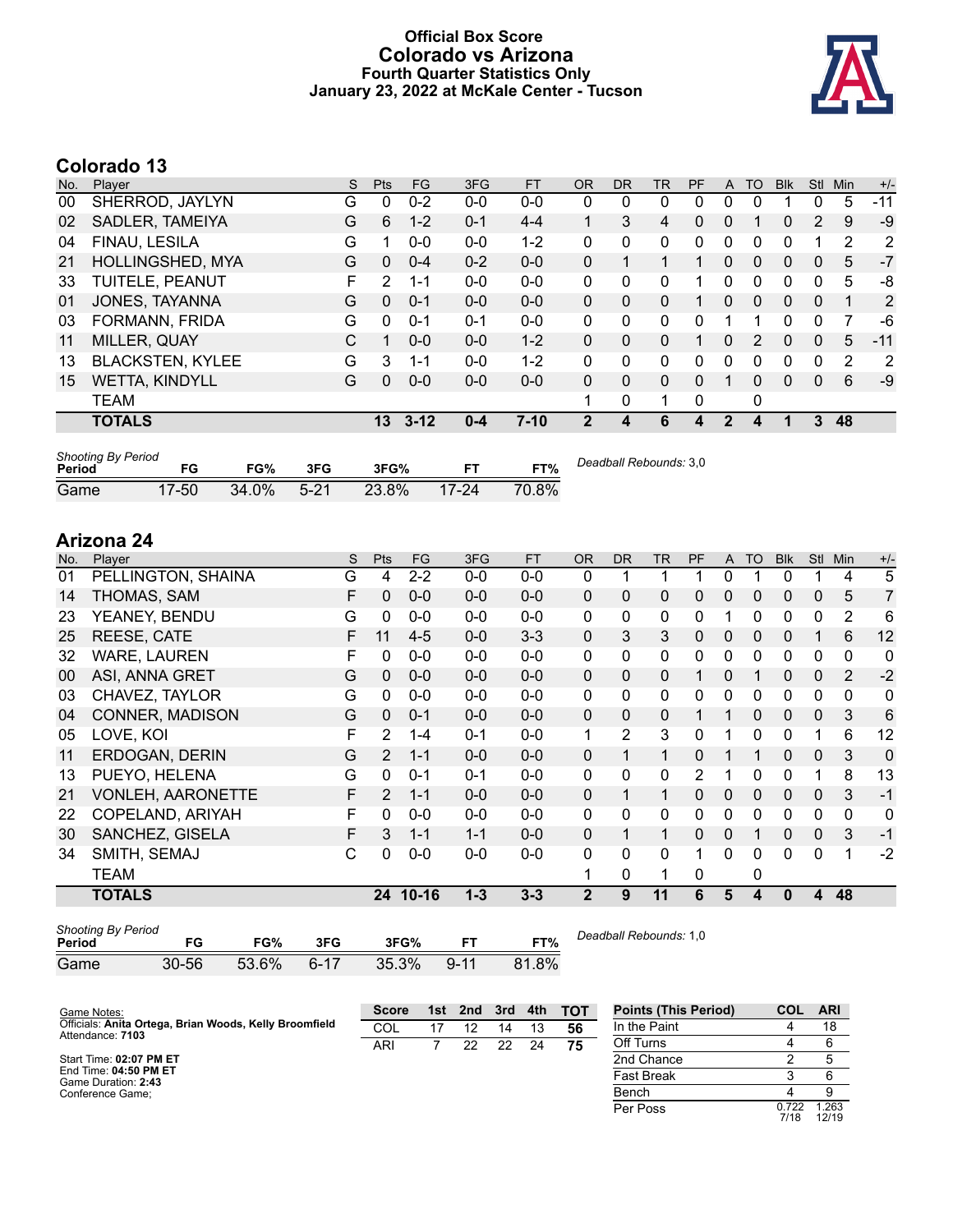#### **Official Play-By-Play Colorado vs Arizona Fourth Quarter January 23, 2022 at McKale Center - Tucson**



#### **Period 4**

<mark>Starters :</mark><br>Colorado: 00 SHERROD,JAYLYN (G); 2 SADLER,TAMEIYA (G); 4 FINAU,LESILA (G); 21 HOLLINGSHED,MYA (G); 33 TUITELE,PEANUT (F);<br>**Arizona**: 1 PELLINGTON,SHAINA (G); 14 THOMAS,SAM (F); 23 YEANEY,BENDU (G); 25 REESE,CA

| Time           | <b>VISITORS: Colorado</b>                          | <b>Score</b> | <b>Margin</b> | <b>HOME: Arizona</b>                                                  |
|----------------|----------------------------------------------------|--------------|---------------|-----------------------------------------------------------------------|
| 10:00          |                                                    |              |               | SUB OUT: PELLINGTON, SHAINA                                           |
| 10:00          |                                                    |              |               | SUB IN: CONNER, MADISON                                               |
| 09:53          | FOUL (PERSONAL) by HOLLINGSHED, MYA                |              |               |                                                                       |
| 09:53          | SUB OUT: HOLLINGSHED, MYA                          |              |               |                                                                       |
| 09:53          | SUB IN: MILLER, QUAY                               |              |               |                                                                       |
| 09:46          |                                                    | 53-43        | H 10          | GOOD! LAYUP by REESE, CATE [PNT]                                      |
| 09:16          | MISSED JUMPER by SHERROD, JAYLYN                   |              |               |                                                                       |
| 09:14          |                                                    |              |               | REBOUND (DEF) by REESE, CATE                                          |
| 09:00<br>09:00 | BLOCK by SHERROD, JAYLYN                           |              |               | MISSED LAYUP by LOVE, KOI                                             |
| 09:00          |                                                    |              |               | REBOUND (OFF) by TEAM                                                 |
| 09:00          | SUB OUT: WETTA, KINDYLL                            |              |               |                                                                       |
| 09:00          | SUB IN: SADLER, TAMEIYA                            |              |               |                                                                       |
| 08:55          | FOUL (PERSONAL) by MILLER, QUAY                    |              |               |                                                                       |
| 08:55          |                                                    | 54-43        | H 11          | GOOD! FT by REESE, CATE                                               |
| 08:55          |                                                    | 55-43        | H 12          | GOOD! FT by REESE, CATE                                               |
| 08:44          | MISSED 3PTR by SADLER, TAMEIYA                     |              |               |                                                                       |
| 08:41          |                                                    |              |               | REBOUND (DEF) by LOVE, KOI                                            |
| 08:31          |                                                    |              |               | MISSED LAYUP by CONNER, MADISON                                       |
| 08:28          | REBOUND (DEF) by SADLER, TAMEIYA                   |              |               |                                                                       |
| 08:28          |                                                    |              |               | FOUL (PERSONAL) by PUEYO, HELENA                                      |
| 08:12          | TURNOVER (LOSTBALL) by FORMANN, FRIDA              |              |               |                                                                       |
| 08:12          |                                                    |              |               | STEAL by LOVE, KOI                                                    |
| 08:06          |                                                    | 57-43        | H 14          | GOOD! LAYUP by REESE, CATE [FB]                                       |
| 08:06          |                                                    |              |               | ASSIST by YEANEY, BENDU                                               |
| 07:38          | MISSED LAYUP by SHERROD, JAYLYN                    |              |               |                                                                       |
| 07:37          | REBOUND (OFF) by TEAM                              |              |               |                                                                       |
| 07:37          |                                                    |              |               | SUB OUT: CONNER, MADISON                                              |
| 07:37          |                                                    |              |               | SUB OUT: YEANEY, BENDU                                                |
| 07:37          |                                                    |              |               | SUB IN: PELLINGTON, SHAINA                                            |
| 07:37          |                                                    |              |               | SUB IN: THOMAS, SAM                                                   |
| 07:37          | SUB OUT: FORMANN, FRIDA                            |              |               |                                                                       |
| 07:37          | SUB OUT: TUITELE, PEANUT                           |              |               |                                                                       |
| 07:37          | SUB IN: WETTA, KINDYLL                             |              |               |                                                                       |
| 07:37          | SUB IN: HOLLINGSHED, MYA                           |              |               |                                                                       |
| 07:37          | MISSED JUMPER by HOLLINGSHED, MYA                  |              |               |                                                                       |
| 07:37          |                                                    |              |               | REBOUND (DEF) by REESE, CATE                                          |
| 07:02          |                                                    | 59-43        | H 16          | GOOD! LAYUP by PELLINGTON, SHAINA                                     |
| 06:50          | TURNOVER (LOSTBALL) by MILLER, QUAY                |              |               |                                                                       |
| 06:50          |                                                    |              |               | STEAL by PELLINGTON, SHAINA<br>GOOD! LAYUP by PELLINGTON, SHAINA [FB] |
| 06:50          |                                                    | 61-43        | H 18          |                                                                       |
| 06:50<br>06:37 | TIMEOUT 30SEC<br>MISSED JUMPER by HOLLINGSHED, MYA |              |               |                                                                       |
| 06:34          |                                                    |              |               | REBOUND (DEF) by LOVE, KOI                                            |
| 06:20          |                                                    | 63-43        | H 20          | GOOD! JUMPER by REESE, CATE [PNT]                                     |
| 06:10          |                                                    |              |               | FOUL (PERSONAL) by PELLINGTON, SHAINA                                 |
| 06:10          | GOOD! FT by SADLER, TAMEIYA                        | 63-44        | H 19          |                                                                       |
| 06:10          | GOOD! FT by SADLER, TAMEIYA                        | 63-45        | H 18          |                                                                       |
| 05:55          |                                                    |              |               | MISSED LAYUP by REESE, CATE                                           |
| 05:52          | REBOUND (DEF) by SADLER, TAMEIYA                   |              |               |                                                                       |
| 05:48          |                                                    |              |               | FOUL (PERSONAL) by PUEYO, HELENA                                      |
| 05:48          | GOOD! FT by MILLER, QUAY [FB]                      | 63-46        | H 17          |                                                                       |
| 05:48          | MISSED FT by MILLER, QUAY                          |              |               |                                                                       |
| 05:48          |                                                    |              |               | REBOUND (DEF) by REESE, CATE                                          |
| 05:27          |                                                    |              |               | MISSED LAYUP by LOVE, KOI                                             |
| 05:21          | REBOUND (DEF) by SADLER, TAMEIYA                   |              |               |                                                                       |
| 05:21          | TURNOVER (BADPASS) by SADLER, TAMEIYA              |              |               |                                                                       |
| 05:21          |                                                    |              |               | STEAL by PUEYO, HELENA                                                |
| 05:16          |                                                    | 65-46        | H 19          | GOOD! LAYUP by LOVE, KOI [FB]                                         |
| 05:16          |                                                    |              |               | ASSIST by PUEYO, HELENA                                               |
| 04:54          | TURNOVER (LOSTBALL) by MILLER, QUAY                |              |               |                                                                       |
| 04:54          |                                                    |              |               | STEAL by REESE, CATE                                                  |
| 04:37          |                                                    |              |               | TURNOVER (LOSTBALL) by PELLINGTON, SHAINA                             |
| 04:37          | STEAL by SADLER, TAMEIYA                           |              |               |                                                                       |
| 04:37          | SUB OUT: SHERROD, JAYLYN                           |              |               |                                                                       |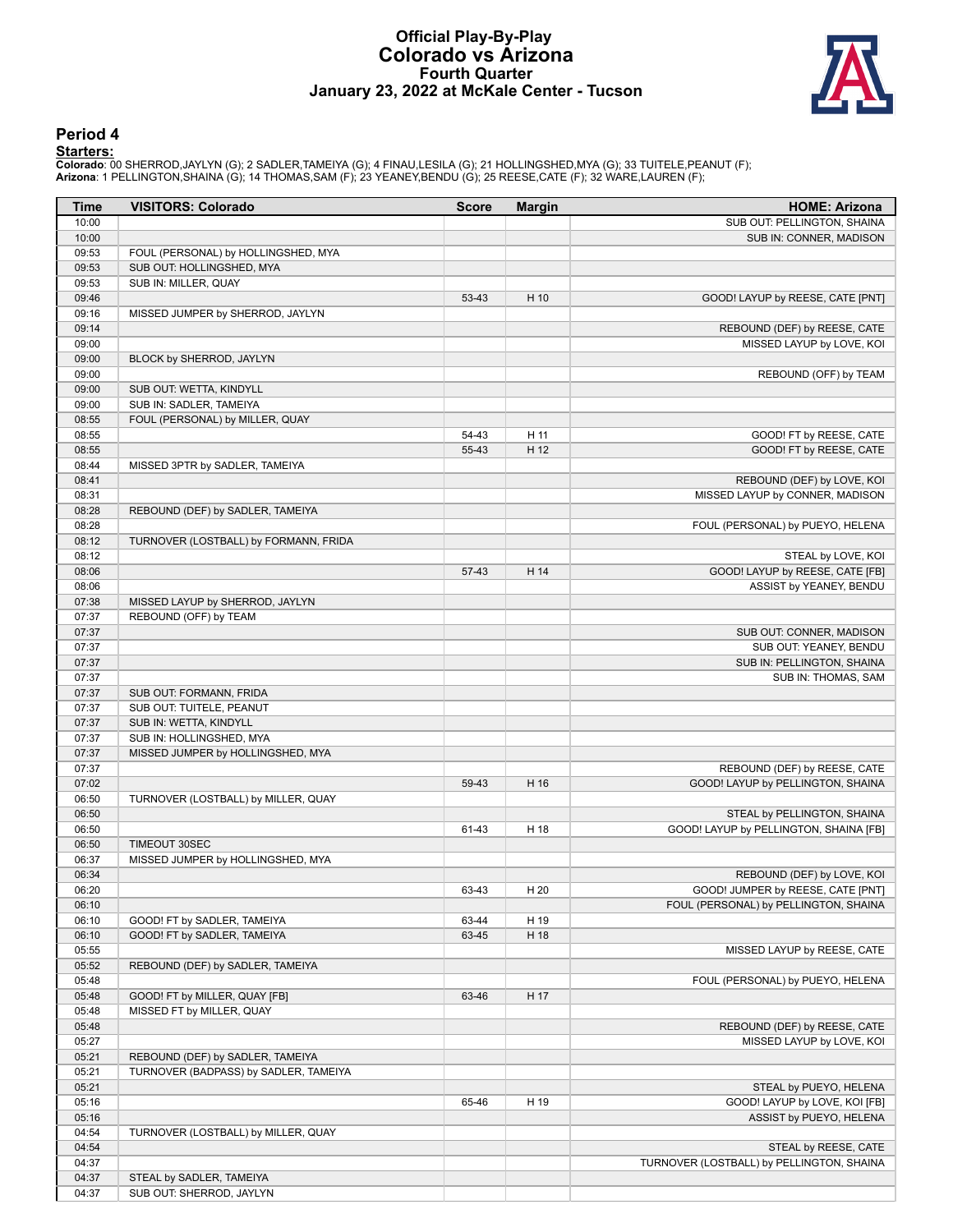| Time  | <b>VISITORS: Colorado</b>          | <b>Score</b> | <b>Margin</b> | <b>HOME: Arizona</b>                   |
|-------|------------------------------------|--------------|---------------|----------------------------------------|
| 04:37 | SUB OUT: MILLER, QUAY              |              |               |                                        |
| 04:37 | SUB IN: FORMANN, FRIDA             |              |               |                                        |
| 04:37 | SUB IN: TUITELE, PEANUT            |              |               |                                        |
| 04:32 | MISSED 3PTR by HOLLINGSHED, MYA    |              |               |                                        |
| 04:28 |                                    |              |               | REBOUND (DEF) by PELLINGTON, SHAINA    |
| 04:14 |                                    |              |               | MISSED 3PTR by PUEYO, HELENA           |
| 04:10 | REBOUND (DEF) by HOLLINGSHED, MYA  |              |               |                                        |
| 04:05 | GOOD! LAYUP by TUITELE, PEANUT     | 65-48        | H 17          |                                        |
| 04:05 | ASSIST by WETTA, KINDYLL           |              |               |                                        |
| 03:39 |                                    |              |               | MISSED 3PTR by LOVE, KOI               |
| 03:35 |                                    |              |               | REBOUND (OFF) by LOVE, KOI             |
| 03:34 |                                    | 67-48        | H 19          | GOOD! LAYUP by REESE, CATE             |
| 03:34 |                                    |              |               | ASSIST by LOVE, KOI                    |
| 03:34 | FOUL (PERSONAL) by TUITELE, PEANUT |              |               |                                        |
| 03:34 |                                    |              |               | SUB OUT: PELLINGTON, SHAINA            |
|       |                                    |              |               |                                        |
| 03:34 |                                    |              |               | SUB IN: ERDOGAN, DERIN                 |
| 03:34 |                                    | 68-48        | H 20          | GOOD! FT by REESE, CATE                |
| 03:34 |                                    |              |               | SUB OUT: REESE, CATE                   |
| 03:34 |                                    |              |               | SUB IN: SANCHEZ, GISELA                |
| 03:34 |                                    |              |               | SUB OUT: LOVE, KOI                     |
| 03:34 |                                    |              |               | SUB IN: VONLEH, AARONETTE              |
| 03:20 | MISSED 3PTR by HOLLINGSHED, MYA    |              |               |                                        |
| 03:16 |                                    |              |               | REBOUND (DEF) by ERDOGAN, DERIN        |
| 03:05 |                                    | 71-48        | H 23          | GOOD! 3PTR by SANCHEZ, GISELA          |
| 03:05 |                                    |              |               | ASSIST by ERDOGAN, DERIN               |
| 02:50 | MISSED 3PTR by FORMANN, FRIDA      |              |               |                                        |
| 02:43 | REBOUND (OFF) by SADLER, TAMEIYA   |              |               |                                        |
| 02:43 | GOOD! LAYUP by SADLER, TAMEIYA     | 71-50        | H 21          |                                        |
| 02:26 |                                    |              |               | TURNOVER (TRAVEL) by ERDOGAN, DERIN    |
| 02:26 |                                    |              |               | SUB OUT: PUEYO, HELENA                 |
| 02:26 |                                    |              |               | SUB OUT: THOMAS, SAM                   |
| 02:26 |                                    |              |               | SUB IN: ASI, ANNA GRET                 |
| 02:26 |                                    |              |               | SUB IN: CONNER, MADISON                |
| 02:26 | SUB OUT: WETTA, KINDYLL            |              |               |                                        |
| 02:26 | SUB OUT: HOLLINGSHED, MYA          |              |               |                                        |
| 02:26 | SUB IN: FINAU, LESILA              |              |               |                                        |
| 02:26 | SUB IN: BLACKSTEN, KYLEE           |              |               |                                        |
| 02:21 |                                    |              |               | FOUL (PERSONAL) by ASI, ANNA GRET      |
| 02:21 | GOOD! FT by SADLER, TAMEIYA [FB]   | $71 - 51$    | H 20          |                                        |
| 02:21 | GOOD! FT by SADLER, TAMEIYA [FB]   | 71-52        | H 19          |                                        |
| 02:07 |                                    | 73-52        | H 21          | GOOD! LAYUP by VONLEH, AARONETTE       |
| 02:07 |                                    |              |               | ASSIST by CONNER, MADISON              |
| 01:45 |                                    |              |               | FOUL (PERSONAL) by CONNER, MADISON     |
| 01:45 |                                    |              |               | SUB OUT: CONNER, MADISON               |
| 01:45 |                                    |              |               | SUB IN: SMITH, SEMAJ                   |
| 01:45 | SUB OUT: TUITELE, PEANUT           |              |               |                                        |
| 01:45 | SUB IN: JONES, TAYANNA             |              |               |                                        |
| 01:45 | GOOD! FT by FINAU, LESILA          | 73-53        | H 20          |                                        |
| 01:45 | MISSED FT by FINAU, LESILA         |              |               |                                        |
| 01:44 |                                    |              |               | REBOUND (DEF) by SANCHEZ, GISELA       |
|       |                                    |              |               | GOOD! LAYUP by ERDOGAN, DERIN          |
| 01:36 |                                    | 75-53        | H 22          |                                        |
| 01:18 |                                    |              |               | FOUL (PERSONAL) by SMITH, SEMAJ        |
| 01:18 | MISSED FT by BLACKSTEN, KYLEE      |              |               |                                        |
| 01:18 | REBOUND (OFF) by TEAM              |              |               |                                        |
| 01:18 | GOOD! FT by BLACKSTEN, KYLEE       | 75-54        | H 21          |                                        |
| 00:57 |                                    |              |               | TURNOVER (LOSTBALL) by SANCHEZ, GISELA |
| 00:57 | STEAL by FINAU, LESILA             |              |               |                                        |
| 00:52 | MISSED LAYUP by JONES, TAYANNA     |              |               |                                        |
| 00:51 |                                    |              |               | REBOUND (DEF) by VONLEH, AARONETTE     |
| 00:51 | FOUL (PERSONAL) by JONES, TAYANNA  |              |               |                                        |
| 00:36 |                                    |              |               | TURNOVER (LOSTBALL) by ASI, ANNA GRET  |
| 00:36 | STEAL by SADLER, TAMEIYA           |              |               |                                        |
| 00:22 | GOOD! JUMPER by BLACKSTEN, KYLEE   | 75-56        | H 19          |                                        |
| 00:22 | ASSIST by FORMANN, FRIDA           |              |               |                                        |
|       |                                    |              |               |                                        |

# **Colorado 56, Arizona 75**

| <b>Points (This Period)</b> | COL           | <b>ARI</b>     |
|-----------------------------|---------------|----------------|
| In the Paint                |               | 18             |
| Off Turns                   |               |                |
| 2nd Chance                  |               |                |
| <b>Fast Break</b>           |               |                |
| Bench                       |               |                |
| Per Poss                    | 0.722<br>7/18 | 1.263<br>12/19 |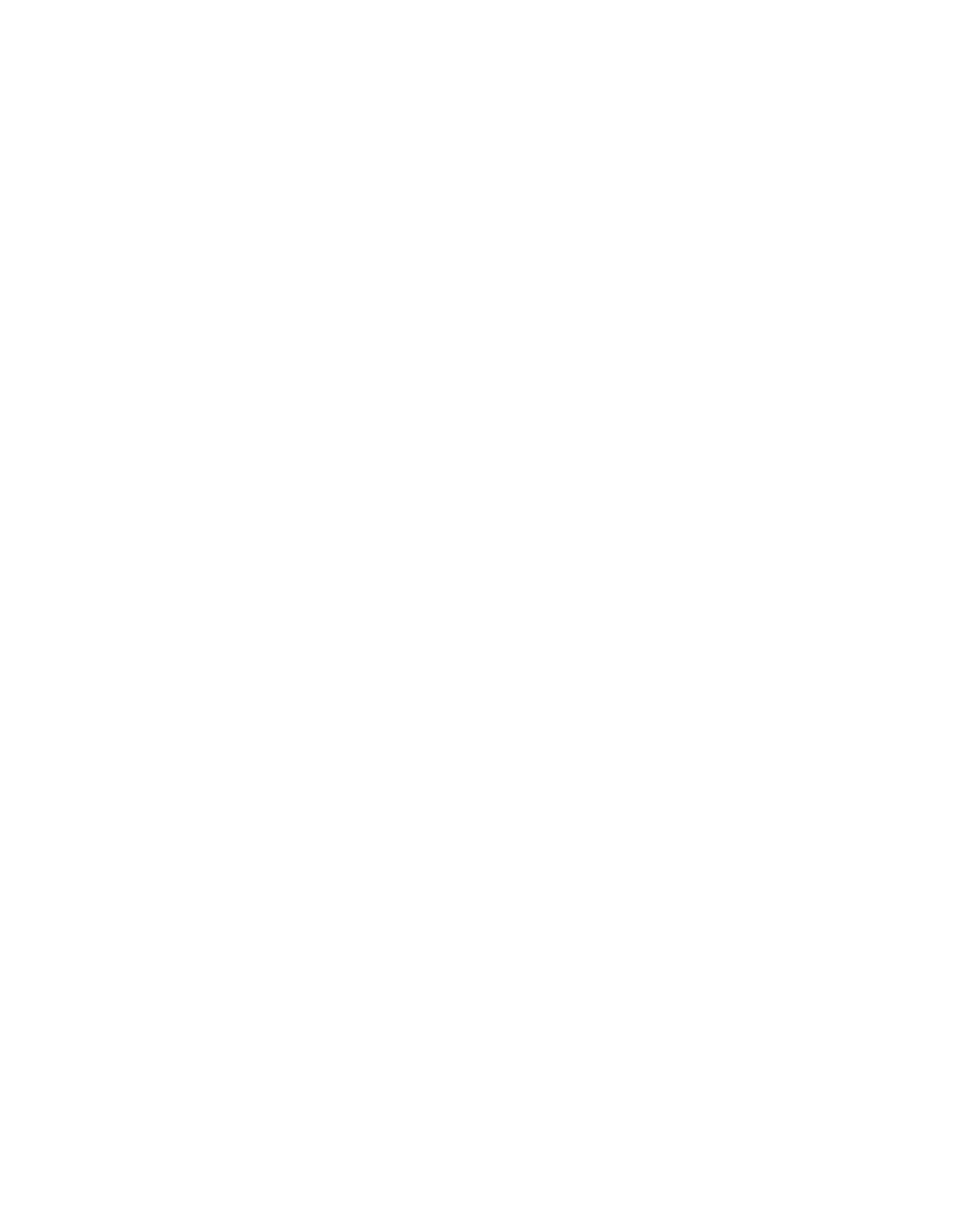#### **Official Scoring/Possession Reference Chart Colorado vs Arizona Period 1 January 23, 2022 at McKale Center - Tucson**



### **Period 1**

<mark>Starters :</mark><br>Colorado: 00 SHERROD,JAYLYN (G); 2 SADLER,TAMEIYA (G); 4 FINAU,LESILA (G); 21 HOLLINGSHED,MYA (G); 33 TUITELE,PEANUT (F);<br>**Arizona**: 1 PELLINGTON,SHAINA (G); 14 THOMAS,SAM (F); 23 YEANEY,BENDU (G); 25 REESE,CA

| Time  | <b>VISITORS: Colorado</b>      | <b>Score</b> | <b>Margin</b>  | <b>HOME: Arizona</b>              |
|-------|--------------------------------|--------------|----------------|-----------------------------------|
| 09:46 | GOOD! FT by SHERROD, JAYLYN    | $0 - 1$      | V <sub>1</sub> |                                   |
| 08:51 |                                | $2 - 1$      | H <sub>1</sub> | GOOD! LAYUP by PELLINGTON, SHAINA |
| 08:34 | GOOD! 3PTR by SADLER, TAMEIYA  | $2 - 4$      | V <sub>2</sub> |                                   |
| 08:13 |                                | $4 - 4$      | т              | GOOD! JUMPER by WARE, LAUREN      |
| 05:55 | GOOD! 3PTR by FORMANN, FRIDA   | $4 - 7$      | $V_3$          |                                   |
| 05:05 | GOOD! FT by MILLER, QUAY       | $4 - 8$      | V <sub>4</sub> |                                   |
| 05:05 | GOOD! FT by MILLER, QUAY       | $4 - 9$      | V <sub>5</sub> |                                   |
| 04:50 |                                | $7-9$        | V <sub>2</sub> | GOOD! 3PTR by THOMAS, SAM         |
| 04:07 | GOOD! LAYUP by JONES, TAYANNA  | $7 - 11$     | V <sub>4</sub> |                                   |
| 03:02 | GOOD! 3PTR by HOLLINGSHED, MYA | $7 - 14$     | V <sub>7</sub> |                                   |
| 02:21 | GOOD! FT by HOLLINGSHED, MYA   | $7 - 15$     | V8             |                                   |
| 00:58 | GOOD! LAYUP by MILLER, QUAY    | $7 - 17$     | $V$ 10         |                                   |

**Colorado 17, Arizona 7**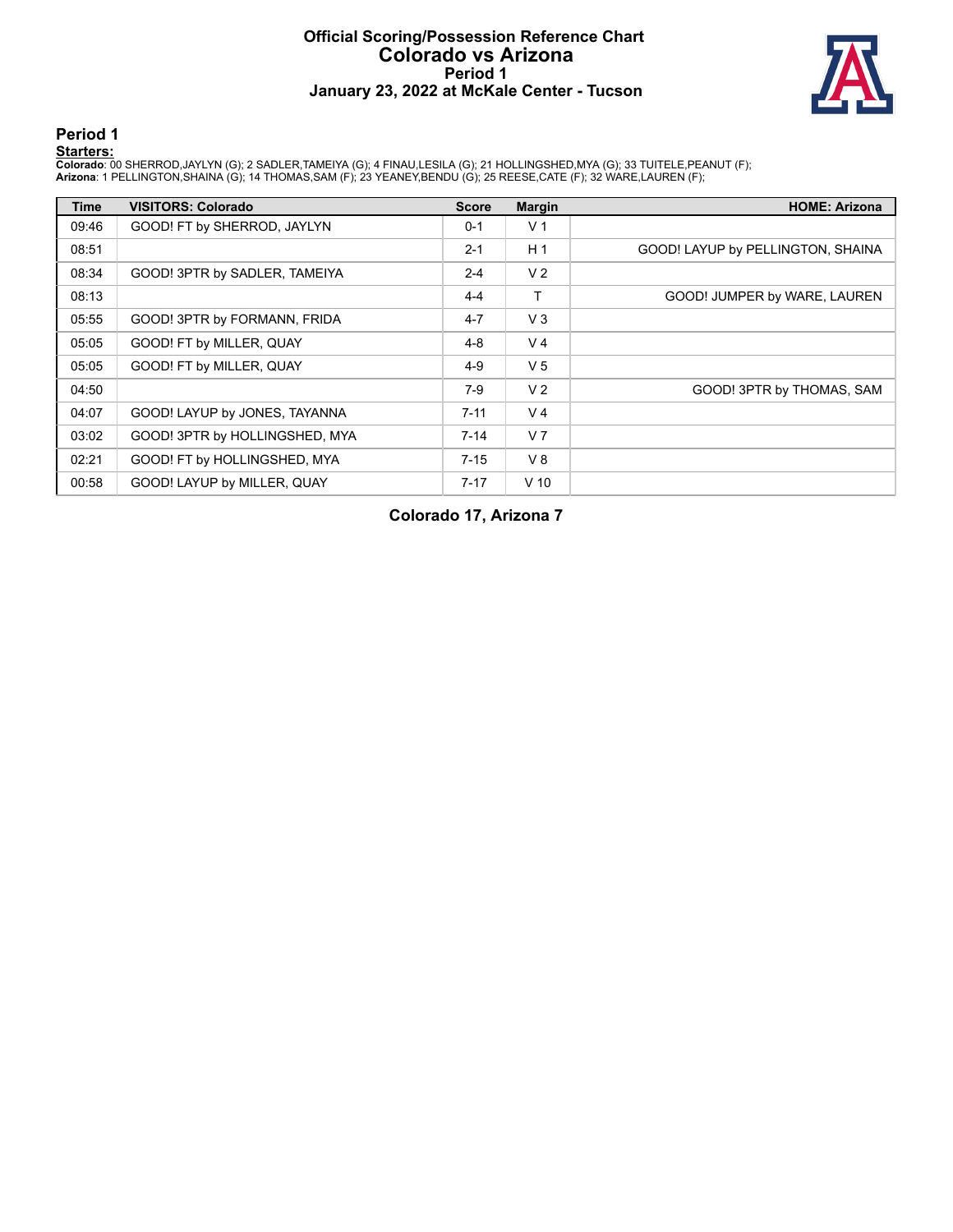#### **Official Scoring/Possession Reference Chart Colorado vs Arizona Period 2 January 23, 2022 at McKale Center - Tucson**



### **Period 2**

<mark>Starters :</mark><br>Colorado: 00 SHERROD,JAYLYN (G); 2 SADLER,TAMEIYA (G); 4 FINAU,LESILA (G); 21 HOLLINGSHED,MYA (G); 33 TUITELE,PEANUT (F);<br>**Arizona**: 1 PELLINGTON,SHAINA (G); 14 THOMAS,SAM (F); 23 YEANEY,BENDU (G); 25 REESE,CA

| <b>Time</b> | <b>VISITORS: Colorado</b>        | <b>Score</b> | <b>Margin</b>   | <b>HOME: Arizona</b>                |
|-------------|----------------------------------|--------------|-----------------|-------------------------------------|
| 09:11       | GOOD! JUMPER by HOLLINGSHED, MYA | $7 - 19$     | V <sub>12</sub> |                                     |
| 08:32       |                                  | $9 - 19$     | $V$ 10          | GOOD! LAYUP by REESE, CATE          |
| 08:07       | GOOD! LAYUP by MILLER, QUAY      | $9 - 21$     | V <sub>12</sub> |                                     |
| 05:57       |                                  | $11 - 21$    | $V$ 10          | GOOD! JUMPER by PELLINGTON, SHAINA  |
| 05:05       |                                  | $13 - 21$    | V8              | GOOD! LAYUP by PUEYO, HELENA [FB]   |
| 04:39       |                                  | $14 - 21$    | V <sub>7</sub>  | GOOD! FT by PELLINGTON, SHAINA [FB] |
| 04:29       | GOOD! 3PTR by FORMANN, FRIDA     | $14 - 24$    | $V$ 10          |                                     |
| 04:13       |                                  | $17 - 24$    | V <sub>7</sub>  | GOOD! 3PTR by THOMAS, SAM           |
| 03:37       |                                  | 19-24        | V <sub>5</sub>  | GOOD! LAYUP by PELLINGTON, SHAINA   |
| 03:12       | GOOD! JUMPER by TUITELE, PEANUT  | 19-26        | V <sub>7</sub>  |                                     |
| 02:55       |                                  | 22-26        | V <sub>4</sub>  | GOOD! 3PTR by THOMAS, SAM           |
| 02:23       | GOOD! FT by SHERROD, JAYLYN      | $22 - 27$    | V <sub>5</sub>  |                                     |
| 02:14       |                                  | 23-27        | V <sub>4</sub>  | GOOD! FT by PELLINGTON, SHAINA      |
| 02:14       |                                  | 24-27        | $V_3$           | GOOD! FT by PELLINGTON, SHAINA      |
| 01:26       | GOOD! LAYUP by MILLER, QUAY      | 24-29        | V <sub>5</sub>  |                                     |
| 00:54       |                                  | 27-29        | V <sub>2</sub>  | GOOD! 3PTR by PELLINGTON, SHAINA    |
| 00:16       |                                  | 29-29        | T               | GOOD! LAYUP by REESE, CATE [PNT]    |

**Colorado 29, Arizona 29**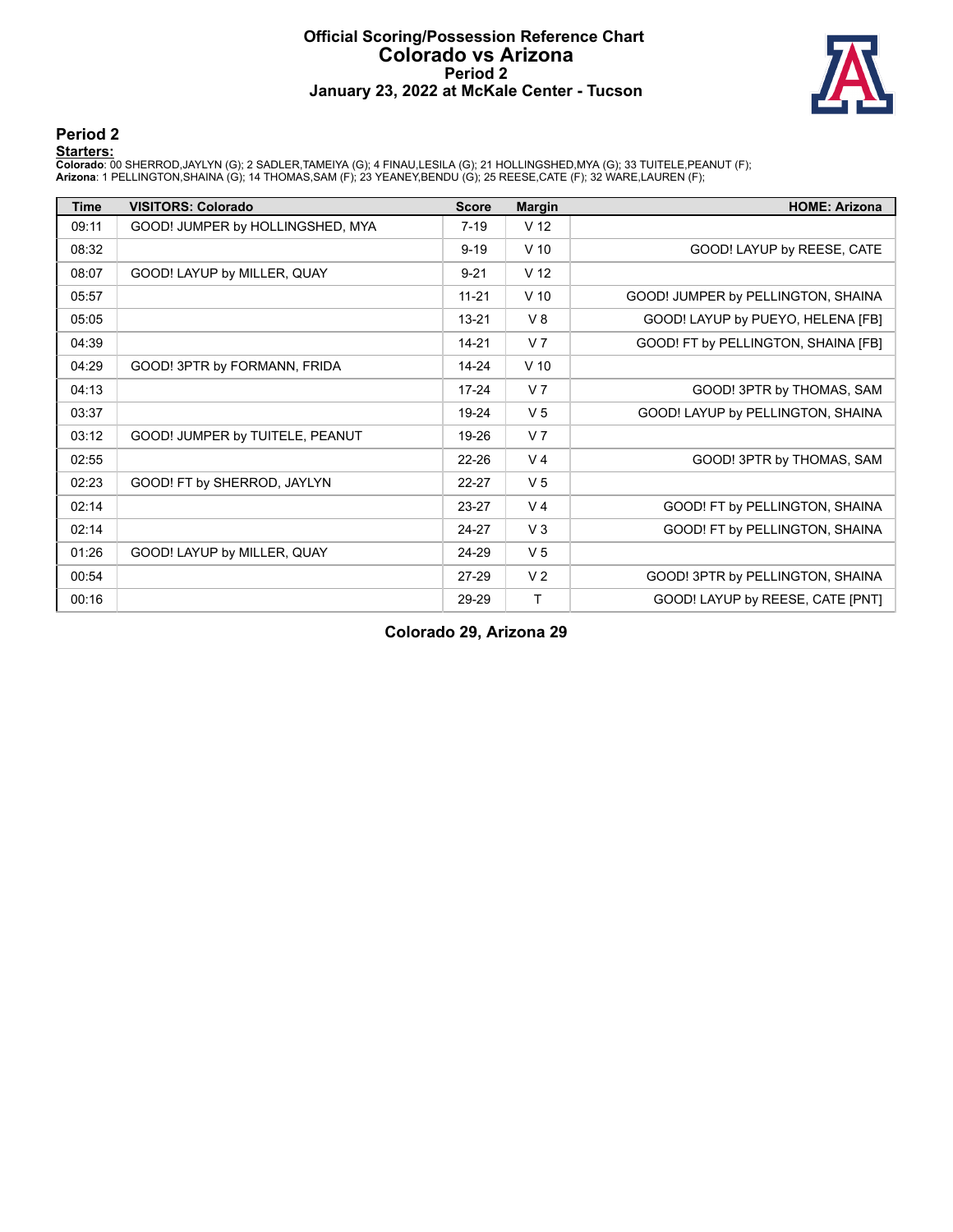#### **Official Scoring/Possession Reference Chart Colorado vs Arizona Period 3 January 23, 2022 at McKale Center - Tucson**



### **Period 3**

<mark>Starters :</mark><br>Colorado: 00 SHERROD,JAYLYN (G); 2 SADLER,TAMEIYA (G); 4 FINAU,LESILA (G); 21 HOLLINGSHED,MYA (G); 33 TUITELE,PEANUT (F);<br>**Arizona**: 1 PELLINGTON,SHAINA (G); 14 THOMAS,SAM (F); 23 YEANEY,BENDU (G); 25 REESE,CA

| <b>Time</b> | <b>VISITORS: Colorado</b>       | <b>Score</b> | <b>Margin</b>  | <b>HOME: Arizona</b>                   |
|-------------|---------------------------------|--------------|----------------|----------------------------------------|
| 09:43       |                                 | 32-29        | $H_3$          | GOOD! 3PTR by PELLINGTON, SHAINA       |
| 09:26       | GOOD! LAYUP by SADLER, TAMEIYA  | $32 - 31$    | H <sub>1</sub> |                                        |
| 09:04       | GOOD! LAYUP by HOLLINGSHED, MYA | 32-33        | V <sub>1</sub> |                                        |
| 07:24       |                                 | 34-33        | H <sub>1</sub> | GOOD! JUMPER by YEANEY, BENDU [PNT]    |
| 07:16       | GOOD! FT by SHERROD, JAYLYN     | 34-34        | $\mathsf{T}$   |                                        |
| 07:16       | GOOD! FT by SHERROD, JAYLYN     | 34-35        | V <sub>1</sub> |                                        |
| 06:44       | GOOD! 3PTR by HOLLINGSHED, MYA  | 34-38        | V <sub>4</sub> |                                        |
| 06:10       |                                 | 36-38        | V <sub>2</sub> | GOOD! LAYUP by REESE, CATE             |
| 05:50       | GOOD! FT by WETTA, KINDYLL      | 36-39        | V <sub>3</sub> |                                        |
| 05:27       |                                 | 38-39        | V <sub>1</sub> | GOOD! LAYUP by REESE, CATE             |
| 04:48       |                                 | 40-39        | H <sub>1</sub> | GOOD! JUMPER by REESE, CATE            |
| 04:20       |                                 | 42-39        | $H_3$          | GOOD! LAYUP by PELLINGTON, SHAINA [FB] |
| 02:56       | GOOD! LAYUP by WETTA, KINDYLL   | 42-41        | H <sub>1</sub> |                                        |
| 02:25       |                                 | 44-41        | $H_3$          | GOOD! JUMPER by REESE, CATE [PNT]      |
| 01:52       |                                 | 45-41        | H <sub>4</sub> | GOOD! FT by PELLINGTON, SHAINA         |
| 01:52       |                                 | 46-41        | H <sub>5</sub> | GOOD! FT by PELLINGTON, SHAINA         |
| 01:38       | GOOD! FT by FORMANN, FRIDA      | 46-42        | H <sub>4</sub> |                                        |
| 01:38       | GOOD! FT by FORMANN, FRIDA      | 46-43        | $H_3$          |                                        |
| 01:22       |                                 | 48-43        | H <sub>5</sub> | GOOD! LAYUP by PELLINGTON, SHAINA      |
| 00:30       |                                 | 50-43        | H <sub>7</sub> | GOOD! LAYUP by PELLINGTON, SHAINA      |
| 00:10       |                                 | $51 - 43$    | H <sub>8</sub> | GOOD! FT by PELLINGTON, SHAINA [FB]    |

**Colorado 43, Arizona 51**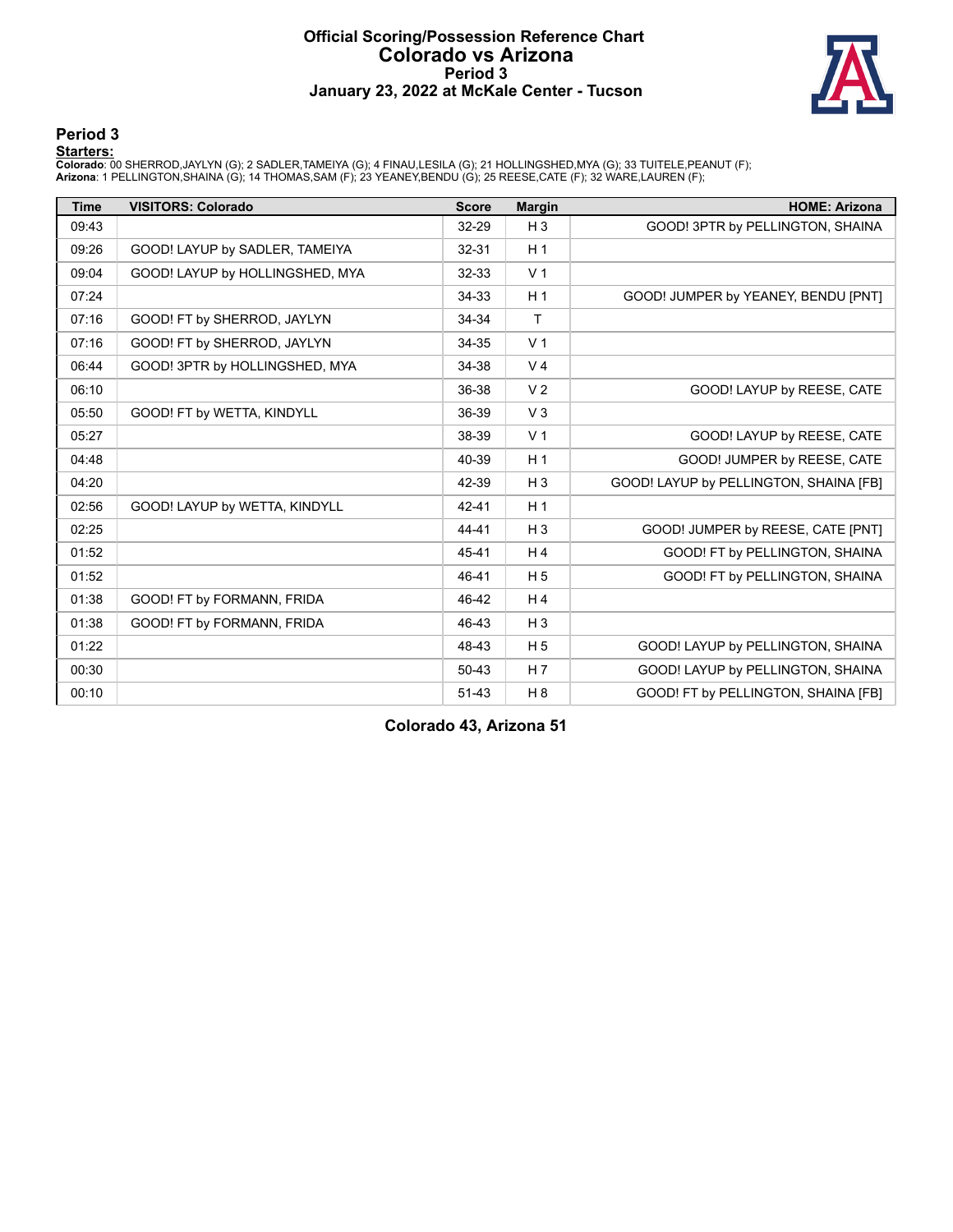#### **Official Scoring/Possession Reference Chart Colorado vs Arizona Period 4 January 23, 2022 at McKale Center - Tucson**



#### **Period 4**

<mark>Starters :</mark><br>Colorado: 00 SHERROD,JAYLYN (G); 2 SADLER,TAMEIYA (G); 4 FINAU,LESILA (G); 21 HOLLINGSHED,MYA (G); 33 TUITELE,PEANUT (F);<br>**Arizona**: 1 PELLINGTON,SHAINA (G); 14 THOMAS,SAM (F); 23 YEANEY,BENDU (G); 25 REESE,CA

| <b>Time</b> | <b>VISITORS: Colorado</b>        | <b>Score</b> | <b>Margin</b> | <b>HOME: Arizona</b>                   |
|-------------|----------------------------------|--------------|---------------|----------------------------------------|
| 09:46       |                                  | 53-43        | H 10          | GOOD! LAYUP by REESE, CATE [PNT]       |
| 08:55       |                                  | 54-43        | H 11          | GOOD! FT by REESE, CATE                |
| 08:55       |                                  | 55-43        | H 12          | GOOD! FT by REESE, CATE                |
| 08:06       |                                  | 57-43        | H 14          | GOOD! LAYUP by REESE, CATE [FB]        |
| 07:02       |                                  | 59-43        | H 16          | GOOD! LAYUP by PELLINGTON, SHAINA      |
| 06:50       |                                  | 61-43        | H 18          | GOOD! LAYUP by PELLINGTON, SHAINA [FB] |
| 06:20       |                                  | 63-43        | H 20          | GOOD! JUMPER by REESE, CATE [PNT]      |
| 06:10       | GOOD! FT by SADLER, TAMEIYA      | 63-44        | H 19          |                                        |
| 06:10       | GOOD! FT by SADLER, TAMEIYA      | 63-45        | H 18          |                                        |
| 05:48       | GOOD! FT by MILLER, QUAY [FB]    | 63-46        | H 17          |                                        |
| 05:16       |                                  | 65-46        | H 19          | GOOD! LAYUP by LOVE, KOI [FB]          |
| 04:05       | GOOD! LAYUP by TUITELE, PEANUT   | 65-48        | H 17          |                                        |
| 03:34       |                                  | 67-48        | H 19          | GOOD! LAYUP by REESE, CATE             |
| 03:34       |                                  | 68-48        | H 20          | GOOD! FT by REESE, CATE                |
| 03:05       |                                  | 71-48        | H 23          | GOOD! 3PTR by SANCHEZ, GISELA          |
| 02:43       | GOOD! LAYUP by SADLER, TAMEIYA   | 71-50        | H 21          |                                        |
| 02:21       | GOOD! FT by SADLER, TAMEIYA [FB] | $71 - 51$    | H 20          |                                        |
| 02:21       | GOOD! FT by SADLER, TAMEIYA [FB] | $71-52$      | H 19          |                                        |
| 02:07       |                                  | 73-52        | H 21          | GOOD! LAYUP by VONLEH, AARONETTE       |
| 01:45       | GOOD! FT by FINAU, LESILA        | 73-53        | H 20          |                                        |
| 01:36       |                                  | 75-53        | H 22          | GOOD! LAYUP by ERDOGAN, DERIN          |
| 01:18       | GOOD! FT by BLACKSTEN, KYLEE     | 75-54        | H 21          |                                        |
| 00:22       | GOOD! JUMPER by BLACKSTEN, KYLEE | 75-56        | H 19          |                                        |

**Colorado 56, Arizona 75**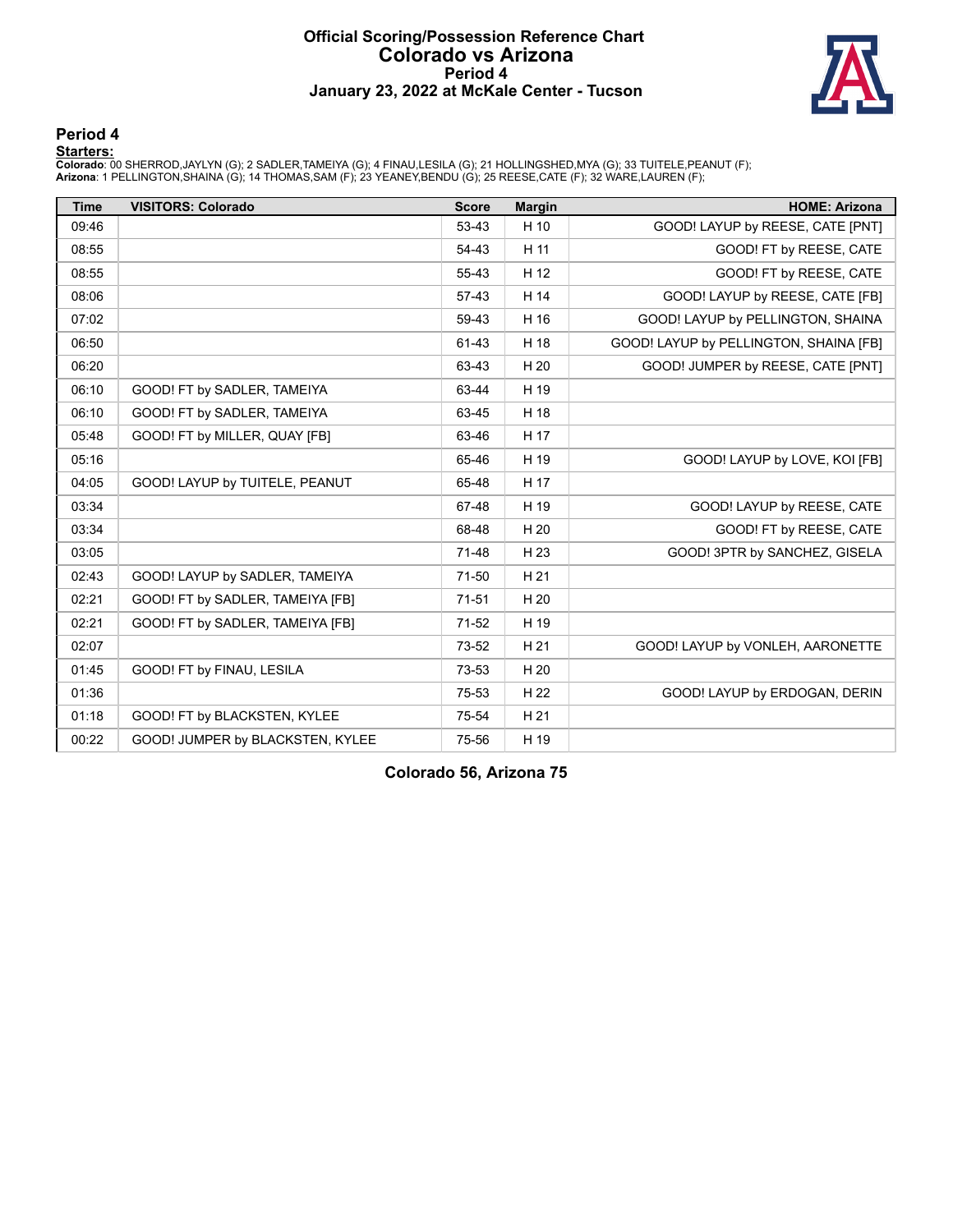#### **Official Substitutions Log Colorado vs Arizona Period 1 January 23, 2022 at McKale Center - Tucson**



| <b>VISITORS: Colorado</b>    | Time           | <b>Score</b> | <b>HOME: Arizona</b>        |
|------------------------------|----------------|--------------|-----------------------------|
| 00 SHERROD.JAYLYN            |                |              | 1 PELLINGTON.SHAINA         |
| 2 SADLER, TAMEIYA            |                |              | 14 THOMAS, SAM              |
| 4 FINAU, LESILA              |                |              | 23 YEANEY, BENDU            |
| 21 HOLLINGSHED, MYA          |                |              | 25 REESE, CATE              |
| 33 TUITELE, PEANUT           |                |              | 32 WARE, LAUREN             |
| SUB OUT: 2 SADLER, TAMEIYA   | 07:31          | $4 - 4$      |                             |
| SUB OUT: 4 FINAU, LESILA     | 07:31          |              |                             |
| SUB OUT: 33 TUITELE, PEANUT  | 07:31          |              |                             |
| SUB IN: 3 FORMANN, FRIDA     | 07:31          |              |                             |
| SUB IN: 11 MILLER, QUAY      | 07:31          |              |                             |
| SUB IN: 15 WETTA.KINDYLL     | 07:31          |              |                             |
|                              | 06:43          | $4 - 4$      | SUB OUT: PELLINGTON, SHAINA |
|                              | 06:43          |              | SUB OUT: REESE, CATE        |
|                              | 06:43          |              | SUB IN: PUEYO, HELENA       |
|                              | 06:43          |              | SUB IN: COPELAND, ARIYAH    |
|                              | 05:05          | $7 - 4$      | SUB OUT: YEANEY, BENDU      |
|                              | 05:05          |              | SUB OUT: WARE, LAUREN       |
|                              | 05:05          |              | SUB IN: PELLINGTON, SHAINA  |
|                              | 05:05          |              | SUB IN: LOVE, KOI           |
| SUB OUT: 00 SHERROD, JAYLYN  | 05:05          |              |                             |
| SUB OUT: 21 HOLLINGSHED, MYA | 05:05          |              |                             |
| SUB IN: 1 JONES, TAYANNA     | 05:05          |              |                             |
| SUB IN: 33 TUITELE, PEANUT   | 05:05          |              |                             |
|                              | 05:05          |              | SUB OUT: COPELAND, ARIYAH   |
|                              | 05:05          |              | SUB IN: REESE, CATE         |
| SUB OUT: 1 JONES, TAYANNA    | 03:37          | $11 - 7$     |                             |
| SUB IN: 4 FINAU, LESILA      | 03:37          |              |                             |
|                              | 03:14          | $11 - 7$     | SUB OUT: PUEYO, HELENA      |
|                              | 03:14          |              | SUB IN: CONNER, MADISON     |
| SUB OUT: 3 FORMANN, FRIDA    | 03:14          |              |                             |
| SUB OUT: 11 MILLER, QUAY     | 03:14          |              |                             |
| SUB IN: 00 SHERROD, JAYLYN   | 03:14          |              |                             |
| SUB IN: 21 HOLLINGSHED, MYA  | 03:14          |              |                             |
| SUB OUT: 15 WETTA, KINDYLL   | 03:14          |              |                             |
| SUB IN: 2 SADLER, TAMEIYA    | 03:14          |              |                             |
|                              | 02:21          | $14 - 7$     | SUB OUT: LOVE, KOI          |
|                              | 02:21          |              | SUB OUT: REESE, CATE        |
|                              | 02:21          |              | SUB IN: SANCHEZ, GISELA     |
|                              | 02:21          |              | SUB IN: WARE, LAUREN        |
| SUB OUT: 33 TUITELE, PEANUT  | 01:29          | $15 - 7$     |                             |
| SUB IN: 11 MILLER, QUAY      | 01:29          |              |                             |
| SUB OUT: 2 SADLER, TAMEIYA   | 01:03          | $15 - 7$     |                             |
| SUB OUT: 4 FINAU, LESILA     | 01:03          |              |                             |
| SUB IN: 3 FORMANN, FRIDA     | 01:03          |              |                             |
| SUB IN: 15 WETTA, KINDYLL    | 01:03          |              |                             |
|                              | 00:58          | $17 - 7$     | SUB OUT: PELLINGTON, SHAINA |
|                              | 00:58          |              | SUB OUT: CONNER, MADISON    |
|                              | 00:58          |              | SUB OUT: THOMAS, SAM        |
|                              | 00:58          |              | SUB OUT: SANCHEZ, GISELA    |
|                              |                |              | SUB OUT: WARE, LAUREN       |
|                              | 00:58<br>00:58 |              | SUB IN: CHAVEZ, TAYLOR      |
|                              |                |              |                             |
|                              | 00:58          |              | SUB IN: PUEYO, HELENA       |
|                              | 00:58          |              | SUB IN: COPELAND, ARIYAH    |
|                              | 00:58          |              | SUB IN: YEANEY, BENDU       |
|                              | 00:58          |              | SUB IN: REESE, CATE         |

**Colorado 17, Arizona 7**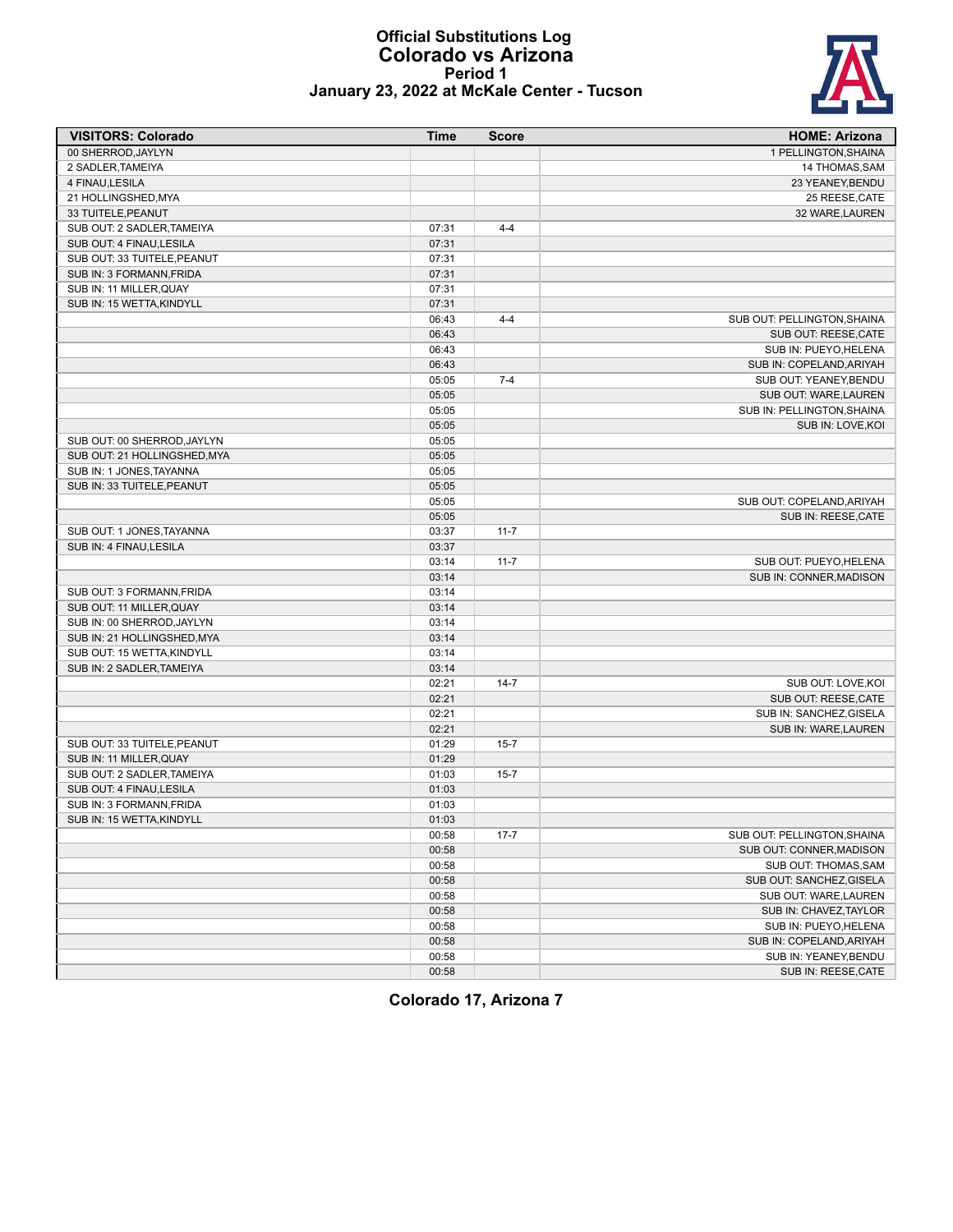#### **Official Substitutions Log Colorado vs Arizona Period 2 January 23, 2022 at McKale Center - Tucson**



| <b>VISITORS: Colorado</b>    | <b>Time</b> | <b>Score</b> | <b>HOME: Arizona</b>       |
|------------------------------|-------------|--------------|----------------------------|
| 00 SHERROD, JAYLYN           |             |              | 1 PELLINGTON, SHAINA       |
| 2 SADLER, TAMEIYA            |             |              | 14 THOMAS, SAM             |
| 4 FINAU, LESILA              |             |              | 23 YEANEY, BENDU           |
| 21 HOLLINGSHED, MYA          |             |              | 25 REESE, CATE             |
| 33 TUITELE, PEANUT           |             |              | 32 WARE, LAUREN            |
| SUB OUT: 00 SHERROD, JAYLYN  | 08:42       | $19 - 7$     |                            |
| SUB OUT: 3 FORMANN, FRIDA    | 08:42       |              |                            |
| SUB IN: 1 JONES, TAYANNA     | 08:42       |              |                            |
| SUB IN: 2 SADLER, TAMEIYA    | 08:42       |              |                            |
|                              | 07:35       | $21-9$       | SUB OUT: COPELAND, ARIYAH  |
|                              | 07:35       |              | SUB OUT: YEANEY, BENDU     |
|                              | 07:35       |              | SUB IN: THOMAS, SAM        |
|                              | 07:35       |              | SUB IN: WARE, LAUREN       |
| SUB OUT: 11 MILLER, QUAY     | 07:35       |              |                            |
| SUB IN: 33 TUITELE, PEANUT   | 07:35       |              |                            |
|                              | 07:07       | $21-9$       | SUB OUT: REESE, CATE       |
|                              | 07:07       |              | SUB IN: PELLINGTON, SHAINA |
| SUB OUT: 2 SADLER, TAMEIYA   | 07:07       |              |                            |
| SUB IN: 4 FINAU, LESILA      | 07:07       |              |                            |
| SUB OUT: 1 JONES, TAYANNA    | 06:16       | $21-9$       |                            |
| SUB OUT: 15 WETTA, KINDYLL   | 06:16       |              |                            |
| SUB IN: 00 SHERROD, JAYLYN   | 06:16       |              |                            |
| SUB IN: 3 FORMANN, FRIDA     | 06:16       |              |                            |
| SUB OUT: 3 FORMANN, FRIDA    | 03:47       | $24 - 17$    |                            |
| SUB IN: 15 WETTA, KINDYLL    | 03:47       |              |                            |
| SUB OUT: 4 FINAU, LESILA     | 02:23       | 26-22        |                            |
| SUB IN: 1 JONES, TAYANNA     | 02:23       |              |                            |
|                              | 02:23       |              | SUB OUT: CHAVEZ, TAYLOR    |
|                              | 02:23       |              | SUB IN: REESE, CATE        |
| SUB OUT: 00 SHERROD, JAYLYN  | 02:23       |              |                            |
| SUB IN: 2 SADLER, TAMEIYA    | 02:23       |              |                            |
| SUB OUT: 21 HOLLINGSHED, MYA | 02:14       | $27 - 22$    |                            |
| SUB IN: 11 MILLER, QUAY      | 02:14       |              |                            |

**Colorado 29, Arizona 29**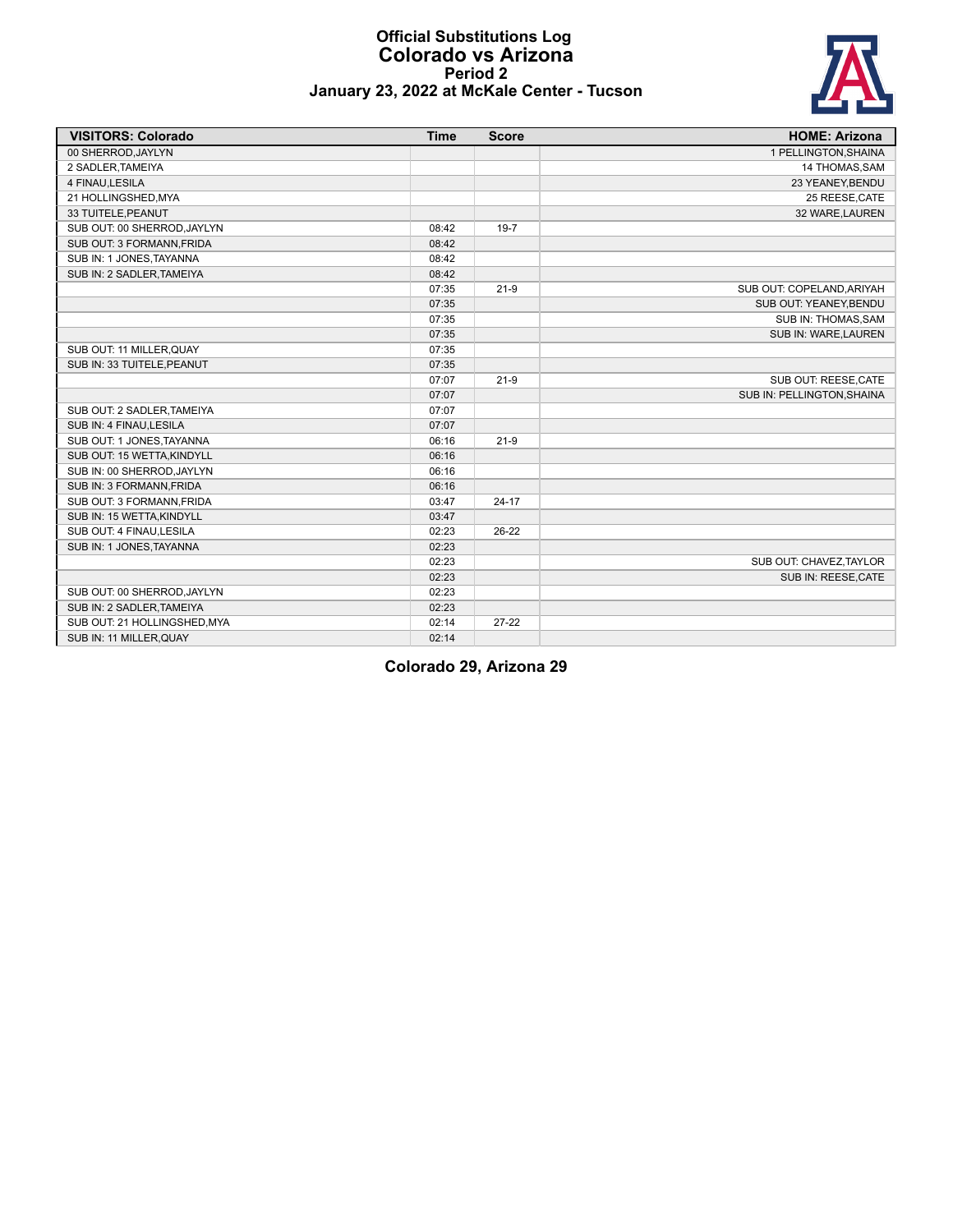#### **Official Substitutions Log Colorado vs Arizona Period 3 January 23, 2022 at McKale Center - Tucson**

| <b>VISITORS: Colorado</b>    | <b>Time</b> | <b>Score</b>   | <b>HOME: Arizona</b>        |
|------------------------------|-------------|----------------|-----------------------------|
| 00 SHERROD.JAYLYN            |             |                | 1 PELLINGTON, SHAINA        |
| 2 SADLER, TAMEIYA            |             |                | 14 THOMAS, SAM              |
| 4 FINAU, LESILA              |             |                | 23 YEANEY, BENDU            |
| 21 HOLLINGSHED, MYA          |             |                | 25 REESE, CATE              |
| 33 TUITELE, PEANUT           |             |                | 32 WARE, LAUREN             |
|                              | 10:00       | $\overline{a}$ | SUB OUT: PUEYO, HELENA      |
|                              | 10:00       |                | SUB IN: YEANEY, BENDU       |
| SUB OUT: 1 JONES, TAYANNA    | 10:00       |                |                             |
| SUB OUT: 11 MILLER, QUAY     | 10:00       |                |                             |
| SUB OUT: 15 WETTA, KINDYLL   | 10:00       |                |                             |
| SUB IN: 00 SHERROD, JAYLYN   | 10:00       |                |                             |
| SUB IN: 4 FINAU, LESILA      | 10:00       |                |                             |
| SUB IN: 21 HOLLINGSHED, MYA  | 10:00       |                |                             |
|                              | 07:18       | 33-34          | SUB OUT: PELLINGTON, SHAINA |
|                              | 07:18       |                | SUB IN: PUEYO, HELENA       |
| SUB OUT: 2 SADLER, TAMEIYA   | 07:18       |                |                             |
| SUB OUT: 4 FINAU.LESILA      | 07:18       |                |                             |
| SUB OUT: 33 TUITELE, PEANUT  | 07:18       |                |                             |
| SUB IN: 3 FORMANN, FRIDA     | 07:18       |                |                             |
| SUB IN: 11 MILLER, QUAY      | 07:18       |                |                             |
| SUB IN: 15 WETTA, KINDYLL    | 07:18       |                |                             |
|                              | 06:12       | 38-34          | SUB OUT: WARE, LAUREN       |
|                              | 06:12       |                | SUB IN: LOVE, KOI           |
|                              | 05:50       | 38-36          | SUB OUT: YEANEY, BENDU      |
|                              | 05:50       |                | SUB IN: PELLINGTON, SHAINA  |
| SUB OUT: 00 SHERROD, JAYLYN  | 05:50       |                |                             |
| SUB IN: 2 SADLER, TAMEIYA    | 05:50       |                |                             |
| SUB OUT: 2 SADLER, TAMEIYA   | 04:15       | 39-42          |                             |
| SUB OUT: 3 FORMANN, FRIDA    | 04:15       |                |                             |
| SUB OUT: 21 HOLLINGSHED, MYA | 04:15       |                |                             |
| SUB IN: 00 SHERROD, JAYLYN   | 04:15       |                |                             |
| SUB IN: 4 FINAU, LESILA      | 04:15       |                |                             |
| SUB IN: 33 TUITELE, PEANUT   | 04:15       |                |                             |
| SUB OUT: 11 MILLER, QUAY     | 03:46       | 39-42          |                             |
| SUB IN: 21 HOLLINGSHED, MYA  | 03:46       |                |                             |
| SUB OUT: 4 FINAU, LESILA     | 03:26       | 39-42          |                             |
| SUB IN: 3 FORMANN.FRIDA      | 03:26       |                |                             |
|                              | 01:38       | 43-46          | SUB OUT: THOMAS, SAM        |
|                              | 01:38       |                | SUB IN: YEANEY.BENDU        |

**Colorado 43, Arizona 51**